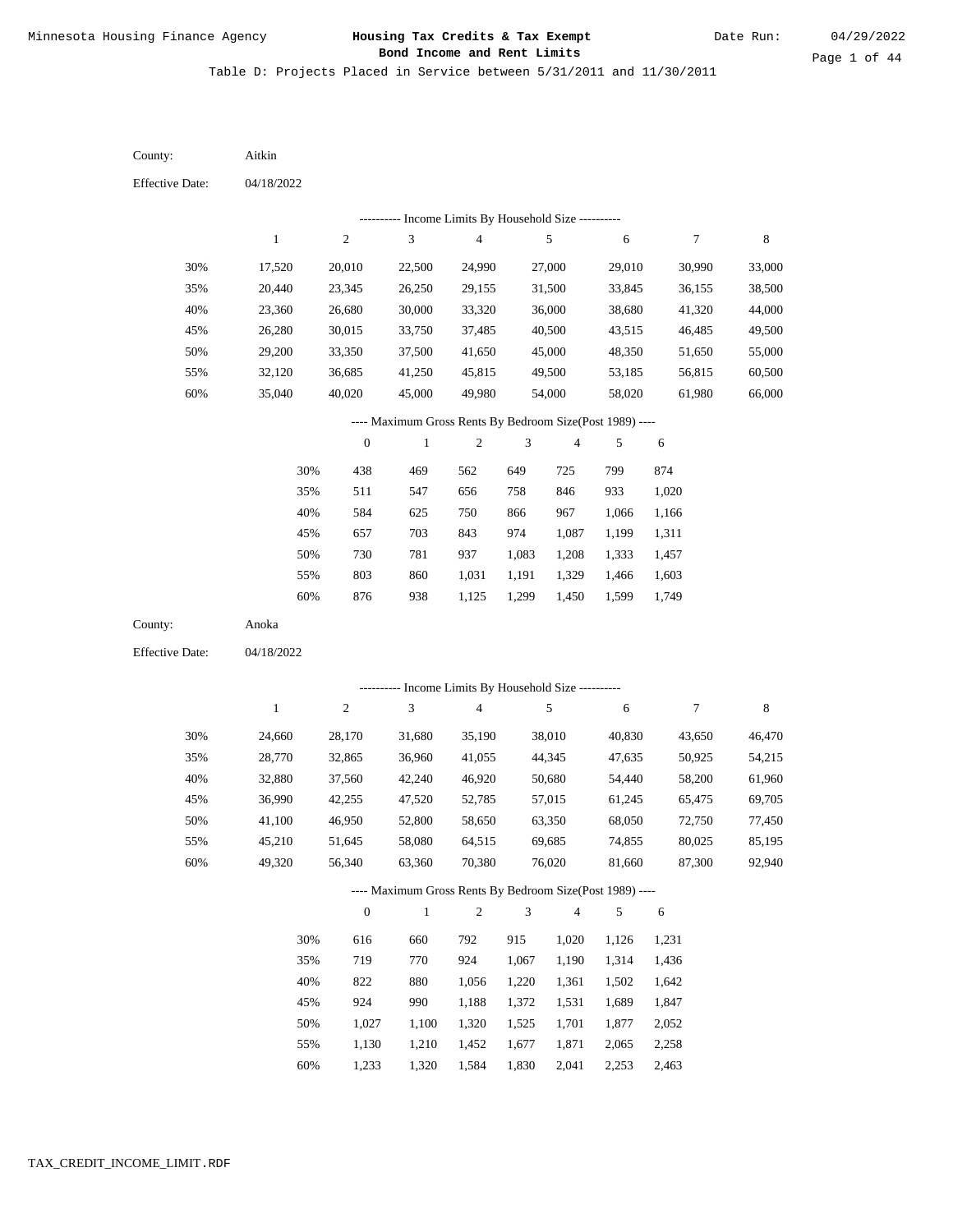Table D: Projects Placed in Service between 5/31/2011 and 11/30/2011

| County:                | Becker           |                  |                                                                          |                                            |                             |                         |                  |                  |                  |
|------------------------|------------------|------------------|--------------------------------------------------------------------------|--------------------------------------------|-----------------------------|-------------------------|------------------|------------------|------------------|
| <b>Effective Date:</b> | 04/18/2022       |                  |                                                                          |                                            |                             |                         |                  |                  |                  |
|                        |                  |                  |                                                                          | Income Limits By Household Size ---------- |                             |                         |                  |                  |                  |
|                        | $\mathbf{1}$     | $\mathfrak{2}$   | 3                                                                        | $\overline{\mathbf{4}}$                    |                             | $\sqrt{5}$              | 6                | $\boldsymbol{7}$ | 8                |
| 30%                    | 17,520           | 20,010           | 22,500                                                                   | 24,990                                     |                             | 27,000                  | 29,010           | 30,990           | 33,000           |
| 35%                    | 20,440           | 23,345           | 26,250                                                                   | 29,155                                     |                             | 31,500                  | 33,845           | 36,155           | 38,500           |
| 40%                    | 23,360           | 26,680           | 30,000                                                                   | 33,320                                     |                             | 36,000                  | 38,680           | 41,320           | 44,000           |
| 45%                    | 26,280           | 30,015           | 33,750                                                                   | 37,485                                     |                             | 40,500                  | 43,515           | 46,485           | 49,500           |
| 50%                    | 29,200           | 33,350           | 37,500                                                                   | 41,650                                     |                             | 45,000                  | 48,350           | 51,650           | 55,000           |
| 55%                    | 32,120           | 36,685           | 41,250                                                                   | 45,815                                     |                             | 49,500                  | 53,185           | 56,815           | 60,500           |
| 60%                    | 35,040           | 40,020           | 45,000                                                                   | 49,980                                     |                             | 54,000                  | 58,020           | 61,980           | 66,000           |
|                        |                  |                  | ---- Maximum Gross Rents By Bedroom Size(Post 1989) ----                 |                                            |                             |                         |                  |                  |                  |
|                        |                  | $\boldsymbol{0}$ | $\mathbf{1}$                                                             | $\mathfrak{2}$                             | 3                           | $\overline{\mathbf{4}}$ | 5                | $\sqrt{6}$       |                  |
|                        | 30%              | 438              | 469                                                                      | 562                                        | 649                         | 725                     | 799              | 874              |                  |
|                        | 35%              | 511              | 547                                                                      | 656                                        | 758                         | 846                     | 933              | 1,020            |                  |
|                        | 40%              | 584              | 625                                                                      | 750                                        | 866                         | 967                     | 1,066            | 1,166            |                  |
|                        | 45%              | 657              | 703                                                                      | 843                                        | 974                         | 1,087                   | 1,199            | 1,311            |                  |
|                        | 50%              | 730              | 781                                                                      | 937                                        | 1,083                       | 1,208                   | 1,333            | 1,457            |                  |
|                        | 55%              | 803              | 860                                                                      | 1,031                                      | 1,191                       | 1,329                   | 1,466            | 1,603            |                  |
|                        | $60\%$           | 876              | 938                                                                      | 1,125                                      | 1,299                       | 1,450                   | 1,599            | 1,749            |                  |
| County:                | Beltrami         |                  |                                                                          |                                            |                             |                         |                  |                  |                  |
| <b>Effective Date:</b> | 04/18/2022       |                  |                                                                          |                                            |                             |                         |                  |                  |                  |
|                        |                  |                  | ---------- Income Limits By Household Size ----------                    |                                            |                             |                         |                  |                  |                  |
|                        | $\mathbf{1}$     | $\boldsymbol{2}$ | 3                                                                        | $\overline{4}$                             |                             | $\sqrt{5}$              | 6                | 7                | 8                |
|                        |                  |                  |                                                                          |                                            |                             |                         |                  |                  |                  |
| 30%<br>35%             | 17,520           | 20,010<br>23,345 | 22,500<br>26,250                                                         | 24,990<br>29,155                           |                             | 27,000<br>31,500        | 29,010<br>33,845 | 30,990<br>36,155 | 33,000<br>38,500 |
| 40%                    | 20,440<br>23,360 | 26,680           | 30,000                                                                   | 33,320                                     |                             | 36,000                  | 38,680           | 41,320           | 44,000           |
| 45%                    | 26,280           | 30,015           | 33,750                                                                   | 37,485                                     |                             | 40,500                  | 43,515           | 46,485           | 49,500           |
| 50%                    | 29,200           | 33,350           | 37,500                                                                   | 41,650                                     |                             | 45,000                  | 48,350           | 51,650           | 55,000           |
| 55%                    | 32,120           | 36,685           | 41,250                                                                   | 45,815                                     |                             | 49,500                  | 53,185           | 56,815           | 60,500           |
| $60\%$                 | 35,040           | 40,020           | 45,000                                                                   | 49,980                                     |                             | 54,000                  | 58,020           | 61,980           | 66,000           |
|                        |                  |                  |                                                                          |                                            |                             |                         |                  |                  |                  |
|                        |                  | $\mathbf{0}$     | ---- Maximum Gross Rents By Bedroom Size(Post 1989) ----<br>$\mathbf{1}$ | $\sqrt{2}$                                 | $\ensuremath{\mathfrak{Z}}$ | 4                       | 5                |                  |                  |
|                        |                  |                  |                                                                          |                                            |                             |                         |                  | $\sqrt{6}$       |                  |
|                        | 30%              | 438              | 469                                                                      | 562                                        | 649                         | 725                     | 799              | 874              |                  |
|                        | 35%              | 511              | 547                                                                      | 656                                        | 758                         | 846                     | 933              | 1,020            |                  |
|                        | 40%              | 584              | 625                                                                      | 750                                        | 866                         | 967                     | 1,066            | 1,166            |                  |
|                        | 45%              | 657              | 703                                                                      | 843                                        | 974                         | 1,087                   | 1,199            | 1,311            |                  |
|                        | 50%              | 730              | 781                                                                      | 937                                        | 1,083                       | 1,208                   | 1,333            | 1,457            |                  |
|                        | 55%              | 803              | 860                                                                      | 1,031                                      | 1,191                       | 1,329                   | 1,466            | 1,603            |                  |

876 938 1,125 1,299 1,450 1,599 1,749 60%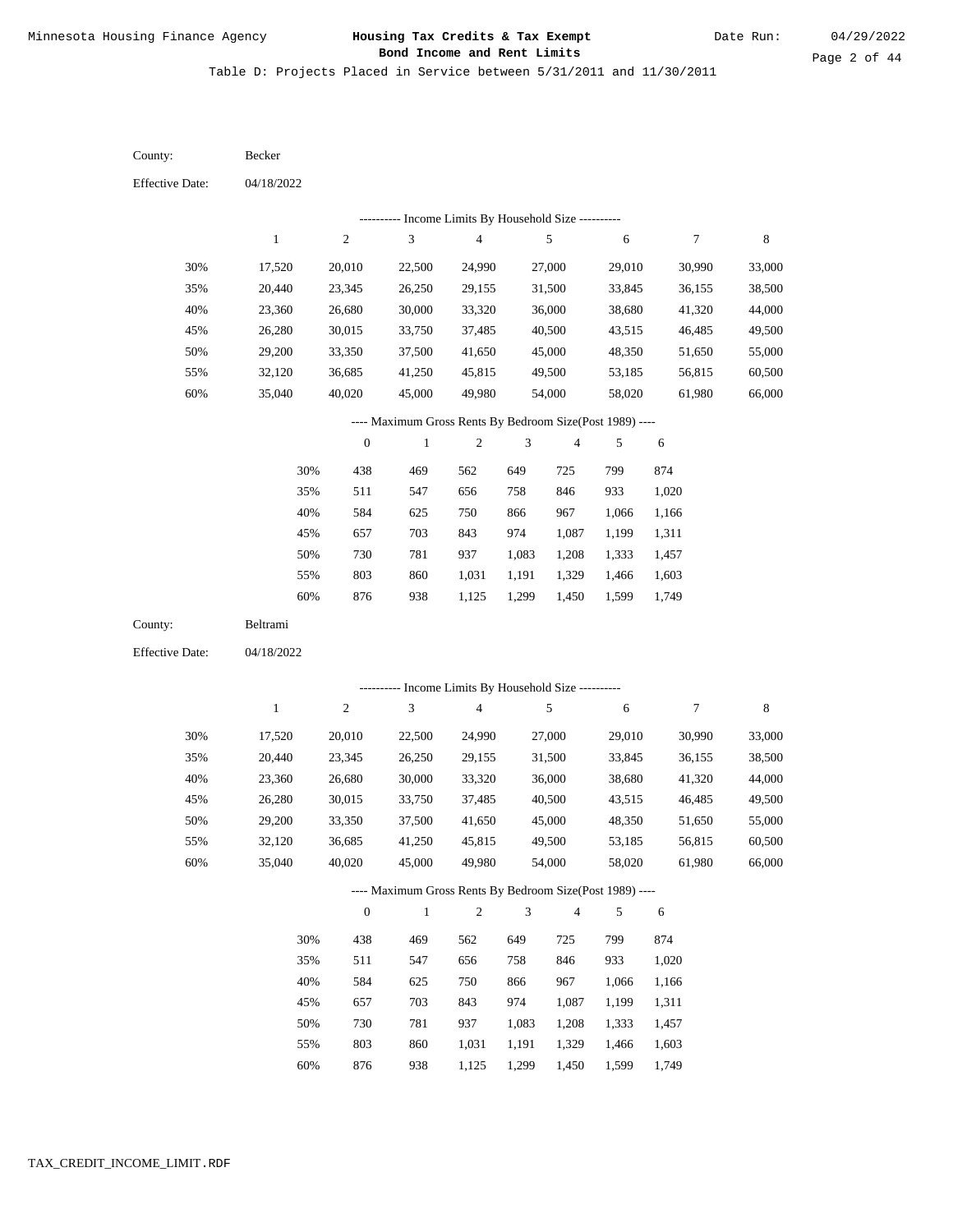County:

Benton

# Minnesota Housing Finance Agency **Housing Tax Credits & Tax Exempt** 04/29/2022  **Bond Income and Rent Limits**

Table D: Projects Placed in Service between 5/31/2011 and 11/30/2011

04/18/2022 04/18/2022 Big Stone 30% 35% 40% 45% 50% 55% 60% 30% 35% 40% 45% 50% 55% 60% 18,570 21,665 24,760 27,855 30,950 34,045 37,140 17,520 20,440 23,360 26,280 29,200 32,120 35,040 21,210 24,745 28,280 31,815 35,350 38,885 42,420 20,010 23,345 26,680 30,015 33,350 36,685 40,020 23,850 27,825 31,800 35,775 39,750 43,725 47,700 22,500 26,250 30,000 33,750 37,500 41,250 45,000 26,490 30,905 35,320 39,735 44,150 48,565 52,980 24,990 29,155 33,320 37,485 41,650 45,815 49,980 28,620 33,390 38,160 42,930 47,700 52,470 57,240 27,000 31,500 36,000 40,500 45,000 49,500 54,000 30,750 35,875 41,000 46,125 51,250 56,375 61,500 29,010 33,845 38,680 43,515 48,350 53,185 58,020 32,850 38,325 43,800 49,275 54,750 60,225 65,700 30,990 36,155 41,320 46,485 51,650 56,815 61,980 34,980 40,810 46,640 52,470 58,300 64,130 69,960 33,000 38,500 44,000 49,500 55,000 60,500 66,000 464 541 619 696 773 851 928 438 511 584 657 730 803 876 497 580 663 745 828 911 994 469 547 625 703 781 860 938 596 695 795 894 993 1,093 1,192 562 656 750 843 937 1,031 1,125 688 803 918 1,033 1,148 1,262 1,377 649 758 866 974 1,083 1,191 1,299 768 896 1,025 1,153 1,281 1,409 1,537 725 846 967 1,087 1,208 1,329 1,450 847 989 1,130 1,271 1,413 1,554 1,695 799 933 1,066 1,199 1,333 1,466 1,599 927 1,081 1,236 1,390 1,545 1,699 1,854 874 1,020 1,166 1,311 1,457 1,603 1,749 County: Effective Date: Effective Date: 1 1 2 2 3 3 4 4 5 5 6 6 7 7 8 8 0 0 1 1 2 2 3 3 4 4 5 5 6 6 ---------- Income Limits By Household Size ---------- ---------- Income Limits By Household Size ---------- ---- Maximum Gross Rents By Bedroom Size(Post 1989) ---- ---- Maximum Gross Rents By Bedroom Size(Post 1989) ---- 30% 35% 40% 45% 50% 55% 60% 30% 35% 40% 45% 50% 55% 60%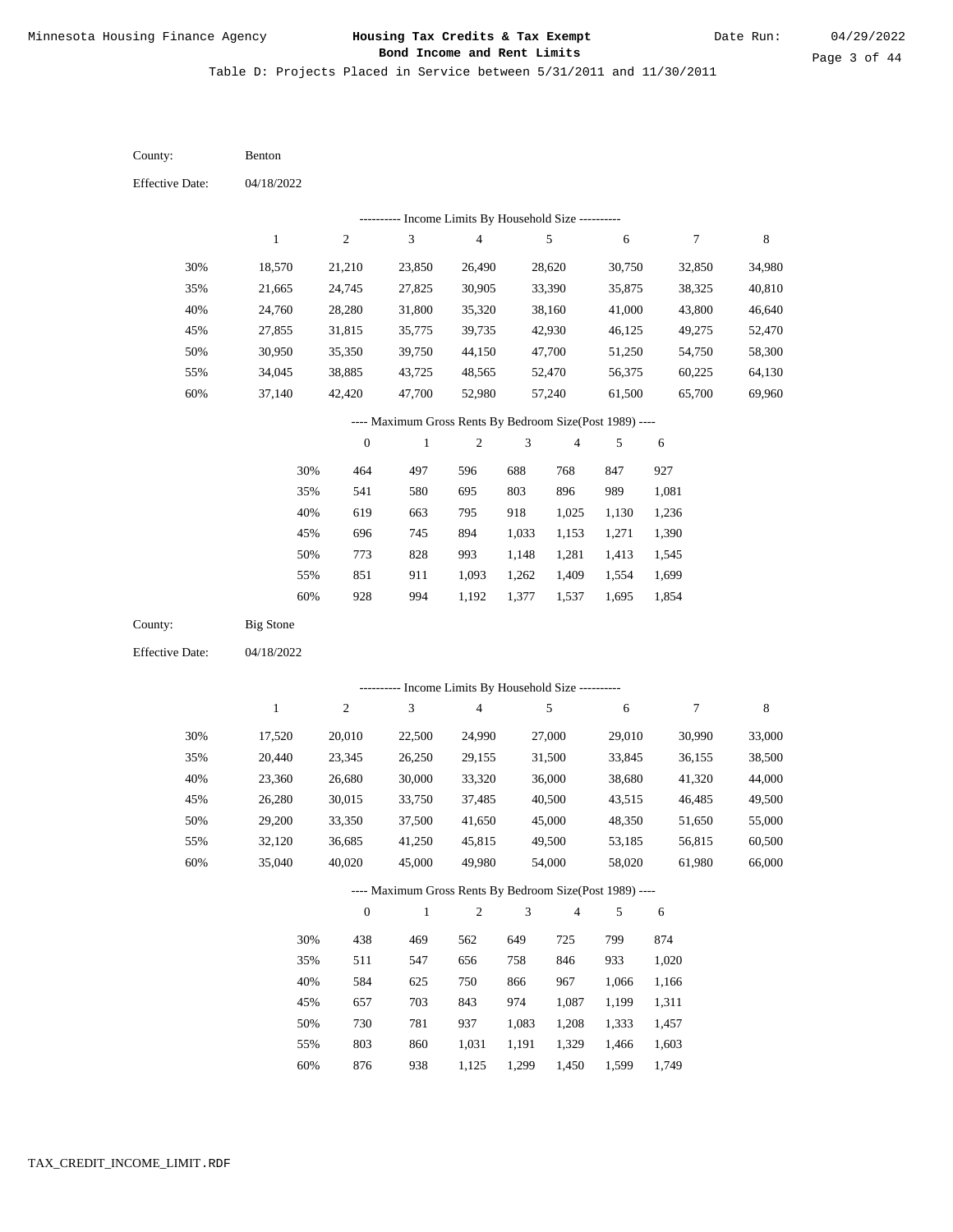Table D: Projects Placed in Service between 5/31/2011 and 11/30/2011

04/18/2022 04/18/2022 Blue Earth Brown 30% 35% 40% 45% 50% 55% 60% 30% 35% 40% 45% 50% 55% 60% 18,900 22,050 25,200 28,350 31,500 34,650 37,800 18,360 21,420 24,480 27,540 30,600 33,660 36,720 21,600 25,200 28,800 32,400 36,000 39,600 43,200 20,970 24,465 27,960 31,455 34,950 38,445 41,940 24,300 28,350 32,400 36,450 40,500 44,550 48,600 23,580 27,510 31,440 35,370 39,300 43,230 47,160 27,000 31,500 36,000 40,500 45,000 49,500 54,000 26,190 30,555 34,920 39,285 43,650 48,015 52,380 29,160 34,020 38,880 43,740 48,600 53,460 58,320 28,290 33,005 37,720 42,435 47,150 51,865 56,580 31,320 36,540 41,760 46,980 52,200 57,420 62,640 30,390 35,455 40,520 45,585 50,650 55,715 60,780 33,480 39,060 44,640 50,220 55,800 61,380 66,960 32,490 37,905 43,320 48,735 54,150 59,565 64,980 35,640 41,580 47,520 53,460 59,400 65,340 71,280 34,590 40,355 46,120 51,885 57,650 63,415 69,180 472 551 630 708 787 866 945 459 535 612 688 765 841 918 506 590 675 759 843 928 1,012 491 573 655 737 819 901 607 708 810 911 1,012 1,113 1,215 589 687 786 884 982 1,080 1,179 702 819 936 1,053 1,170 1,287 1,404 681 794 908 1,021 1,135 1,248 783 913 1,044 1,174 1,305 1,435 1,566 759 886 1,013 1,139 1,266 1,392 864 1,008 1,152 1,296 1,440 1,584 1,728 838 978 1,118 1,257 1,397 1,537 945 1,102 1,260 1,417 1,575 1,732 1,890 916 1,069 1,222 1,374 1,527 1,680 1,833 County: County: Effective Date: Effective Date: 1 1 2 2 3 3 4 4 5 5 6 6 7 7 8 8 0 0 1 1 2 2 3 3 4 4 5 5 6 6 ---------- Income Limits By Household Size ---------- ---------- Income Limits By Household Size ---------- ---- Maximum Gross Rents By Bedroom Size(Post 1989) ---- ---- Maximum Gross Rents By Bedroom Size(Post 1989) ---- 30% 35% 40% 45% 50% 55% 60% 30% 35% 40% 45% 50% 55% 60%

983

1,362

1,519

1,677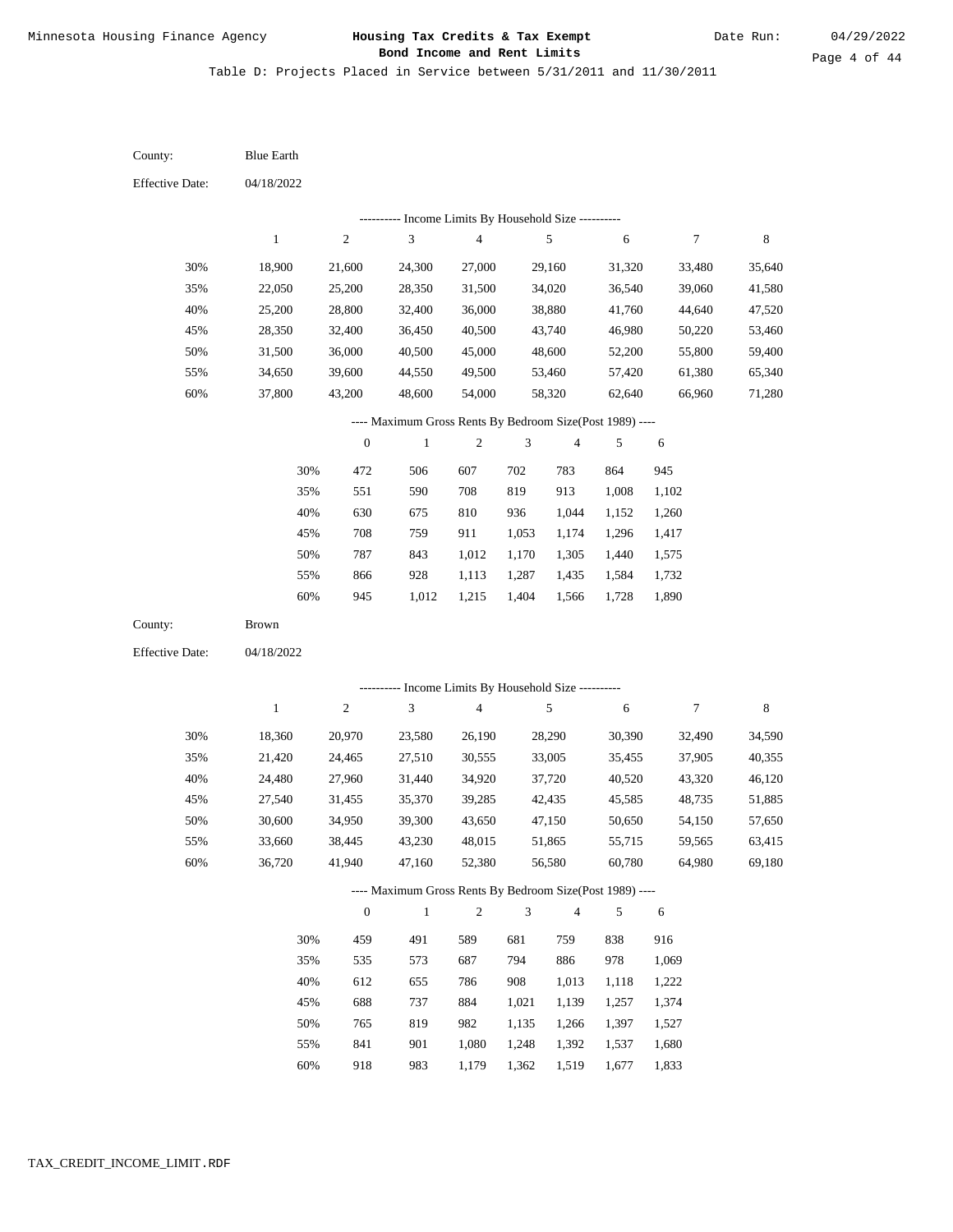Table D: Projects Placed in Service between 5/31/2011 and 11/30/2011

04/18/2022 04/18/2022 Carlton Carver 30% 35% 40% 45% 50% 55% 60% 30% 35% 40% 45% 50% 55% 60% 17,940 20,930 23,920 26,910 29,900 32,890 35,880 24,660 28,770 32,880 36,990 41,100 45,210 49,320 20,490 23,905 27,320 30,735 34,150 37,565 40,980 28,170 32,865 37,560 42,255 46,950 51,645 56,340 23,040 26,880 30,720 34,560 38,400 42,240 46,080 31,680 36,960 42,240 47,520 52,800 58,080 63,360 25,590 29,855 34,120 38,385 42,650 46,915 51,180 35,190 41,055 46,920 52,785 58,650 64,515 70,380 27,660 32,270 36,880 41,490 46,100 50,710 55,320 38,010 44,345 50,680 57,015 63,350 69,685 76,020 29,700 34,650 39,600 44,550 49,500 54,450 59,400 40,830 47,635 54,440 61,245 68,050 74,855 81,660 31,740 37,030 42,320 47,610 52,900 58,190 63,480 43,650 50,925 58,200 65,475 72,750 80,025 87,300 33,780 39,410 45,040 50,670 56,300 61,930 67,560 46,470 54,215 61,960 69,705 77,450 85,195 92,940 448 523 598 672 747 822 897 616 719 822 924 1,027 1,130 1,233 480 560 640 720 800 880 960 660 770 880 990 1,100 1,210 1,320 576 672 768 864 960 1,056 1,152 792 924 1,056 1,188 1,320 1,452 1,584 665 776 887 998 1,109 1,220 1,331 915 1,067 1,220 1,372 1,525 1,677 742 866 990 1,113 1,237 1,361 1,485 1,020 1,190 1,361 1,531 1,701 1,871 2,041 819 955 1,092 1,228 1,365 1,501 1,638 1,126 1,314 1,502 1,689 1,877 2,065 2,253 895 1,044 1,194 1,343 1,492 1,642 1,791 1,231 1,436 1,642 1,847 2,052 2,258 County: County: Effective Date: Effective Date: 1 1 2 2 3 3 4 4 5 5 6 6 7 7 8 8 0 0 1 1 2 2 3 3 4 4 5 5 6 6 ---------- Income Limits By Household Size ---------- ---------- Income Limits By Household Size ---------- ---- Maximum Gross Rents By Bedroom Size(Post 1989) ---- ---- Maximum Gross Rents By Bedroom Size(Post 1989) ---- 30% 35% 40% 45% 50% 55% 60% 30% 35% 40% 45% 50% 55%

1,830

2,463

60%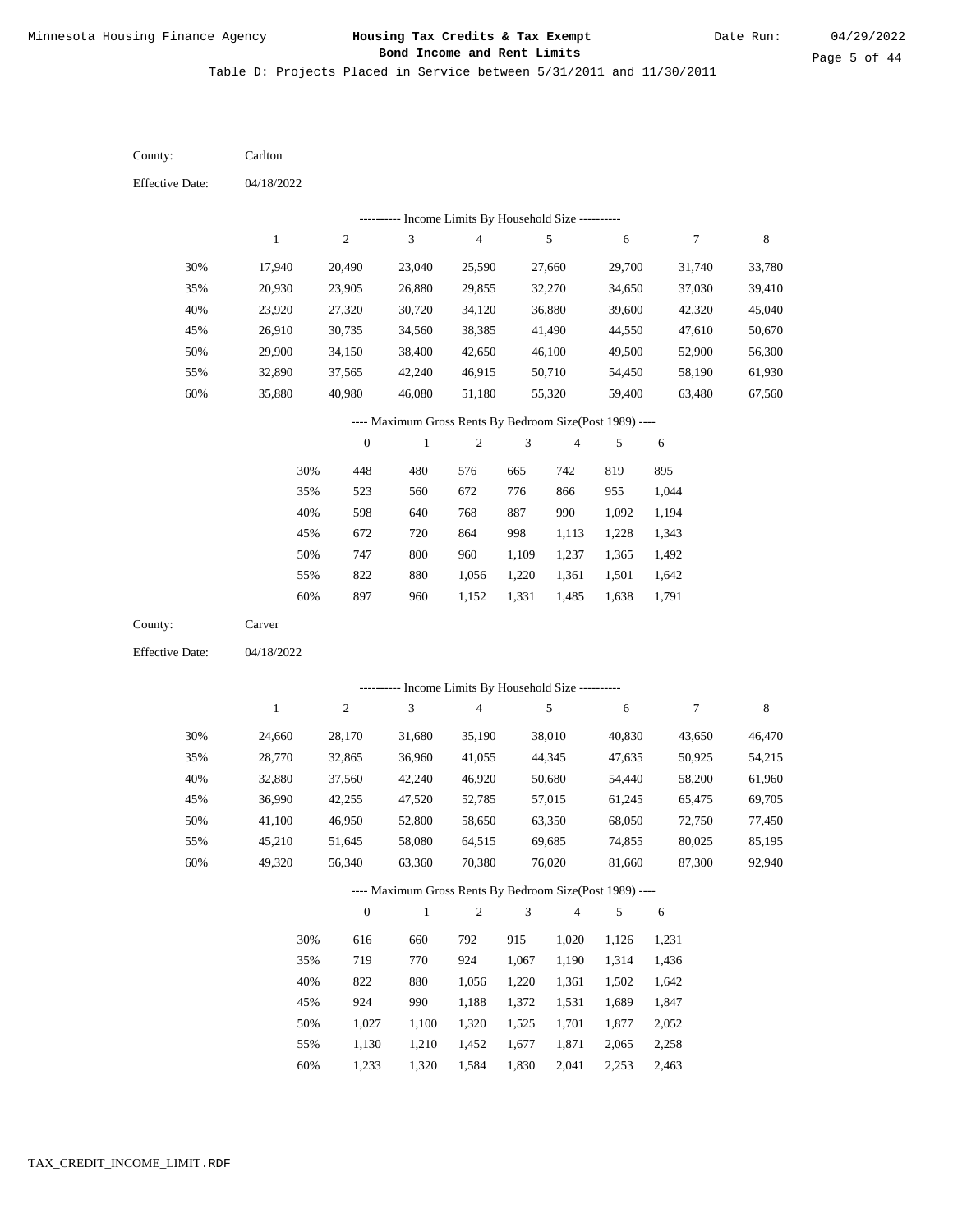Table D: Projects Placed in Service between 5/31/2011 and 11/30/2011

| County:                | Cass         |                  |                                                          |                         |                |                         |            |                  |             |
|------------------------|--------------|------------------|----------------------------------------------------------|-------------------------|----------------|-------------------------|------------|------------------|-------------|
| <b>Effective Date:</b> | 04/18/2022   |                  |                                                          |                         |                |                         |            |                  |             |
|                        |              |                  | --------- Income Limits By Household Size ----------     |                         |                |                         |            |                  |             |
|                        | $\mathbf{1}$ | $\overline{c}$   | 3                                                        | $\overline{\mathbf{4}}$ |                | $\sqrt{5}$              | $\sqrt{6}$ | $\boldsymbol{7}$ | 8           |
| 30%                    | 17,520       | 20,010           | 22,500                                                   | 24,990                  |                | 27,000                  | 29,010     | 30,990           | 33,000      |
| 35%                    | 20,440       | 23,345           | 26,250                                                   | 29,155                  |                | 31,500                  | 33,845     | 36,155           | 38,500      |
| 40%                    | 23,360       | 26,680           | 30,000                                                   | 33,320                  |                | 36,000                  | 38,680     | 41,320           | 44,000      |
| 45%                    | 26,280       | 30,015           | 33,750                                                   | 37,485                  |                | 40,500                  | 43,515     | 46,485           | 49,500      |
| 50%                    | 29,200       | 33,350           | 37,500                                                   | 41,650                  |                | 45,000                  | 48,350     | 51,650           | 55,000      |
| 55%                    | 32,120       | 36,685           | 41,250                                                   | 45,815                  |                | 49,500                  | 53,185     | 56,815           | 60,500      |
| 60%                    | 35,040       | 40,020           | 45,000                                                   | 49,980                  |                | 54,000                  | 58,020     | 61,980           | 66,000      |
|                        |              |                  | ---- Maximum Gross Rents By Bedroom Size(Post 1989) ---- |                         |                |                         |            |                  |             |
|                        |              | $\boldsymbol{0}$ | $\mathbf{1}$                                             | $\sqrt{2}$              | 3              | $\overline{\mathbf{4}}$ | 5          | 6                |             |
|                        | 30%          | 438              | 469                                                      | 562                     | 649            | 725                     | 799        | 874              |             |
|                        | 35%          | 511              | 547                                                      | 656                     | 758            | 846                     | 933        | 1,020            |             |
|                        | 40%          | 584              | 625                                                      | 750                     | 866            | 967                     | 1,066      | 1,166            |             |
|                        | 45%          | 657              | 703                                                      | 843                     | 974            | 1,087                   | 1,199      | 1,311            |             |
|                        | 50%          | 730              | 781                                                      | 937                     | 1,083          | 1,208                   | 1,333      | 1,457            |             |
|                        | 55%          | 803              | 860                                                      | 1,031                   | 1,191          | 1,329                   | 1,466      | 1,603            |             |
|                        | 60%          | 876              | 938                                                      | 1,125                   | 1,299          | 1,450                   | 1,599      | 1,749            |             |
| County:                | Chippewa     |                  |                                                          |                         |                |                         |            |                  |             |
| <b>Effective Date:</b> | 04/18/2022   |                  |                                                          |                         |                |                         |            |                  |             |
|                        |              |                  | --------- Income Limits By Household Size ----------     |                         |                |                         |            |                  |             |
|                        | $\mathbf{1}$ | $\sqrt{2}$       | 3                                                        | $\overline{4}$          |                | $\sqrt{5}$              | 6          | 7                | $\,$ 8 $\,$ |
| 30%                    | 17,520       | 20,010           | 22,500                                                   | 24,990                  |                | 27,000                  | 29,010     | 30,990           | 33,000      |
| 35%                    | 20,440       | 23,345           | 26,250                                                   | 29,155                  |                | 31,500                  | 33,845     | 36,155           | 38,500      |
| 40%                    | 23,360       | 26,680           | 30,000                                                   | 33,320                  |                | 36,000                  | 38,680     | 41,320           | 44,000      |
| 45%                    | 26,280       | 30,015           | 33,750                                                   | 37,485                  |                | 40,500                  | 43,515     | 46,485           | 49,500      |
| 50%                    | 29,200       | 33,350           | 37,500                                                   | 41,650                  |                | 45,000                  | 48,350     | 51,650           | 55,000      |
| 55%                    | 32,120       | 36,685           | 41,250                                                   | 45,815                  |                | 49,500                  | 53,185     | 56,815           | 60,500      |
| 60%                    | 35,040       | 40,020           | 45,000                                                   | 49,980                  |                | 54,000                  | 58,020     | 61,980           | 66,000      |
|                        |              |                  | ---- Maximum Gross Rents By Bedroom Size(Post 1989) ---- |                         |                |                         |            |                  |             |
|                        |              | $\boldsymbol{0}$ | $\mathbf{1}$                                             | $\sqrt{2}$              | $\mathfrak{Z}$ | 4                       | 5          | 6                |             |
|                        | 30%          | 438              | 469                                                      | 562                     | 649            | 725                     | 799        | 874              |             |
|                        | 35%          | 511              | 547                                                      | 656                     | 758            | 846                     | 933        | 1,020            |             |
|                        | 40%          | 584              | 625                                                      | 750                     | 866            | 967                     | 1,066      | 1,166            |             |
|                        | 45%          | 657              | 703                                                      | 843                     | 974            | 1,087                   | 1,199      | 1,311            |             |
|                        | 50%          | 730              | 781                                                      | 937                     | 1,083          | 1,208                   | 1,333      | 1,457            |             |
|                        | 55%          | 803              | 860                                                      | 1,031                   | 1,191          | 1,329                   | 1,466      | 1,603            |             |

876 938 1,125 1,299 1,450 1,599 1,749 60%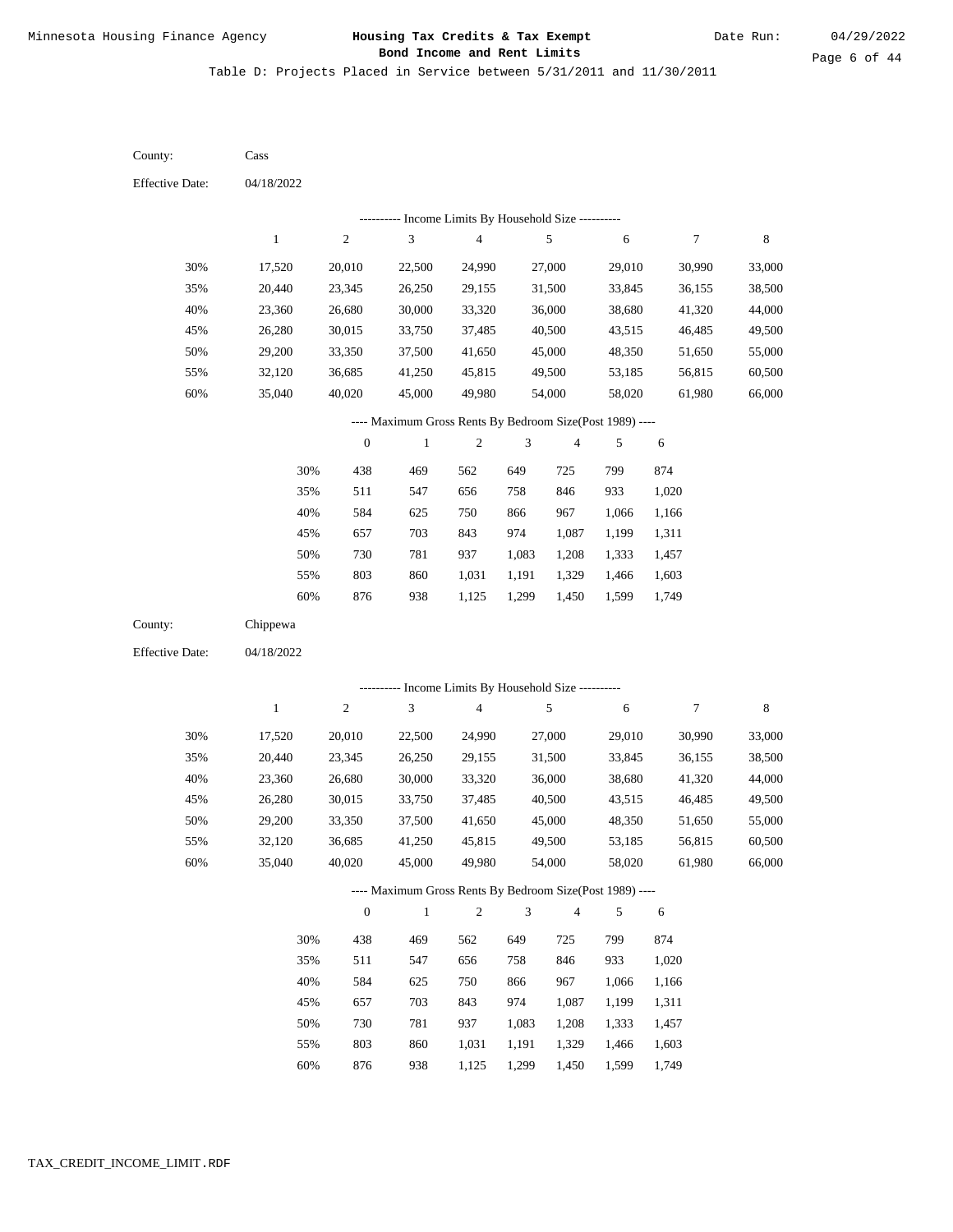Table D: Projects Placed in Service between 5/31/2011 and 11/30/2011

04/18/2022 04/18/2022 Chisago Clay 30% 35% 40% 45% 50% 55% 60% 30% 35% 40% 45% 50% 55% 60% 24,660 28,770 32,880 36,990 41,100 45,210 49,320 21,120 24,640 28,160 31,680 35,200 38,720 42,240 28,170 32,865 37,560 42,255 46,950 51,645 56,340 24,120 28,140 32,160 36,180 40,200 44,220 48,240 31,680 36,960 42,240 47,520 52,800 58,080 63,360 27,150 31,675 36,200 40,725 45,250 49,775 54,300 35,190 41,055 46,920 52,785 58,650 64,515 70,380 30,150 35,175 40,200 45,225 50,250 55,275 60,300 38,010 44,345 50,680 57,015 63,350 69,685 76,020 32,580 38,010 43,440 48,870 54,300 59,730 65,160 40,830 47,635 54,440 61,245 68,050 74,855 81,660 34,980 40,810 46,640 52,470 58,300 64,130 69,960 43,650 50,925 58,200 65,475 72,750 80,025 87,300 37,410 43,645 49,880 56,115 62,350 68,585 74,820 46,470 54,215 61,960 69,705 77,450 85,195 92,940 39,810 46,445 53,080 59,715 66,350 72,985 79,620 616 719 822 924 1,027 1,130 1,233 528 616 704 792 880 968 660 770 880 990 1,100 1,210 1,320 565 659 754 848 942 1,036 792 924 1,056 1,188 1,320 1,452 1,584 678 791 905 1,018 1,131 1,244 915 1,067 1,220 1,372 1,525 1,677 1,830 784 914 1,045 1,176 1,306 1,437 1,020 1,190 1,361 1,531 1,701 1,871 2,041 874 1,020 1,166 1,311 1,457 1,603 1,126 1,314 1,502 1,689 1,877 2,065 2,253 965 1,126 1,287 1,447 1,608 1,769 1,231 1,436 1,642 1,847 2,052 2,258 2,463 1,055 1,231 1,407 1,582 1,758 1,934 County: County: Effective Date: Effective Date: 1 1 2 2 3 3 4 4 5 5 6 6 7 7 8 8 0 0 1 1 2 2 3 3 4 4 5 5 6 6 ---------- Income Limits By Household Size ---------- ---------- Income Limits By Household Size ---------- ---- Maximum Gross Rents By Bedroom Size(Post 1989) ---- ---- Maximum Gross Rents By Bedroom Size(Post 1989) ---- 30% 35% 40% 45% 50% 55% 60% 30% 35% 40% 45% 50% 55%

1,056

60%

1,131

1,357

1,568

1,749

1,930

2,110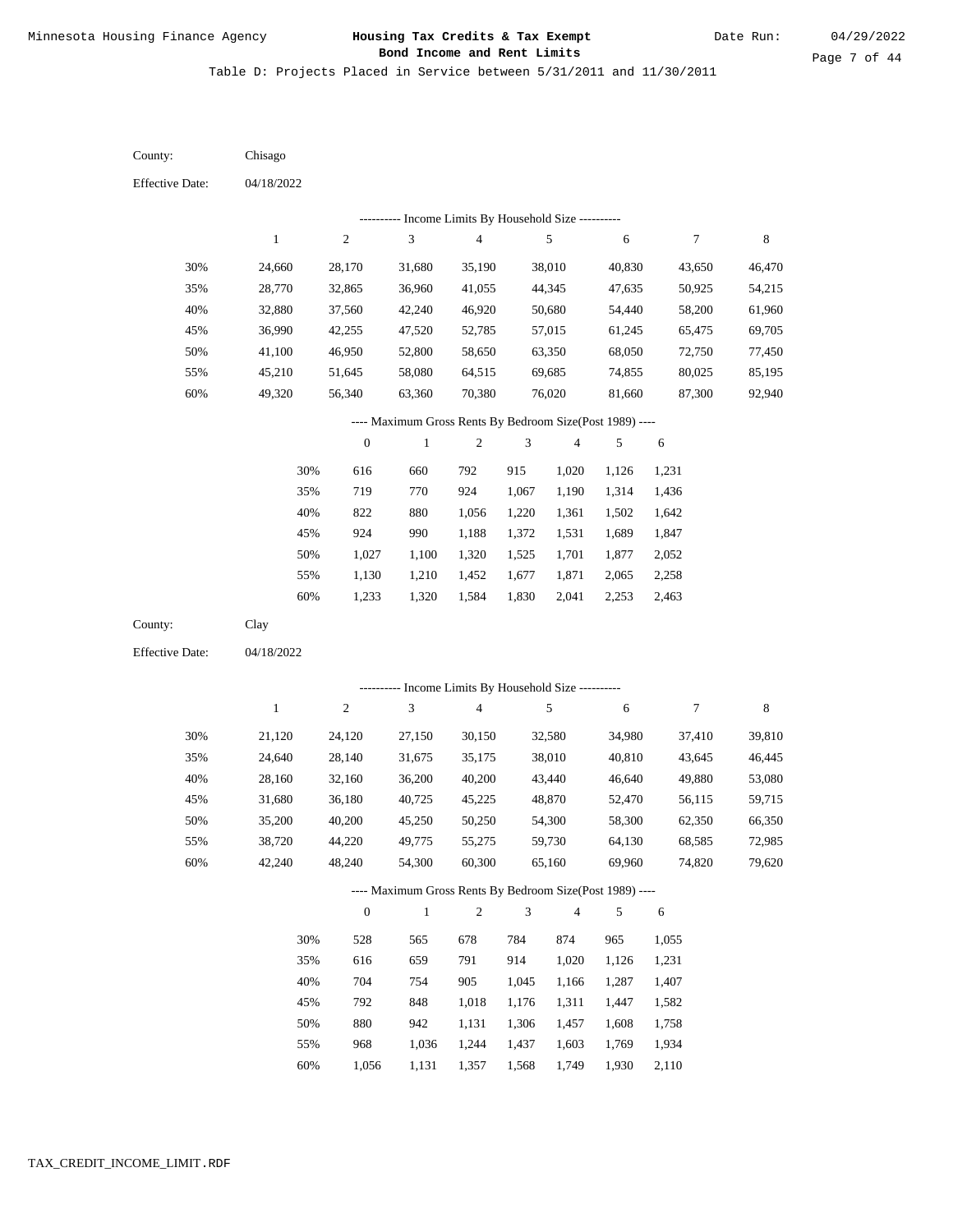Table D: Projects Placed in Service between 5/31/2011 and 11/30/2011

04/18/2022 04/18/2022 Clearwater Cook 30% 35% 40% 45% 50% 55% 60% 30% 35% 40% 45% 50% 55% 60% 17,520 20,440 23,360 26,280 29,200 32,120 35,040 17,520 20,440 23,360 26,280 29,200 32,120 35,040 20,010 23,345 26,680 30,015 33,350 36,685 40,020 20,010 23,345 26,680 30,015 33,350 36,685 40,020 22,500 26,250 30,000 33,750 37,500 41,250 45,000 22,500 26,250 30,000 33,750 37,500 41,250 45,000 24,990 29,155 33,320 37,485 41,650 45,815 49,980 24,990 29,155 33,320 37,485 41,650 45,815 49,980 27,000 31,500 36,000 40,500 45,000 49,500 54,000 27,000 31,500 36,000 40,500 45,000 49,500 54,000 29,010 33,845 38,680 43,515 48,350 53,185 58,020 29,010 33,845 38,680 43,515 48,350 53,185 58,020 30,990 36,155 41,320 46,485 51,650 56,815 61,980 30,990 36,155 41,320 46,485 51,650 56,815 61,980 33,000 38,500 44,000 49,500 55,000 60,500 66,000 33,000 38,500 44,000 49,500 55,000 60,500 66,000 438 511 584 657 730 803 876 438 511 584 657 730 803 469 547 625 703 781 860 938 469 547 625 703 781 860 562 656 750 843 937 1,031 1,125 562 656 750 843 937 1,031 649 758 866 974 1,083 1,191 1,299 649 758 866 974 1,083 1,191 725 846 967 1,087 1,208 1,329 1,450 725 846 967 1,087 1,208 1,329 799 933 1,066 1,199 1,333 1,466 1,599 799 933 1,066 1,199 1,333 1,466 874 1,020 1,166 1,311 1,457 1,603 1,749 874 1,020 1,166 1,311 1,457 1,603 County: County: Effective Date: Effective Date: 1 1 2 2 3 3 4 4 5 5 6 6 7 7 8 8 0 0 1 1 2 2 3 3 4 4 5 5 6 6 ---------- Income Limits By Household Size ---------- ---------- Income Limits By Household Size ---------- ---- Maximum Gross Rents By Bedroom Size(Post 1989) ---- ---- Maximum Gross Rents By Bedroom Size(Post 1989) ---- 30% 35% 40% 45% 50% 55% 60% 30% 35% 40% 45% 50% 55%

876

60%

938

1,125

1,299

1,450

1,599

1,749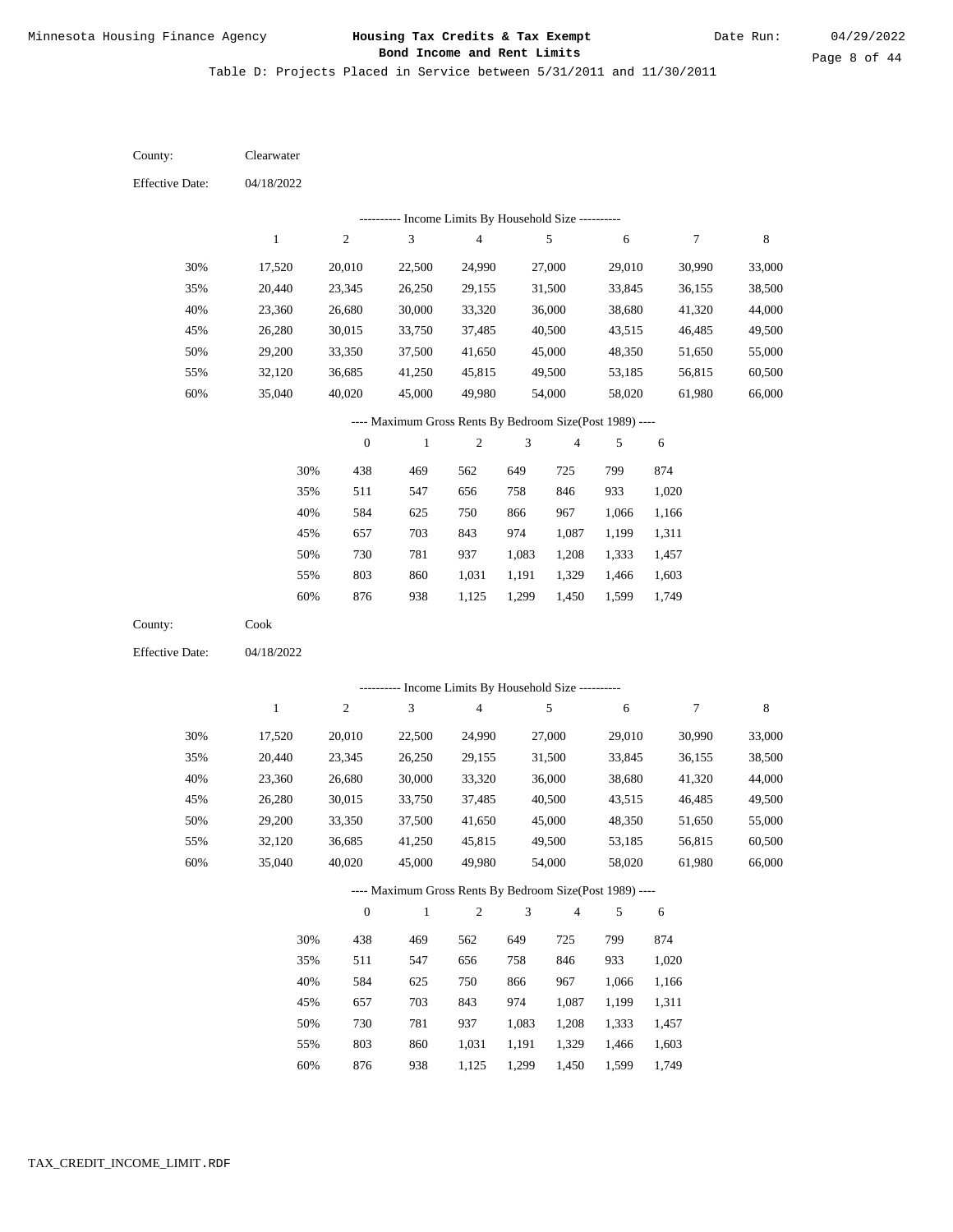Table D: Projects Placed in Service between 5/31/2011 and 11/30/2011

04/18/2022 04/18/2022 **Cottonwood** Crow Wing 30% 35% 40% 45% 50% 55% 60% 30% 35% 40% 45% 50% 55% 60% 17,520 20,440 23,360 26,280 29,200 32,120 35,040 17,520 20,440 23,360 26,280 29,200 32,120 35,040 20,010 23,345 26,680 30,015 33,350 36,685 40,020 20,010 23,345 26,680 30,015 33,350 36,685 40,020 22,500 26,250 30,000 33,750 37,500 41,250 45,000 22,500 26,250 30,000 33,750 37,500 41,250 45,000 24,990 29,155 33,320 37,485 41,650 45,815 49,980 24,990 29,155 33,320 37,485 41,650 45,815 49,980 27,000 31,500 36,000 40,500 45,000 49,500 54,000 27,000 31,500 36,000 40,500 45,000 49,500 54,000 29,010 33,845 38,680 43,515 48,350 53,185 58,020 29,010 33,845 38,680 43,515 48,350 53,185 58,020 30,990 36,155 41,320 46,485 51,650 56,815 61,980 30,990 36,155 41,320 46,485 51,650 56,815 61,980 33,000 38,500 44,000 49,500 55,000 60,500 66,000 33,000 38,500 44,000 49,500 55,000 60,500 66,000 438 511 584 657 730 803 876 438 511 584 657 730 803 876 469 547 625 703 781 860 938 469 547 625 703 781 860 938 562 656 750 843 937 1,031 1,125 562 656 750 843 937 1,031 1,125 649 758 866 974 1,083 1,191 1,299 649 758 866 974 1,083 1,191 1,299 725 846 967 1,087 1,208 1,329 1,450 725 846 967 1,087 1,208 1,329 1,450 799 933 1,066 1,199 1,333 1,466 1,599 799 933 1,066 1,199 1,333 1,466 1,599 874 1,020 1,166 1,311 1,457 1,603 1,749 874 1,020 1,166 1,311 1,457 1,603 1,749 County: County: Effective Date: Effective Date: 1 1 2 2 3 3 4 4 5 5 6 6 7 7 8 8 0 0 1 1 2 2 3 3 4 4 5 5 6 6 ---------- Income Limits By Household Size ---------- ---------- Income Limits By Household Size ---------- ---- Maximum Gross Rents By Bedroom Size(Post 1989) ---- ---- Maximum Gross Rents By Bedroom Size(Post 1989) ---- 30% 35% 40% 45% 50% 55% 60% 30% 35% 40% 45% 50% 55% 60%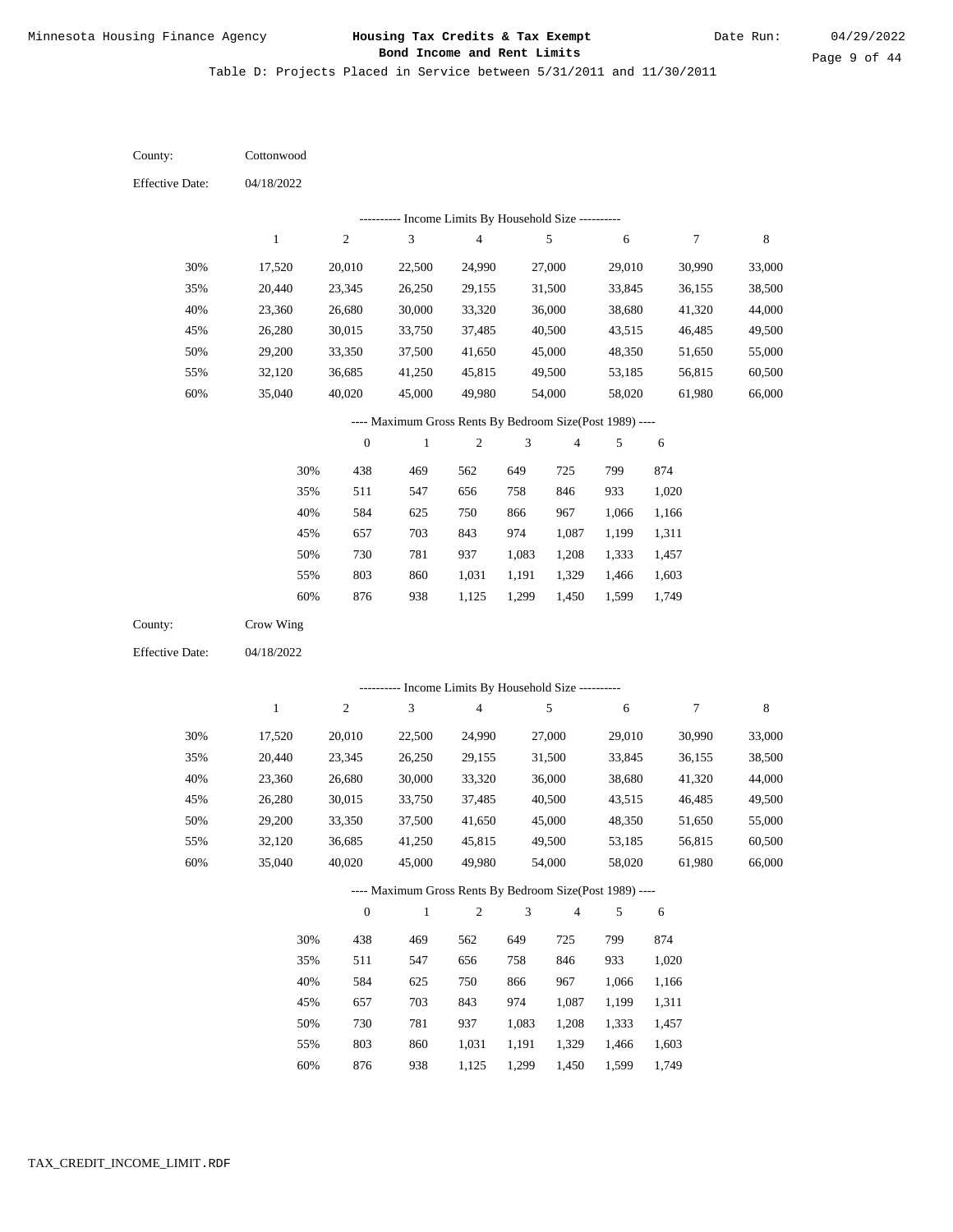Table D: Projects Placed in Service between 5/31/2011 and 11/30/2011

| County:                | Dakota       |                  |                                                          |                                            |                |                |            |                  |             |
|------------------------|--------------|------------------|----------------------------------------------------------|--------------------------------------------|----------------|----------------|------------|------------------|-------------|
| <b>Effective Date:</b> | 04/18/2022   |                  |                                                          |                                            |                |                |            |                  |             |
|                        |              |                  |                                                          | Income Limits By Household Size ---------- |                |                |            |                  |             |
|                        | $\,1$        | $\sqrt{2}$       | $\mathfrak 3$                                            | $\overline{\mathbf{4}}$                    |                | $\sqrt{5}$     | 6          | $\boldsymbol{7}$ | $\,$ 8 $\,$ |
| 30%                    | 24,660       | 28,170           | 31,680                                                   | 35,190                                     |                | 38,010         | 40,830     | 43,650           | 46,470      |
| 35%                    | 28,770       | 32,865           | 36,960                                                   | 41,055                                     |                | 44,345         | 47,635     | 50,925           | 54,215      |
| 40%                    | 32,880       | 37,560           | 42,240                                                   | 46,920                                     |                | 50,680         | 54,440     | 58,200           | 61,960      |
| 45%                    | 36,990       | 42,255           | 47,520                                                   | 52,785                                     |                | 57,015         | 61,245     | 65,475           | 69,705      |
| 50%                    | 41,100       | 46,950           | 52,800                                                   | 58,650                                     |                | 63,350         | 68,050     | 72,750           | 77,450      |
| 55%                    | 45,210       | 51,645           | 58,080                                                   | 64,515                                     |                | 69,685         | 74,855     | 80,025           | 85,195      |
| 60%                    | 49,320       | 56,340           | 63,360                                                   | 70,380                                     |                | 76,020         | 81,660     | 87,300           | 92,940      |
|                        |              |                  | ---- Maximum Gross Rents By Bedroom Size(Post 1989) ---- |                                            |                |                |            |                  |             |
|                        |              | $\boldsymbol{0}$ | $\mathbf{1}$                                             | $\boldsymbol{2}$                           | 3              | $\overline{4}$ | 5          | 6                |             |
|                        | 30%          | 616              | 660                                                      | 792                                        | 915            | 1,020          | 1,126      | 1,231            |             |
|                        | 35%          | 719              | 770                                                      | 924                                        | 1,067          | 1,190          | 1,314      | 1,436            |             |
|                        | 40%          | 822              | 880                                                      | 1,056                                      | 1,220          | 1,361          | 1,502      | 1,642            |             |
|                        | 45%          | 924              | 990                                                      | 1,188                                      | 1,372          | 1,531          | 1,689      | 1,847            |             |
|                        | 50%          | 1,027            | 1,100                                                    | 1,320                                      | 1,525          | 1,701          | 1,877      | 2,052            |             |
|                        | 55%          | 1,130            | 1,210                                                    | 1,452                                      | 1,677          | 1,871          | 2,065      | 2,258            |             |
|                        | $60\%$       | 1,233            | 1,320                                                    | 1,584                                      | 1,830          | 2,041          | 2,253      | 2,463            |             |
| County:                | Dodge        |                  |                                                          |                                            |                |                |            |                  |             |
| <b>Effective Date:</b> | 04/18/2022   |                  |                                                          |                                            |                |                |            |                  |             |
|                        |              |                  | ---------- Income Limits By Household Size ----------    |                                            |                |                |            |                  |             |
|                        | $\mathbf{1}$ | $\sqrt{2}$       | 3                                                        | $\overline{\mathbf{4}}$                    |                | 5              | 6          | $\tau$           | $\,$ 8 $\,$ |
|                        |              |                  |                                                          |                                            |                |                |            |                  |             |
| 30%                    | 23,430       | 26,760           | 30,120                                                   | 33,450                                     |                | 36,150         | 38,820     | 41,490           | 44,160      |
| 35%                    | 27,335       | 31,220           | 35,140                                                   | 39,025                                     |                | 42,175         | 45,290     | 48,405           | 51,520      |
| 40%                    | 31,240       | 35,680           | 40,160                                                   | 44,600                                     |                | 48,200         | 51,760     | 55,320           | 58,880      |
| 45%                    | 35,145       | 40,140           | 45,180                                                   | 50,175                                     |                | 54,225         | 58,230     | 62,235           | 66,240      |
| 50%                    | 39,050       | 44,600           | 50,200                                                   | 55,750                                     |                | 60,250         | 64,700     | 69,150           | 73,600      |
| 55%                    | 42,955       | 49,060           | 55,220                                                   | 61,325                                     |                | 66,275         | 71,170     | 76,065           | 80,960      |
| 60%                    | 46,860       | 53,520           | 60,240                                                   | 66,900                                     |                | 72,300         | 77,640     | 82,980           | 88,320      |
|                        |              |                  | ---- Maximum Gross Rents By Bedroom Size(Post 1989) ---- |                                            |                |                |            |                  |             |
|                        |              | $\boldsymbol{0}$ | $\,1\,$                                                  | $\overline{c}$                             | $\mathfrak{Z}$ | $\overline{4}$ | $\sqrt{5}$ | 6                |             |
|                        | 30%          | 585              | 627                                                      | 753                                        | 870            | 970            | 1,070      | 1,170            |             |
|                        | 35%          | 683              | 731                                                      | 878                                        | 1,015          | 1,132          | 1,249      | 1,365            |             |
|                        | 40%          | 781              | 836                                                      | 1,004                                      | 1,160          | 1,294          | 1,427      | 1,561            |             |
|                        | 45%          | 878              | 941                                                      | 1,129                                      | 1,305          | 1,455          | 1,605      | 1,756            |             |
|                        | 50%          | 976              | 1,045                                                    | 1,255                                      | 1,450          | 1,617          | 1,784      | 1,951            |             |
|                        | 55%          | 1,073            | 1,150                                                    | 1,380                                      | 1,595          | 1,779          | 1,962      | 2,146            |             |
|                        | 60%          | 1,171            | 1,254                                                    | 1,506                                      | 1,740          | 1,941          | 2,141      | 2,341            |             |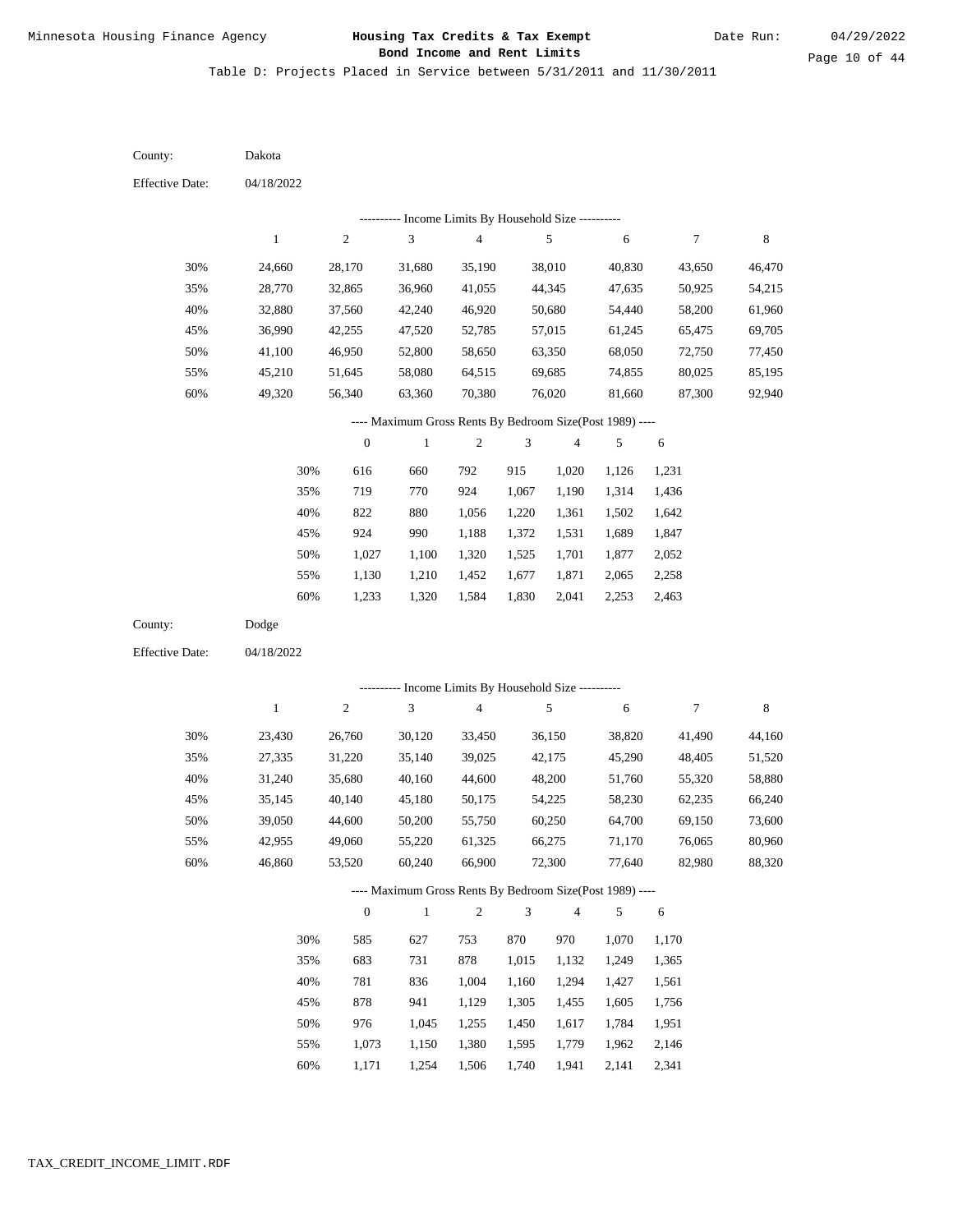Table D: Projects Placed in Service between 5/31/2011 and 11/30/2011

| County:                | Douglas      |                  |                                                          |                         |                |                |            |                  |             |
|------------------------|--------------|------------------|----------------------------------------------------------|-------------------------|----------------|----------------|------------|------------------|-------------|
| <b>Effective Date:</b> | 04/18/2022   |                  |                                                          |                         |                |                |            |                  |             |
|                        |              |                  | --------- Income Limits By Household Size ---------      |                         |                |                |            |                  |             |
|                        | $\mathbf{1}$ | $\sqrt{2}$       | 3                                                        | $\overline{\mathbf{4}}$ |                | $\sqrt{5}$     | 6          | $\boldsymbol{7}$ | $\,$ 8 $\,$ |
| 30%                    | 18,630       | 21,300           | 23,970                                                   | 26,610                  |                | 28,740         | 30,870     | 33,000           | 35,130      |
| 35%                    | 21,735       | 24,850           | 27,965                                                   | 31,045                  |                | 33,530         | 36,015     | 38,500           | 40,985      |
| 40%                    | 24,840       | 28,400           | 31,960                                                   | 35,480                  |                | 38,320         | 41,160     | 44,000           | 46,840      |
| 45%                    | 27,945       | 31,950           | 35,955                                                   | 39,915                  |                | 43,110         | 46,305     | 49,500           | 52,695      |
| 50%                    | 31,050       | 35,500           | 39,950                                                   | 44,350                  |                | 47,900         | 51,450     | 55,000           | 58,550      |
| 55%                    | 34,155       | 39,050           | 43,945                                                   | 48,785                  |                | 52,690         | 56,595     | 60,500           | 64,405      |
| 60%                    | 37,260       | 42,600           | 47,940                                                   | 53,220                  |                | 57,480         | 61,740     | 66,000           | 70,260      |
|                        |              |                  | ---- Maximum Gross Rents By Bedroom Size(Post 1989) ---- |                         |                |                |            |                  |             |
|                        |              | $\boldsymbol{0}$ | $\mathbf{1}$                                             | $\overline{c}$          | 3              | $\overline{4}$ | 5          | 6                |             |
|                        | 30%          | 465              | 499                                                      | 599                     | 691            | 771            | 851        | 931              |             |
|                        | 35%          | 543              | 582                                                      | 699                     | 807            | 900            | 993        | 1,086            |             |
|                        | 40%          | 621              | 665                                                      | 799                     | 922            | 1,029          | 1,135      | 1,241            |             |
|                        | 45%          | 698              | 748                                                      | 898                     | 1,037          | 1,157          | 1,277      | 1,397            |             |
|                        | 50%          | 776              | 831                                                      | 998                     | 1,153          | 1,286          | 1,419      | 1,552            |             |
|                        | 55%          | 853              | 915                                                      | 1,098                   | 1,268          | 1,414          | 1,561      | 1,707            |             |
|                        | 60%          | 931              | 998                                                      | 1,198                   | 1,383          | 1,543          | 1,703      | 1,862            |             |
| County:                | Faribault    |                  |                                                          |                         |                |                |            |                  |             |
| <b>Effective Date:</b> | 04/18/2022   |                  |                                                          |                         |                |                |            |                  |             |
|                        |              |                  | ---------- Income Limits By Household Size ----------    |                         |                |                |            |                  |             |
|                        | $\mathbf{1}$ | $\sqrt{2}$       | 3                                                        | $\overline{\mathbf{4}}$ |                | 5              | 6          | $\boldsymbol{7}$ | $\,$ 8 $\,$ |
| 30%                    | 17,520       | 20,010           | 22,500                                                   | 24,990                  |                | 27,000         | 29,010     | 30,990           | 33,000      |
| 35%                    | 20,440       | 23,345           | 26,250                                                   | 29,155                  |                | 31,500         | 33,845     | 36,155           | 38,500      |
| 40%                    | 23,360       | 26,680           | 30,000                                                   | 33,320                  |                | 36,000         | 38,680     | 41,320           | 44,000      |
| 45%                    | 26,280       | 30,015           | 33,750                                                   | 37,485                  |                | 40,500         | 43,515     | 46,485           | 49,500      |
| 50%                    | 29,200       | 33,350           | 37,500                                                   | 41,650                  |                | 45,000         | 48,350     | 51,650           | 55,000      |
| 55%                    | 32,120       | 36,685           | 41,250                                                   | 45,815                  |                | 49,500         | 53,185     | 56,815           | 60,500      |
| 60%                    | 35,040       | 40,020           | 45,000                                                   | 49,980                  |                | 54,000         | 58,020     | 61,980           | 66,000      |
|                        |              |                  | ---- Maximum Gross Rents By Bedroom Size(Post 1989) ---- |                         |                |                |            |                  |             |
|                        |              | $\boldsymbol{0}$ | $\mathbf{1}$                                             | $\mathbf{2}$            | $\mathfrak{Z}$ | $\overline{4}$ | $\sqrt{5}$ | 6                |             |
|                        | 30%          | 438              | 469                                                      | 562                     | 649            | 725            | 799        | 874              |             |
|                        | 35%          | 511              | 547                                                      | 656                     | 758            | 846            | 933        | 1,020            |             |
|                        | 40%          | 584              | 625                                                      | 750                     | 866            | 967            | 1,066      | 1,166            |             |
|                        | 45%          | 657              | 703                                                      | 843                     | 974            | 1,087          | 1,199      | 1,311            |             |
|                        | 50%          | 730              | 781                                                      | 937                     | 1,083          | 1,208          | 1,333      | 1,457            |             |
|                        | 55%          | 803              | 860                                                      | 1,031                   | 1,191          | 1,329          | 1,466      | 1,603            |             |
|                        | 60%          | 876              | 938                                                      | 1,125                   | 1,299          | 1,450          | 1,599      | 1,749            |             |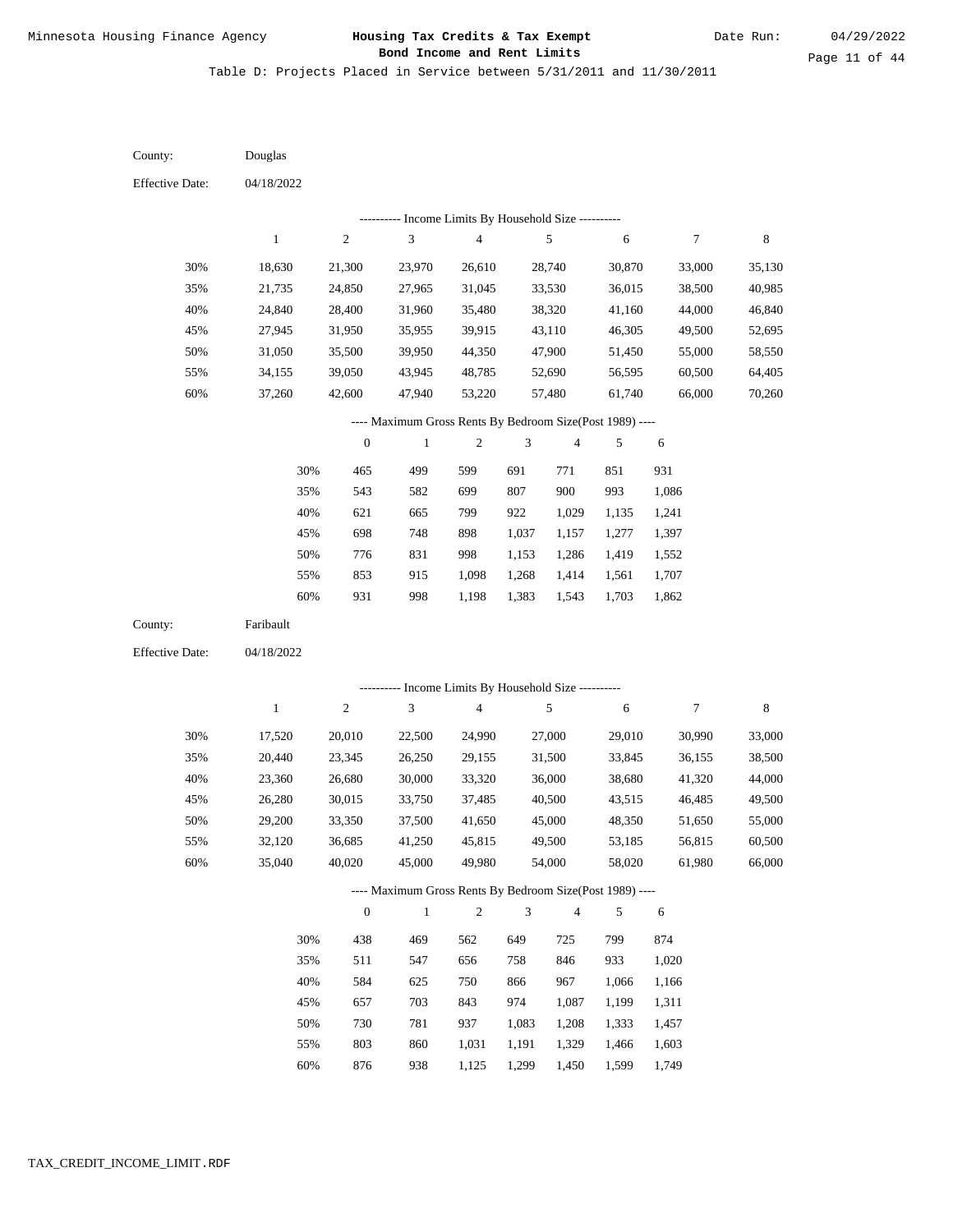Table D: Projects Placed in Service between 5/31/2011 and 11/30/2011

04/18/2022 04/18/2022 Fillmore Freeborn 30% 35% 40% 45% 50% 55% 60% 30% 35% 40% 45% 50% 55% 60% 18,240 21,280 24,320 27,360 30,400 33,440 36,480 17,520 20,440 23,360 26,280 29,200 32,120 35,040 20,850 24,325 27,800 31,275 34,750 38,225 41,700 20,010 23,345 26,680 30,015 33,350 36,685 40,020 23,460 27,370 31,280 35,190 39,100 43,010 46,920 22,500 26,250 30,000 33,750 37,500 41,250 45,000 26,040 30,380 34,720 39,060 43,400 47,740 52,080 24,990 29,155 33,320 37,485 41,650 45,815 49,980 28,140 32,830 37,520 42,210 46,900 51,590 56,280 27,000 31,500 36,000 40,500 45,000 49,500 54,000 30,210 35,245 40,280 45,315 50,350 55,385 60,420 29,010 33,845 38,680 43,515 48,350 53,185 58,020 32,310 37,695 43,080 48,465 53,850 59,235 64,620 30,990 36,155 41,320 46,485 51,650 56,815 61,980 34,380 40,110 45,840 51,570 57,300 63,030 68,760 33,000 38,500 44,000 49,500 55,000 60,500 66,000 456 532 608 684 760 836 912 438 511 584 657 730 803 876 488 570 651 732 814 895 977 469 547 625 703 781 860 938 586 684 782 879 977 1,075 1,173 562 656 750 843 937 1,031 1,125 677 790 903 1,015 1,128 1,241 1,354 649 758 866 974 1,083 1,191 1,299 755 881 1,007 1,132 1,258 1,384 1,510 725 846 967 1,087 1,208 1,329 1,450 833 972 1,111 1,250 1,389 1,528 1,667 799 933 1,066 1,199 1,333 1,466 1,599 911 1,063 1,215 1,367 1,519 1,670 1,822 874 1,020 1,166 1,311 1,457 1,603 1,749 County: County: Effective Date: Effective Date: 1 1 2 2 3 3 4 4 5 5 6 6 7 7 8 8 0 0 1 1 2 2 3 3 4 4 5 5 6 6 ---------- Income Limits By Household Size ---------- ---------- Income Limits By Household Size ---------- ---- Maximum Gross Rents By Bedroom Size(Post 1989) ---- ---- Maximum Gross Rents By Bedroom Size(Post 1989) ---- 30% 35% 40% 45% 50% 55% 60% 30% 35% 40% 45% 50% 55% 60%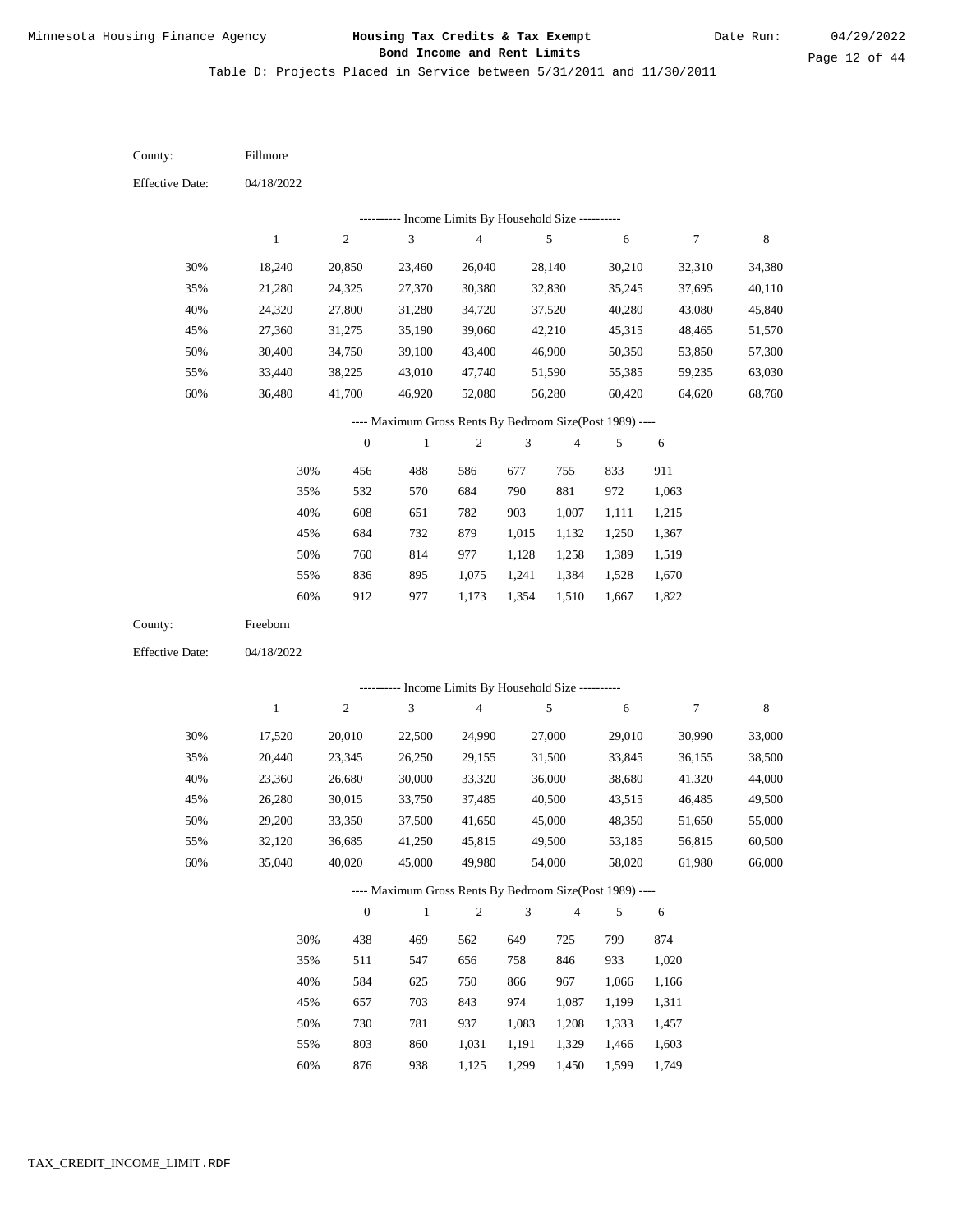Table D: Projects Placed in Service between 5/31/2011 and 11/30/2011

| County:                | Goodhue          |                  |                                                            |                                            |                |                  |                  |                  |                  |
|------------------------|------------------|------------------|------------------------------------------------------------|--------------------------------------------|----------------|------------------|------------------|------------------|------------------|
| <b>Effective Date:</b> | 04/18/2022       |                  |                                                            |                                            |                |                  |                  |                  |                  |
|                        |                  |                  |                                                            | Income Limits By Household Size ---------- |                |                  |                  |                  |                  |
|                        | $\mathbf{1}$     | $\sqrt{2}$       | 3                                                          | $\overline{\mathcal{L}}$                   |                | $\sqrt{5}$       | 6                | 7                | $\,$ 8 $\,$      |
| 30%                    | 20,340           | 23,250           | 26,160                                                     | 29,040                                     |                | 31,380           | 33,690           | 36,030           | 38,340           |
| 35%                    | 23,730           | 27,125           | 30,520                                                     | 33,880                                     |                | 36,610           | 39,305           | 42,035           | 44,730           |
| 40%                    | 27,120           | 31,000           | 34,880                                                     | 38,720                                     |                | 41,840           | 44,920           | 48,040           | 51,120           |
| 45%                    | 30,510           | 34,875           | 39,240                                                     | 43,560                                     |                | 47,070           | 50,535           | 54,045           | 57,510           |
| 50%                    | 33,900           | 38,750           | 43,600                                                     | 48,400                                     |                | 52,300           | 56,150           | 60,050           | 63,900           |
| 55%                    | 37,290           | 42,625           | 47,960                                                     | 53,240                                     |                | 57,530           | 61,765           | 66,055           | 70,290           |
| 60%                    | 40,680           | 46,500           | 52,320                                                     | 58,080                                     |                | 62,760           | 67,380           | 72,060           | 76,680           |
|                        |                  |                  | ---- Maximum Gross Rents By Bedroom Size(Post 1989) ----   |                                            |                |                  |                  |                  |                  |
|                        |                  | $\boldsymbol{0}$ | $\,1$                                                      | 2                                          | 3              | 4                | 5                | 6                |                  |
|                        | 30%              | 508              | 544                                                        | 654                                        | 755            | 842              | 929              | 1,016            |                  |
|                        | 35%              | 593              | 635                                                        | 763                                        | 881            | 982              | 1,084            | 1,185            |                  |
|                        | 40%              | 678              | 726                                                        | 872                                        | 1,007          | 1,123            | 1,239            | 1,355            |                  |
|                        | 45%              | 762              | 817                                                        | 981                                        | 1,132          | 1,263            | 1,394            | 1,524            |                  |
|                        | 50%              | 847              | 908                                                        | 1,090                                      | 1,258          | 1,403            | 1,549            | 1,694            |                  |
|                        | 55%              | 932              | 998                                                        | 1,199                                      | 1,384          | 1,544            | 1,704            | 1,863            |                  |
|                        | 60%              | 1,017            | 1,089                                                      | 1,308                                      | 1,510          | 1,684            | 1,859            | 2,032            |                  |
| County:                | Grant            |                  |                                                            |                                            |                |                  |                  |                  |                  |
| <b>Effective Date:</b> | 04/18/2022       |                  |                                                            |                                            |                |                  |                  |                  |                  |
|                        |                  |                  |                                                            |                                            |                |                  |                  |                  |                  |
|                        | $\mathbf{1}$     | $\sqrt{2}$       | ---------- Income Limits By Household Size ----------<br>3 | $\overline{\mathbf{4}}$                    |                | $\sqrt{5}$       | 6                | $\boldsymbol{7}$ | $\,$ 8 $\,$      |
|                        |                  |                  |                                                            |                                            |                |                  |                  |                  |                  |
| 30%                    | 17,520           | 20,010           | 22,500                                                     | 24,990                                     |                | 27,000           | 29,010           | 30,990           | 33,000           |
| 35%                    | 20,440           | 23,345           | 26,250                                                     | 29,155                                     |                | 31,500           | 33,845           | 36,155           | 38,500           |
| 40%                    | 23,360           | 26,680           | 30,000                                                     | 33,320                                     |                | 36,000           | 38,680           | 41,320           | 44,000           |
| 45%                    | 26,280           | 30,015           | 33,750                                                     | 37,485                                     |                | 40,500           | 43,515           | 46,485           | 49,500           |
| 50%                    | 29,200           | 33,350           | 37,500                                                     | 41,650                                     |                | 45,000           | 48,350           | 51,650           | 55,000           |
| 55%<br>60%             | 32,120<br>35,040 | 36,685<br>40,020 | 41,250<br>45,000                                           | 45,815<br>49,980                           |                | 49,500<br>54,000 | 53,185<br>58,020 | 56,815<br>61,980 | 60,500<br>66,000 |
|                        |                  |                  |                                                            |                                            |                |                  |                  |                  |                  |
|                        |                  |                  | ---- Maximum Gross Rents By Bedroom Size(Post 1989) ----   |                                            |                |                  |                  |                  |                  |
|                        |                  | $\mathbf{0}$     | $\mathbf{1}$                                               | $\sqrt{2}$                                 | $\mathfrak{Z}$ | 4                | 5                | 6                |                  |
|                        | 30%              | 438              | 469                                                        | 562                                        | 649            | 725              | 799              | 874              |                  |
|                        | 35%              | 511              | 547                                                        | 656                                        | 758            | 846              | 933              | 1,020            |                  |
|                        | 40%              | 584              | 625                                                        | 750                                        | 866            | 967              | 1,066            | 1,166            |                  |
|                        | 45%              | 657              | 703                                                        | 843                                        | 974            | 1,087            | 1,199            | 1,311            |                  |
|                        | 50%              | 730              | 781                                                        | 937                                        | 1,083          | 1,208            | 1,333            | 1,457            |                  |
|                        | 55%              | 803              | 860                                                        | 1,031                                      | 1,191          | 1,329            | 1,466            | 1,603            |                  |

876 938 1,125 1,299 1,450 1,599 1,749 60%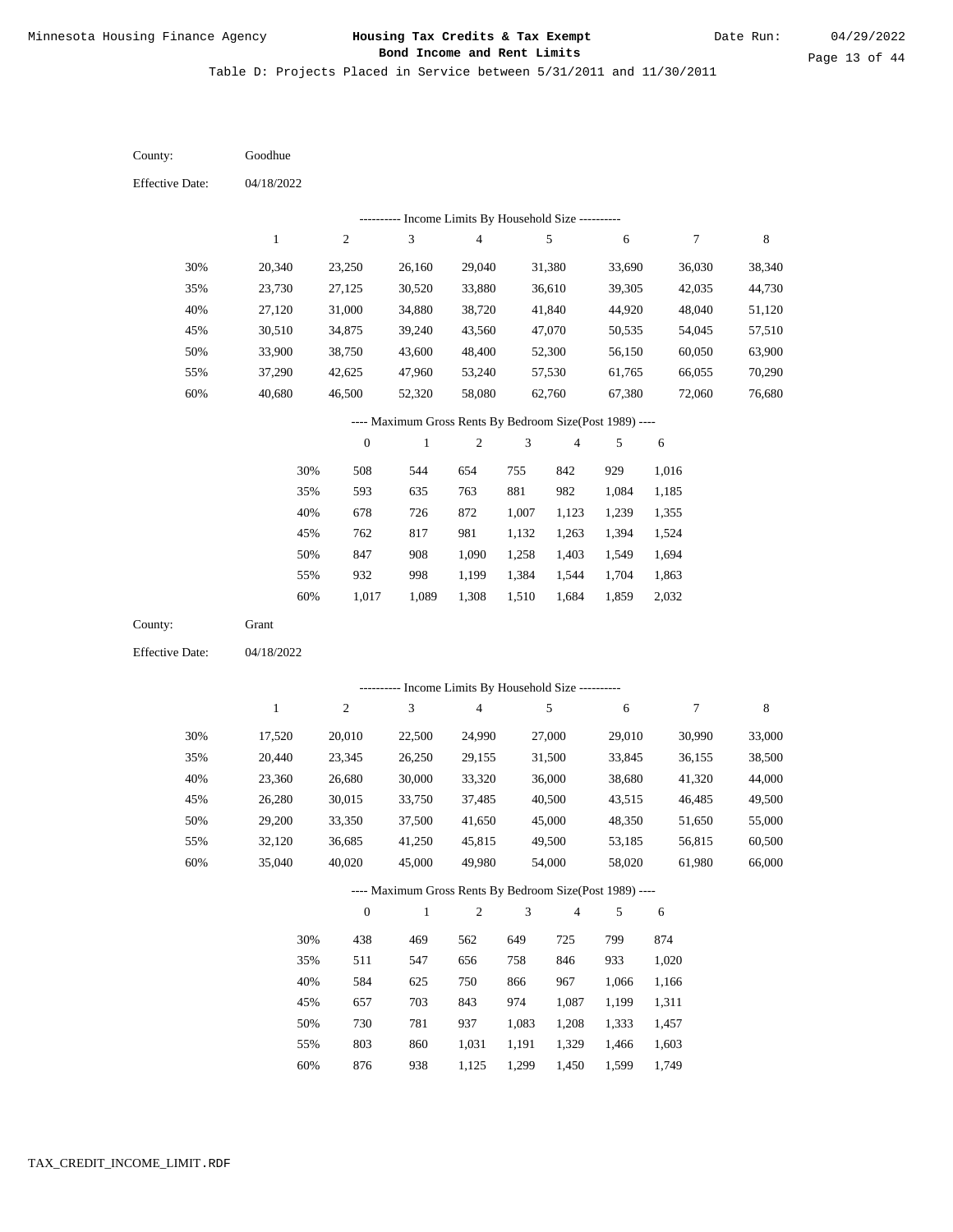Table D: Projects Placed in Service between 5/31/2011 and 11/30/2011

| County:                | Hennepin     |                  |                                                          |                                            |                |                          |        |                  |             |
|------------------------|--------------|------------------|----------------------------------------------------------|--------------------------------------------|----------------|--------------------------|--------|------------------|-------------|
| <b>Effective Date:</b> | 04/18/2022   |                  |                                                          |                                            |                |                          |        |                  |             |
|                        |              |                  |                                                          | Income Limits By Household Size ---------- |                |                          |        |                  |             |
|                        | $\mathbf{1}$ | $\sqrt{2}$       | 3                                                        | $\overline{\mathcal{L}}$                   |                | $\sqrt{5}$               | 6      | $\boldsymbol{7}$ | $\,$ 8 $\,$ |
| 30%                    | 24,660       | 28,170           | 31,680                                                   | 35,190                                     |                | 38,010                   | 40,830 | 43,650           | 46,470      |
| 35%                    | 28,770       | 32,865           | 36,960                                                   | 41,055                                     |                | 44,345                   | 47,635 | 50,925           | 54,215      |
| 40%                    | 32,880       | 37,560           | 42,240                                                   | 46,920                                     |                | 50,680                   | 54,440 | 58,200           | 61,960      |
| 45%                    | 36,990       | 42,255           | 47,520                                                   | 52,785                                     |                | 57,015                   | 61,245 | 65,475           | 69,705      |
| 50%                    | 41,100       | 46,950           | 52,800                                                   | 58,650                                     |                | 63,350                   | 68,050 | 72,750           | 77,450      |
| 55%                    | 45,210       | 51,645           | 58,080                                                   | 64,515                                     |                | 69,685                   | 74,855 | 80,025           | 85,195      |
| $60\%$                 | 49,320       | 56,340           | 63,360                                                   | 70,380                                     |                | 76,020                   | 81,660 | 87,300           | 92,940      |
|                        |              |                  | ---- Maximum Gross Rents By Bedroom Size(Post 1989) ---- |                                            |                |                          |        |                  |             |
|                        |              | $\boldsymbol{0}$ | 1                                                        | 2                                          | 3              | $\overline{\mathcal{A}}$ | 5      | $\sqrt{6}$       |             |
|                        | 30%          | 616              | 660                                                      | 792                                        | 915            | 1,020                    | 1,126  | 1,231            |             |
|                        | 35%          | 719              | 770                                                      | 924                                        | 1,067          | 1,190                    | 1,314  | 1,436            |             |
|                        | 40%          | 822              | 880                                                      | 1,056                                      | 1,220          | 1,361                    | 1,502  | 1,642            |             |
|                        | 45%          | 924              | 990                                                      | 1,188                                      | 1,372          | 1,531                    | 1,689  | 1,847            |             |
|                        | 50%          | 1,027            | 1,100                                                    | 1,320                                      | 1,525          | 1,701                    | 1,877  | 2,052            |             |
|                        | 55%          | 1,130            | 1,210                                                    | 1,452                                      | 1,677          | 1,871                    | 2,065  | 2,258            |             |
|                        | 60%          | 1,233            | 1,320                                                    | 1,584                                      | 1,830          | 2,041                    | 2,253  | 2,463            |             |
| County:                | Houston      |                  |                                                          |                                            |                |                          |        |                  |             |
| <b>Effective Date:</b> | 04/18/2022   |                  |                                                          |                                            |                |                          |        |                  |             |
|                        |              |                  | --------- Income Limits By Household Size ----------     |                                            |                |                          |        |                  |             |
|                        | $\,1$        | $\sqrt{2}$       | 3                                                        | $\overline{\mathbf{4}}$                    |                | $\sqrt{5}$               | 6      | $\boldsymbol{7}$ | 8           |
|                        |              |                  |                                                          |                                            |                |                          |        |                  |             |
| 30%                    | 18,930       | 21,630           | 24,330                                                   | 27,030                                     |                | 29,220                   | 31,380 | 33,540           | 35,700      |
| 35%                    | 22,085       | 25,235           | 28,385                                                   | 31,535                                     |                | 34,090                   | 36,610 | 39,130           | 41,650      |
| 40%                    | 25,240       | 28,840           | 32,440                                                   | 36,040                                     |                | 38,960                   | 41,840 | 44,720           | 47,600      |
| 45%                    | 28,395       | 32,445           | 36,495                                                   | 40,545                                     |                | 43,830                   | 47,070 | 50,310           | 53,550      |
| 50%                    | 31,550       | 36,050           | 40,550                                                   | 45,050                                     |                | 48,700                   | 52,300 | 55,900           | 59,500      |
| 55%                    | 34,705       | 39,655           | 44,605                                                   | 49,555                                     |                | 53,570                   | 57,530 | 61,490           | 65,450      |
| 60%                    | 37,860       | 43,260           | 48,660                                                   | 54,060                                     |                | 58,440                   | 62,760 | 67,080           | 71,400      |
|                        |              |                  | ---- Maximum Gross Rents By Bedroom Size(Post 1989) ---- |                                            |                |                          |        |                  |             |
|                        |              | $\boldsymbol{0}$ | $\mathbf{1}$                                             | $\sqrt{2}$                                 | $\mathfrak{Z}$ | $\overline{\mathcal{A}}$ | 5      | 6                |             |
|                        | 30%          | 473              | 507                                                      | 608                                        | 703            | 784                      | 865    | 946              |             |
|                        | 35%          | 552              | 591                                                      | 709                                        | 820            | 915                      | 1,009  | 1,103            |             |
|                        | 40%          | 631              | 676                                                      | 811                                        | 937            | 1,046                    | 1,154  | 1,261            |             |
|                        |              |                  |                                                          |                                            |                |                          |        |                  |             |
|                        | 45%          | 709              | 760                                                      | 912                                        | 1,054          | 1,176                    | 1,298  | 1,419            |             |
|                        | 50%          | 788              | 845                                                      | 1,013                                      | 1,171          | 1,307                    | 1,442  | 1,576            |             |
|                        | 55%          | 867              | 929                                                      | 1,115                                      | 1,289          | 1,438                    | 1,586  | 1,734            |             |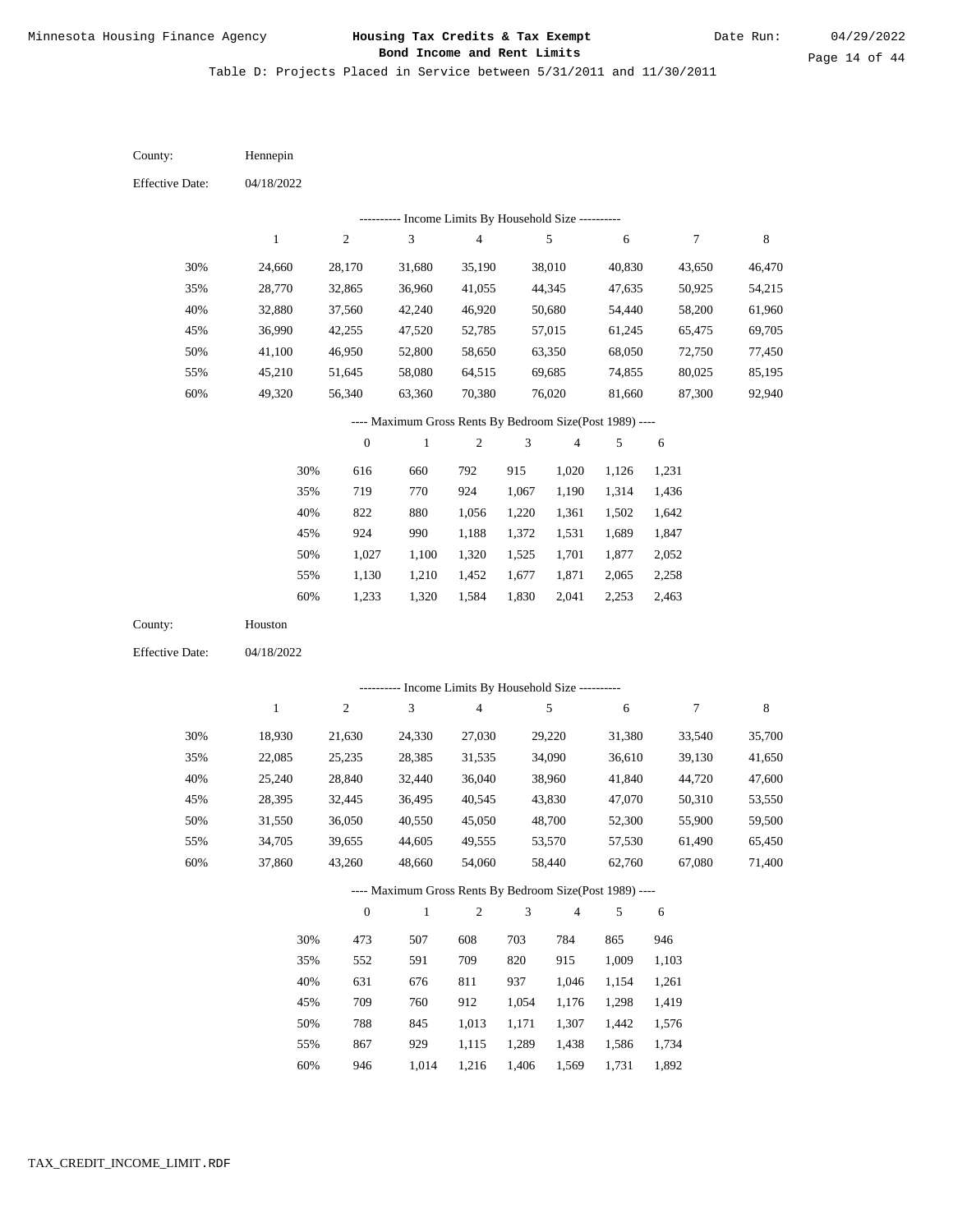Page 15 of 44

Table D: Projects Placed in Service between 5/31/2011 and 11/30/2011

| County:                | Hubbard      |                  |                                                          |                          |                |                         |        |            |         |
|------------------------|--------------|------------------|----------------------------------------------------------|--------------------------|----------------|-------------------------|--------|------------|---------|
| <b>Effective Date:</b> | 04/18/2022   |                  |                                                          |                          |                |                         |        |            |         |
|                        |              |                  | --------- Income Limits By Household Size ----------     |                          |                |                         |        |            |         |
|                        | $\mathbf{1}$ | $\sqrt{2}$       | 3                                                        | 4                        |                | 5                       | 6      | 7          | $\,8\,$ |
| 30%                    | 17,520       | 20,010           | 22,500                                                   | 24,990                   |                | 27,000                  | 29,010 | 30,990     | 33,000  |
| 35%                    | 20,440       | 23,345           | 26,250                                                   | 29,155                   |                | 31,500                  | 33,845 | 36,155     | 38,500  |
| 40%                    | 23,360       | 26,680           | 30,000                                                   | 33,320                   |                | 36,000                  | 38,680 | 41,320     | 44,000  |
| 45%                    | 26,280       | 30,015           | 33,750                                                   | 37,485                   |                | 40,500                  | 43,515 | 46,485     | 49,500  |
| 50%                    | 29,200       | 33,350           | 37,500                                                   | 41,650                   |                | 45,000                  | 48,350 | 51,650     | 55,000  |
| 55%                    | 32,120       | 36,685           | 41,250                                                   | 45,815                   |                | 49,500                  | 53,185 | 56,815     | 60,500  |
| 60%                    | 35,040       | 40,020           | 45,000                                                   | 49,980                   |                | 54,000                  | 58,020 | 61,980     | 66,000  |
|                        |              |                  | ---- Maximum Gross Rents By Bedroom Size(Post 1989) ---- |                          |                |                         |        |            |         |
|                        |              | $\boldsymbol{0}$ | $\mathbf{1}$                                             | $\boldsymbol{2}$         | 3              | 4                       | 5      | 6          |         |
|                        | 30%          | 438              | 469                                                      | 562                      | 649            | 725                     | 799    | 874        |         |
|                        | 35%          | 511              | 547                                                      | 656                      | 758            | 846                     | 933    | 1,020      |         |
|                        | 40%          | 584              | 625                                                      | 750                      | 866            | 967                     | 1,066  | 1,166      |         |
|                        | 45%          | 657              | 703                                                      | 843                      | 974            | 1,087                   | 1,199  | 1,311      |         |
|                        | 50%          | 730              | 781                                                      | 937                      | 1,083          | 1,208                   | 1,333  | 1,457      |         |
|                        | 55%          | 803              | 860                                                      | 1,031                    | 1,191          | 1,329                   | 1,466  | 1,603      |         |
|                        | 60%          | 876              | 938                                                      | 1,125                    | 1,299          | 1,450                   | 1,599  | 1,749      |         |
| County:                | Isanti       |                  |                                                          |                          |                |                         |        |            |         |
| <b>Effective Date:</b> | 04/18/2022   |                  |                                                          |                          |                |                         |        |            |         |
|                        |              |                  | --------- Income Limits By Household Size ----------     |                          |                |                         |        |            |         |
|                        | $\mathbf{1}$ | $\sqrt{2}$       | 3                                                        | $\overline{\mathcal{A}}$ |                | $\sqrt{5}$              | 6      | 7          | $\,8\,$ |
| 30%                    | 24,660       | 28,170           | 31,680                                                   | 35,190                   |                | 38,010                  | 40,830 | 43,650     | 46,470  |
| 35%                    | 28,770       | 32,865           | 36,960                                                   | 41,055                   |                | 44,345                  | 47,635 | 50,925     | 54,215  |
| 40%                    | 32,880       | 37,560           | 42,240                                                   | 46,920                   |                | 50,680                  | 54,440 | 58,200     | 61,960  |
| 45%                    | 36,990       | 42,255           | 47,520                                                   | 52,785                   |                | 57,015                  | 61,245 | 65,475     | 69,705  |
| 50%                    | 41,100       | 46,950           | 52,800                                                   | 58,650                   |                | 63,350                  | 68,050 | 72,750     | 77,450  |
| 55%                    | 45,210       | 51,645           | 58,080                                                   | 64,515                   |                | 69,685                  | 74,855 | 80,025     | 85,195  |
| 60%                    | 49,320       | 56,340           | 63,360                                                   | 70,380                   |                | 76,020                  | 81,660 | 87,300     | 92,940  |
|                        |              |                  | ---- Maximum Gross Rents By Bedroom Size(Post 1989) ---- |                          |                |                         |        |            |         |
|                        |              | $\boldsymbol{0}$ | $\,1$                                                    | $\sqrt{2}$               | $\mathfrak{Z}$ | $\overline{\mathbf{4}}$ | 5      | $\sqrt{6}$ |         |
|                        | 30%          | 616              | 660                                                      | 792                      | 915            | 1,020                   | 1,126  | 1,231      |         |
|                        |              |                  |                                                          |                          | 1,067          | 1,190                   | 1,314  | 1,436      |         |
|                        | 35%          | 719              | 770                                                      | 924                      |                |                         |        |            |         |
|                        | 40%          | 822              | 880                                                      | 1,056                    | 1,220          | 1,361                   | 1,502  | 1,642      |         |
|                        | 45%          | 924              | 990                                                      | 1,188                    | 1,372          | 1,531                   | 1,689  | 1,847      |         |
|                        | 50%          | 1,027            | 1,100                                                    | 1,320                    | 1,525          | 1,701                   | 1,877  | 2,052      |         |

1,233 1,320 1,584 1,830 2,041 2,253 2,463 60%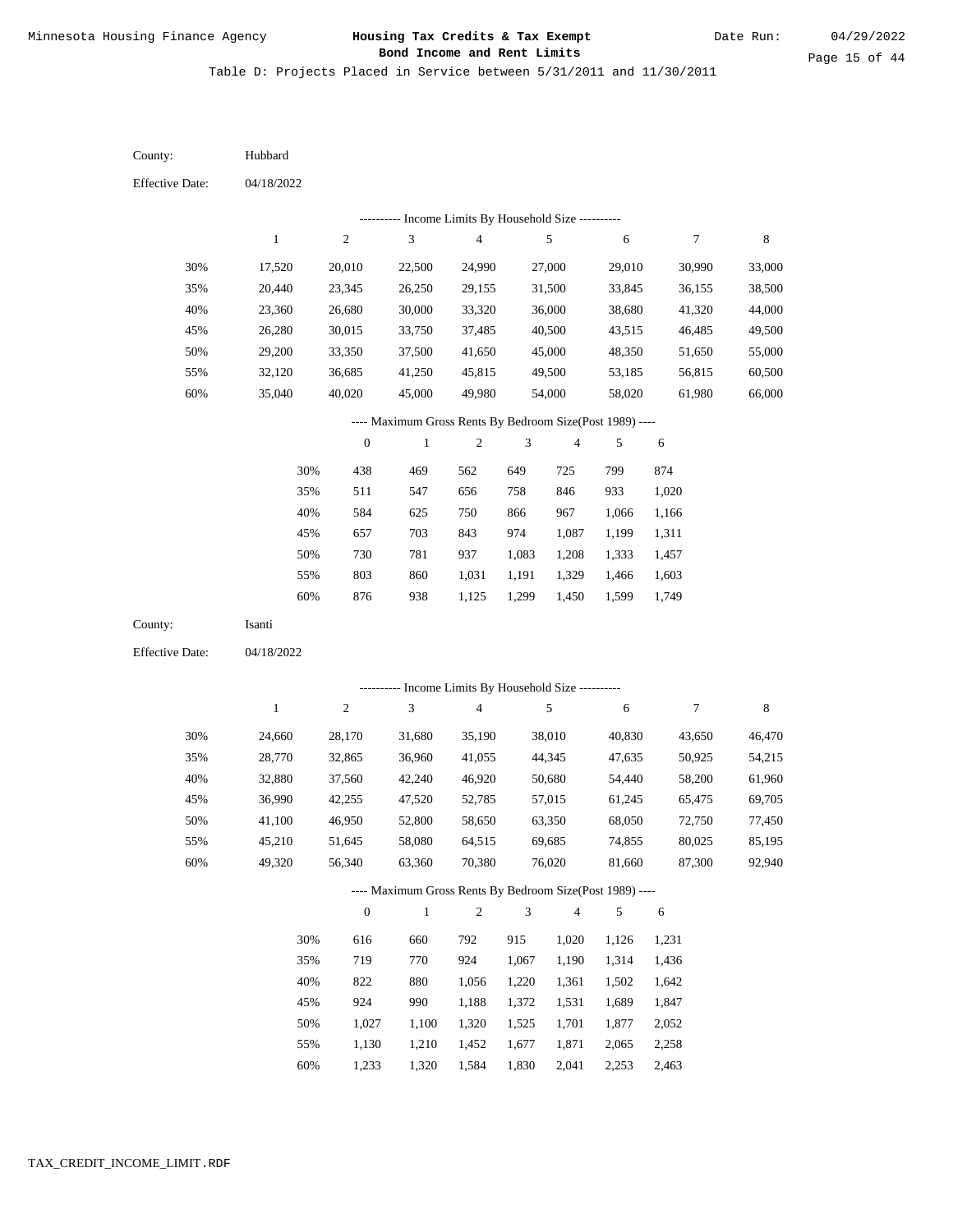Table D: Projects Placed in Service between 5/31/2011 and 11/30/2011

| County:                | Itasca       |                  |                                                          |                         |                |                |        |        |             |
|------------------------|--------------|------------------|----------------------------------------------------------|-------------------------|----------------|----------------|--------|--------|-------------|
| <b>Effective Date:</b> | 04/18/2022   |                  |                                                          |                         |                |                |        |        |             |
|                        |              |                  | --------- Income Limits By Household Size ----------     |                         |                |                |        |        |             |
|                        | $\mathbf{1}$ | $\boldsymbol{2}$ | 3                                                        | $\overline{\mathbf{4}}$ |                | 5              | 6      | 7      | $\,8\,$     |
| 30%                    | 17,520       | 20,010           | 22,500                                                   | 24,990                  |                | 27,000         | 29,010 | 30,990 | 33,000      |
| 35%                    | 20,440       | 23,345           | 26,250                                                   | 29,155                  |                | 31,500         | 33,845 | 36,155 | 38,500      |
| 40%                    | 23,360       | 26,680           | 30,000                                                   | 33,320                  |                | 36,000         | 38,680 | 41,320 | 44,000      |
| 45%                    | 26,280       | 30,015           | 33,750                                                   | 37,485                  |                | 40,500         | 43,515 | 46,485 | 49,500      |
| 50%                    | 29,200       | 33,350           | 37,500                                                   | 41,650                  |                | 45,000         | 48,350 | 51,650 | 55,000      |
| 55%                    | 32,120       | 36,685           | 41,250                                                   | 45,815                  |                | 49,500         | 53,185 | 56,815 | 60,500      |
| 60%                    | 35,040       | 40,020           | 45,000                                                   | 49,980                  |                | 54,000         | 58,020 | 61,980 | 66,000      |
|                        |              |                  | ---- Maximum Gross Rents By Bedroom Size(Post 1989) ---- |                         |                |                |        |        |             |
|                        |              | $\boldsymbol{0}$ | $\mathbf{1}$                                             | $\sqrt{2}$              | 3              | 4              | 5      | 6      |             |
|                        | 30%          | 438              | 469                                                      | 562                     | 649            | 725            | 799    | 874    |             |
|                        | 35%          | 511              | 547                                                      | 656                     | 758            | 846            | 933    | 1,020  |             |
|                        | 40%          | 584              | 625                                                      | 750                     | 866            | 967            | 1,066  | 1,166  |             |
|                        | 45%          | 657              | 703                                                      | 843                     | 974            | 1,087          | 1,199  | 1,311  |             |
|                        | 50%          | 730              | 781                                                      | 937                     | 1,083          | 1,208          | 1,333  | 1,457  |             |
|                        | 55%          | 803              | 860                                                      | 1,031                   | 1,191          | 1,329          | 1,466  | 1,603  |             |
|                        | 60%          | 876              | 938                                                      | 1,125                   | 1,299          | 1,450          | 1,599  | 1,749  |             |
| County:                | Jackson      |                  |                                                          |                         |                |                |        |        |             |
| <b>Effective Date:</b> | 04/18/2022   |                  |                                                          |                         |                |                |        |        |             |
|                        |              |                  | --------- Income Limits By Household Size ----------     |                         |                |                |        |        |             |
|                        | $\mathbf{1}$ | $\boldsymbol{2}$ | 3                                                        | $\overline{\mathbf{4}}$ |                | $\sqrt{5}$     | 6      | 7      | $\,$ 8 $\,$ |
| 30%                    | 17,580       | 20,070           | 22,590                                                   | 25,080                  |                | 27,090         | 29,100 | 31,110 | 33,120      |
| 35%                    | 20,510       | 23,415           | 26,355                                                   | 29,260                  |                | 31,605         | 33,950 | 36,295 | 38,640      |
| 40%                    | 23,440       | 26,760           | 30,120                                                   | 33,440                  |                | 36,120         | 38,800 | 41,480 | 44,160      |
| 45%                    | 26,370       | 30,105           | 33,885                                                   | 37,620                  |                | 40,635         | 43,650 | 46,665 | 49,680      |
| 50%                    | 29,300       | 33,450           | 37,650                                                   | 41,800                  |                | 45,150         | 48,500 | 51,850 | 55,200      |
| 55%                    | 32,230       | 36,795           | 41,415                                                   | 45,980                  |                | 49,665         | 53,350 | 57,035 | 60,720      |
| 60%                    | 35,160       | 40,140           | 45,180                                                   | 50,160                  |                | 54,180         | 58,200 | 62,220 | 66,240      |
|                        |              |                  | ---- Maximum Gross Rents By Bedroom Size(Post 1989) ---- |                         |                |                |        |        |             |
|                        |              | $\mathbf{0}$     | $\,1\,$                                                  | $\sqrt{2}$              | $\mathfrak{Z}$ | $\overline{4}$ | 5      | 6      |             |
|                        | 30%          | 439              | 470                                                      | 564                     | 652            | 727            | 802    | 877    |             |
|                        | 35%          | 512              | 549                                                      | 658                     | 760            | 848            | 936    | 1,024  |             |
|                        | 40%          | 586              | 627                                                      | 753                     | 869            | 970            | 1,070  | 1,170  |             |
|                        | 45%          | 659              | 705                                                      | 847                     | 978            | 1,091          | 1,204  | 1,316  |             |
|                        | 50%          | 732              | 784                                                      | 941                     | 1,086          | 1,212          | 1,338  | 1,463  |             |
|                        | 55%          | 805              | 862                                                      | 1,035                   | 1,195          | 1,333          | 1,471  | 1,609  |             |

879 941 1,129 1,304 1,455 1,605 1,755 60%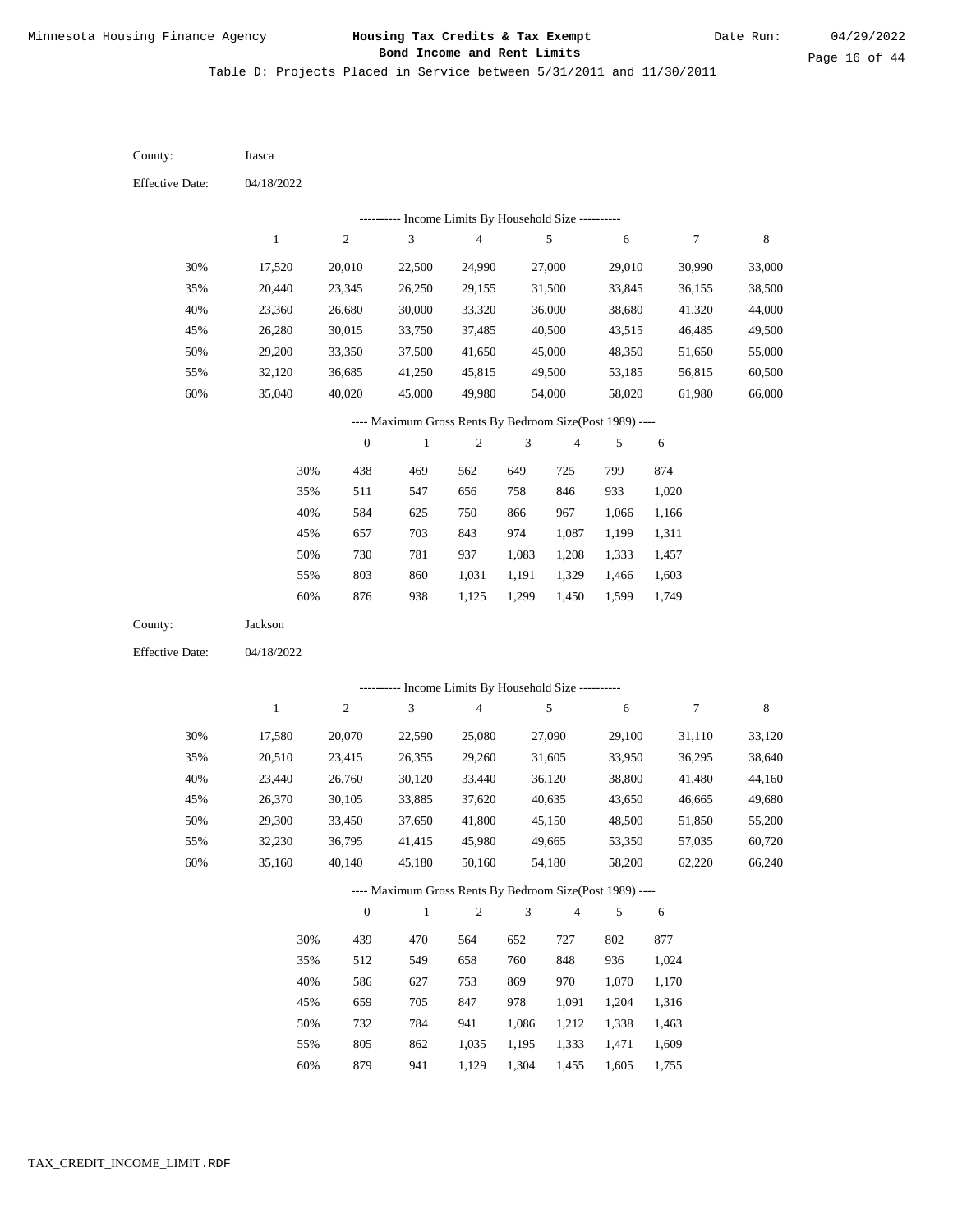Table D: Projects Placed in Service between 5/31/2011 and 11/30/2011

04/18/2022 04/18/2022 Kanabec Kandiyohi 30% 35% 40% 45% 50% 55% 60% 30% 35% 40% 45% 50% 55% 60% 17,520 20,440 23,360 26,280 29,200 32,120 35,040 17,580 20,510 23,440 26,370 29,300 32,230 35,160 20,010 23,345 26,680 30,015 33,350 36,685 40,020 20,070 23,415 26,760 30,105 33,450 36,795 40,140 22,500 26,250 30,000 33,750 37,500 41,250 45,000 22,590 26,355 30,120 33,885 37,650 41,415 45,180 24,990 29,155 33,320 37,485 41,650 45,815 49,980 25,080 29,260 33,440 37,620 41,800 45,980 50,160 27,000 31,500 36,000 40,500 45,000 49,500 54,000 27,090 31,605 36,120 40,635 45,150 49,665 54,180 29,010 33,845 38,680 43,515 48,350 53,185 58,020 29,100 33,950 38,800 43,650 48,500 53,350 58,200 30,990 36,155 41,320 46,485 51,650 56,815 61,980 31,110 36,295 41,480 46,665 51,850 57,035 62,220 33,000 38,500 44,000 49,500 55,000 60,500 66,000 33,120 38,640 44,160 49,680 55,200 60,720 66,240 438 511 584 657 730 803 876 439 512 586 659 732 805 879 469 547 625 703 781 860 938 470 549 627 705 784 862 941 562 656 750 843 937 1,031 1,125 564 658 753 847 941 1,035 1,129 649 758 866 974 1,083 1,191 1,299 652 760 869 978 1,086 1,195 1,304 725 846 967 1,087 1,208 1,329 1,450 727 848 970 1,091 1,212 1,333 1,455 799 933 1,066 1,199 1,333 1,466 1,599 802 936 1,070 1,204 1,338 1,471 1,605 874 1,020 1,166 1,311 1,457 1,603 1,749 877 1,024 1,170 1,316 1,463 1,609 1,755 County: County: Effective Date: Effective Date: 1 1 2 2 3 3 4 4 5 5 6 6 7 7 8 8 0 0 1 1 2 2 3 3 4 4 5 5 6 6 ---------- Income Limits By Household Size ---------- ---------- Income Limits By Household Size ---------- ---- Maximum Gross Rents By Bedroom Size(Post 1989) ---- ---- Maximum Gross Rents By Bedroom Size(Post 1989) ---- 30% 35% 40% 45% 50% 55% 60% 30% 35% 40% 45% 50% 55% 60%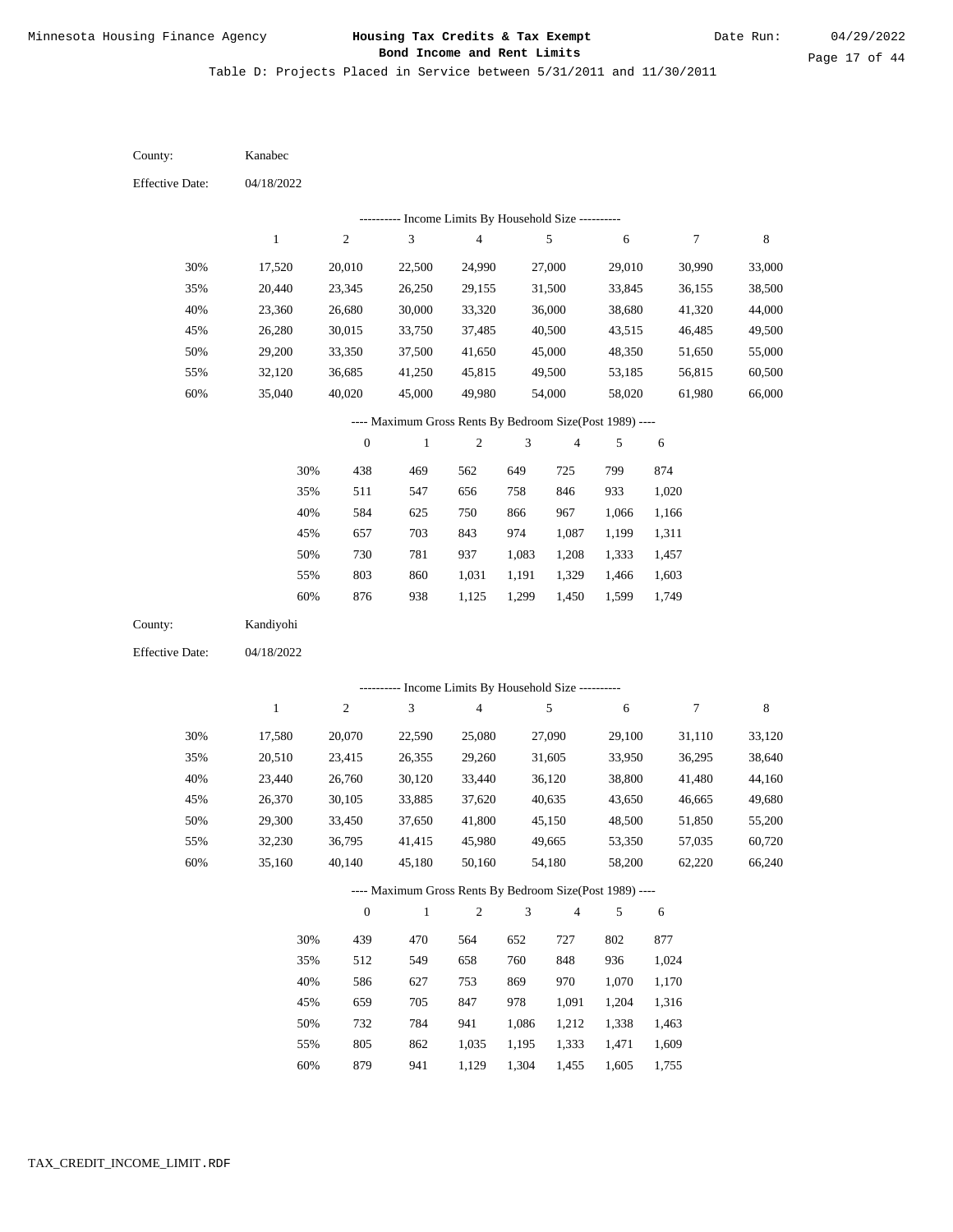Table D: Projects Placed in Service between 5/31/2011 and 11/30/2011

04/18/2022 04/18/2022 Kittson Koochiching 30% 35% 40% 45% 50% 55% 60% 30% 35% 40% 45% 50% 55% 60% 17,550 20,475 23,400 26,325 29,250 32,175 35,100 17,520 20,440 23,360 26,280 29,200 32,120 35,040 20,040 23,380 26,720 30,060 33,400 36,740 40,080 20,010 23,345 26,680 30,015 33,350 36,685 40,020 22,560 26,320 30,080 33,840 37,600 41,360 45,120 22,500 26,250 30,000 33,750 37,500 41,250 45,000 25,050 29,225 33,400 37,575 41,750 45,925 50,100 24,990 29,155 33,320 37,485 41,650 45,815 49,980 27,060 31,570 36,080 40,590 45,100 49,610 54,120 27,000 31,500 36,000 40,500 45,000 49,500 54,000 29,070 33,915 38,760 43,605 48,450 53,295 58,140 29,010 33,845 38,680 43,515 48,350 53,185 58,020 31,080 36,260 41,440 46,620 51,800 56,980 62,160 30,990 36,155 41,320 46,485 51,650 56,815 61,980 33,090 38,605 44,120 49,635 55,150 60,665 66,180 33,000 38,500 44,000 49,500 55,000 60,500 66,000 438 511 585 658 731 804 877 438 511 584 657 730 803 876 469 548 626 704 783 861 939 469 547 625 703 781 860 938 564 658 752 846 940 1,034 1,128 562 656 750 843 937 1,031 1,125 651 759 868 977 1,085 1,194 1,302 649 758 866 974 1,083 1,191 1,299 726 847 969 1,090 1,211 1,332 1,453 725 846 967 1,087 1,208 1,329 1,450 802 935 1,069 1,203 1,336 1,470 1,604 799 933 1,066 1,199 1,333 1,466 1,599 876 1,022 1,169 1,315 1,461 1,607 1,753 874 1,020 1,166 1,311 1,457 1,603 1,749 County: County: Effective Date: Effective Date: 1 1 2 2 3 3 4 4 5 5 6 6 7 7 8 8 0 0 1 1 2 2 3 3 4 4 5 5 6 6 ---------- Income Limits By Household Size ---------- ---------- Income Limits By Household Size ---------- ---- Maximum Gross Rents By Bedroom Size(Post 1989) ---- ---- Maximum Gross Rents By Bedroom Size(Post 1989) ---- 30% 35% 40% 45% 50% 55% 60% 30% 35% 40% 45% 50% 55% 60%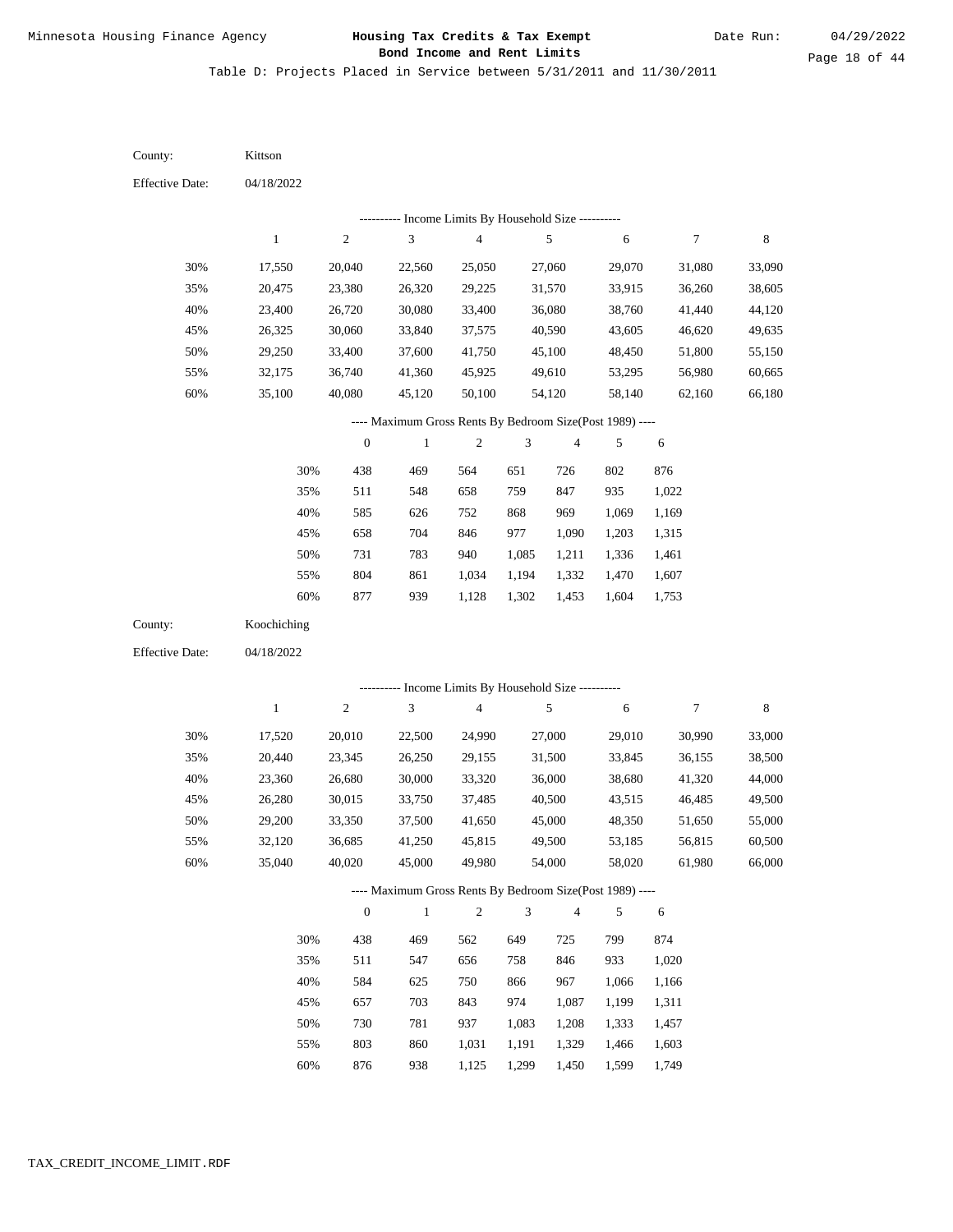Table D: Projects Placed in Service between 5/31/2011 and 11/30/2011

04/18/2022 04/18/2022 Lac Qui Parle Lake 30% 35% 40% 45% 50% 55% 60% 30% 35% 40% 45% 50% 55% 60% 17,520 20,440 23,360 26,280 29,200 32,120 35,040 17,520 20,440 23,360 26,280 29,200 32,120 35,040 20,010 23,345 26,680 30,015 33,350 36,685 40,020 20,010 23,345 26,680 30,015 33,350 36,685 40,020 22,500 26,250 30,000 33,750 37,500 41,250 45,000 22,500 26,250 30,000 33,750 37,500 41,250 45,000 24,990 29,155 33,320 37,485 41,650 45,815 49,980 24,990 29,155 33,320 37,485 41,650 45,815 49,980 27,000 31,500 36,000 40,500 45,000 49,500 54,000 27,000 31,500 36,000 40,500 45,000 49,500 54,000 29,010 33,845 38,680 43,515 48,350 53,185 58,020 29,010 33,845 38,680 43,515 48,350 53,185 58,020 30,990 36,155 41,320 46,485 51,650 56,815 61,980 30,990 36,155 41,320 46,485 51,650 56,815 61,980 33,000 38,500 44,000 49,500 55,000 60,500 66,000 33,000 38,500 44,000 49,500 55,000 60,500 66,000 438 511 584 657 730 803 876 438 511 584 657 730 803 469 547 625 703 781 860 938 469 547 625 703 781 860 562 656 750 843 937 1,031 1,125 562 656 750 843 937 1,031 649 758 866 974 1,083 1,191 1,299 649 758 866 974 1,083 1,191 725 846 967 1,087 1,208 1,329 1,450 725 846 967 1,087 1,208 1,329 799 933 1,066 1,199 1,333 1,466 1,599 799 933 1,066 1,199 1,333 1,466 874 1,020 1,166 1,311 1,457 1,603 1,749 874 1,020 1,166 1,311 1,457 1,603 County: County: Effective Date: Effective Date: 1 1 2 2 3 3 4 4 5 5 6 6 7 7 8 8 0 0 1 1 2 2 3 3 4 4 5 5 6 6 ---------- Income Limits By Household Size ---------- ---------- Income Limits By Household Size ---------- ---- Maximum Gross Rents By Bedroom Size(Post 1989) ---- ---- Maximum Gross Rents By Bedroom Size(Post 1989) ---- 30% 35% 40% 45% 50% 55% 60% 30% 35% 40% 45% 50% 55%

876

60%

938

1,125

1,299

1,450

1,599

1,749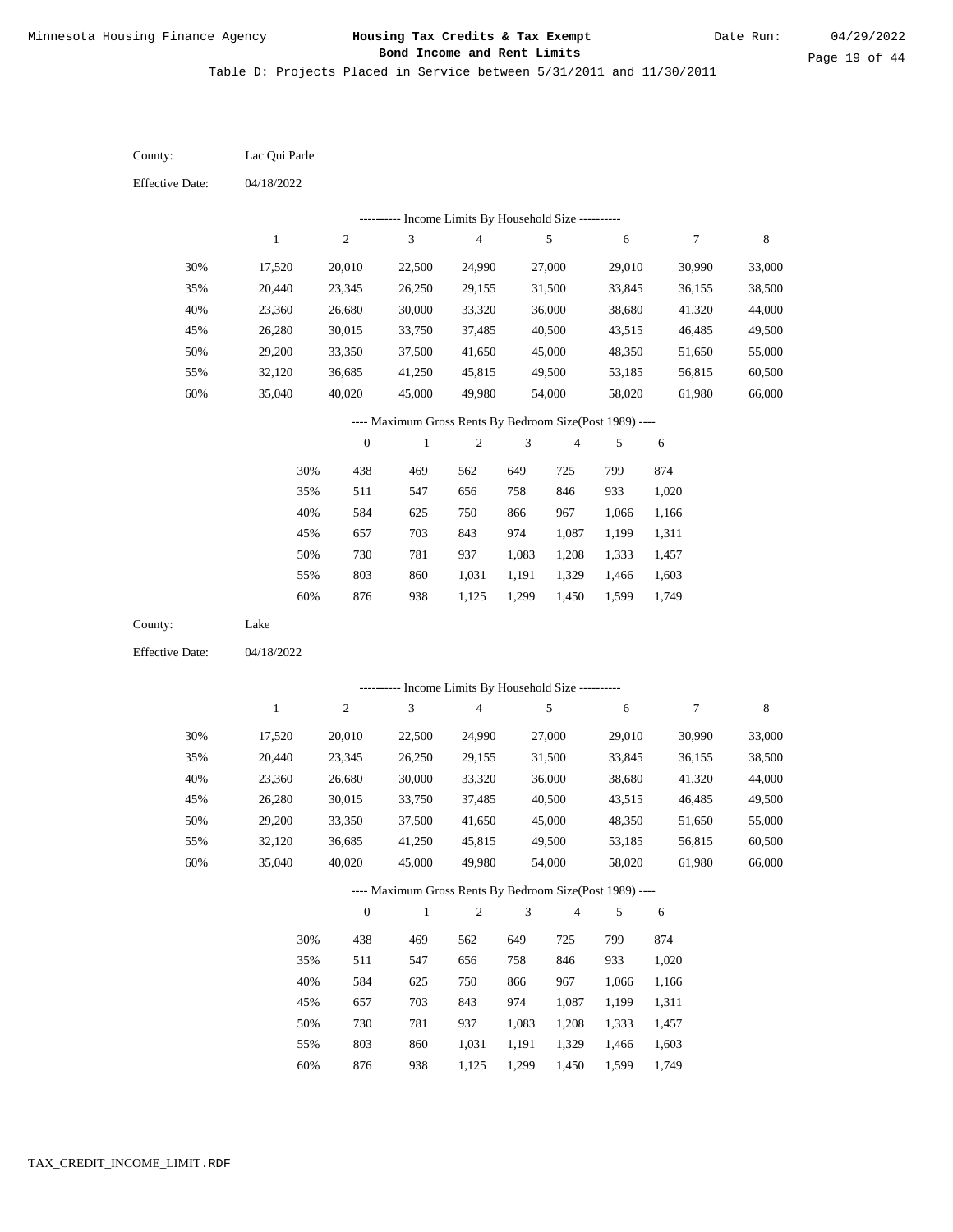Table D: Projects Placed in Service between 5/31/2011 and 11/30/2011

04/18/2022 04/18/2022 Lake of the Woods Le Sueur 30% 35% 40% 45% 50% 55% 60% 30% 35% 40% 45% 50% 55% 60% 17,520 20,440 23,360 26,280 29,200 32,120 35,040 20,370 23,765 27,160 30,555 33,950 37,345 40,740 20,010 23,345 26,680 30,015 33,350 36,685 40,020 23,280 27,160 31,040 34,920 38,800 42,680 46,560 22,500 26,250 30,000 33,750 37,500 41,250 45,000 26,190 30,555 34,920 39,285 43,650 48,015 52,380 24,990 29,155 33,320 37,485 41,650 45,815 49,980 29,100 33,950 38,800 43,650 48,500 53,350 58,200 27,000 31,500 36,000 40,500 45,000 49,500 54,000 31,440 36,680 41,920 47,160 52,400 57,640 62,880 29,010 33,845 38,680 43,515 48,350 53,185 58,020 33,780 39,410 45,040 50,670 56,300 61,930 67,560 30,990 36,155 41,320 46,485 51,650 56,815 61,980 36,090 42,105 48,120 54,135 60,150 66,165 72,180 33,000 38,500 44,000 49,500 55,000 60,500 66,000 38,430 44,835 51,240 57,645 64,050 70,455 76,860 438 511 584 657 730 803 876 509 594 679 763 848 933 1,018 469 547 625 703 781 860 938 545 636 727 818 909 1,000 1,091 562 656 750 843 937 1,031 1,125 654 763 873 982 1,091 1,200 1,309 649 758 866 974 1,083 1,191 1,299 756 882 1,009 1,135 1,261 1,387 1,513 725 846 967 1,087 1,208 1,329 1,450 844 985 1,126 1,266 1,407 1,548 1,689 799 933 1,066 1,199 1,333 1,466 1,599 931 1,086 1,242 1,397 1,552 1,707 1,863 874 1,020 1,166 1,311 1,457 1,603 1,749 1,018 1,188 1,358 1,527 1,697 1,867 2,037 County: County: Effective Date: Effective Date: 1 1 2 2 3 3 4 4 5 5 6 6 7 7 8 8 0 0 1 1 2 2 3 3 4 4 5 5 6 6 ---------- Income Limits By Household Size ---------- ---------- Income Limits By Household Size ---------- ---- Maximum Gross Rents By Bedroom Size(Post 1989) ---- ---- Maximum Gross Rents By Bedroom Size(Post 1989) ---- 30% 35% 40% 45% 50% 55% 60% 30% 35% 40% 45% 50% 55% 60%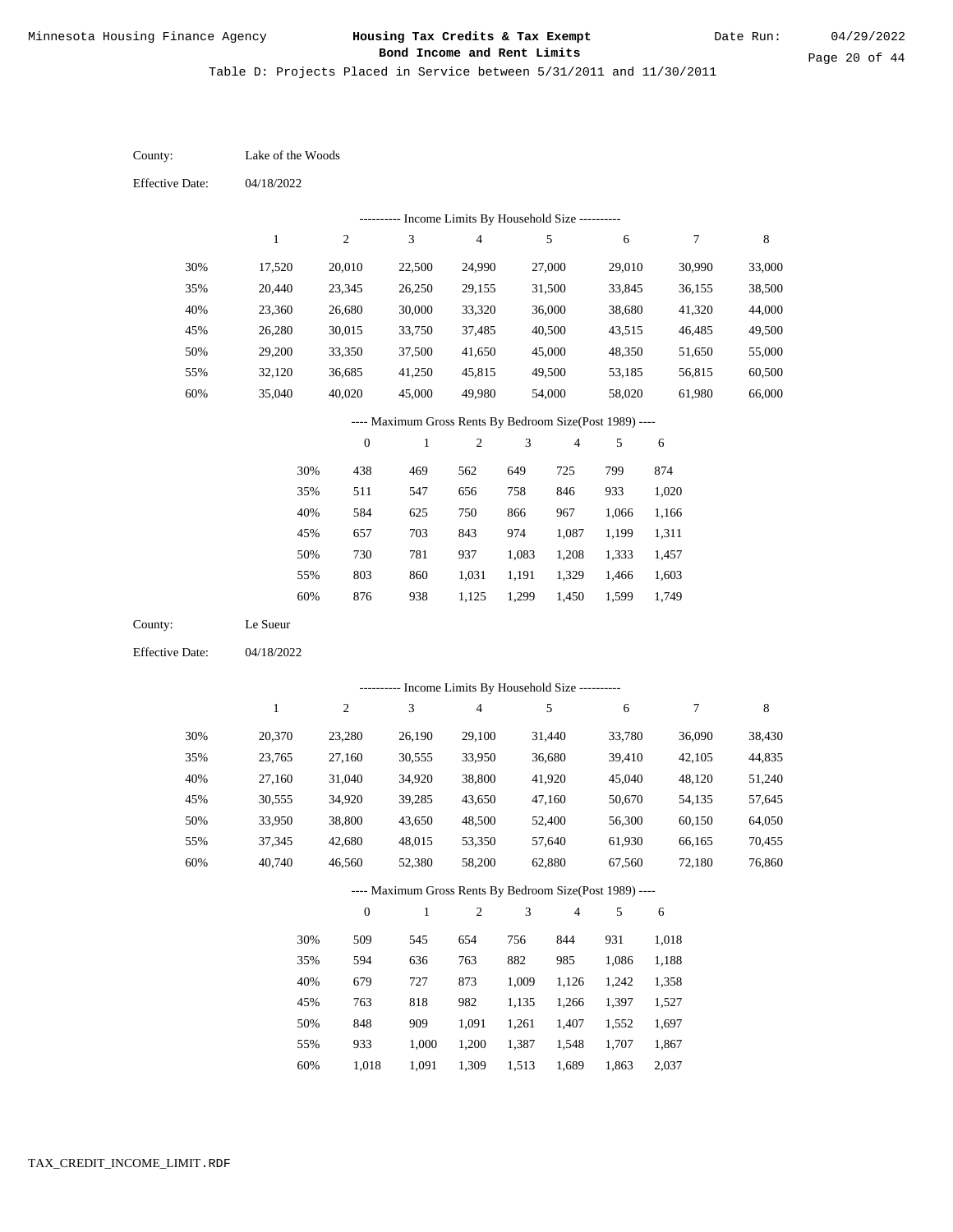Table D: Projects Placed in Service between 5/31/2011 and 11/30/2011

| County:                | Lincoln      |                  |                                                          |                          |                |                |        |            |         |
|------------------------|--------------|------------------|----------------------------------------------------------|--------------------------|----------------|----------------|--------|------------|---------|
| <b>Effective Date:</b> | 04/18/2022   |                  |                                                          |                          |                |                |        |            |         |
|                        |              |                  | ---------- Income Limits By Household Size ----------    |                          |                |                |        |            |         |
|                        | $\mathbf{1}$ | $\boldsymbol{2}$ | 3                                                        | $\overline{\mathcal{A}}$ |                | 5              | 6      | 7          | $\,8\,$ |
| 30%                    | 17,520       | 20,010           | 22,500                                                   | 24,990                   |                | 27,000         | 29,010 | 30,990     | 33,000  |
| 35%                    | 20,440       | 23,345           | 26,250                                                   | 29,155                   |                | 31,500         | 33,845 | 36,155     | 38,500  |
| 40%                    | 23,360       | 26,680           | 30,000                                                   | 33,320                   |                | 36,000         | 38,680 | 41,320     | 44,000  |
| 45%                    | 26,280       | 30,015           | 33,750                                                   | 37,485                   |                | 40,500         | 43,515 | 46,485     | 49,500  |
| 50%                    | 29,200       | 33,350           | 37,500                                                   | 41,650                   |                | 45,000         | 48,350 | 51,650     | 55,000  |
| 55%                    | 32,120       | 36,685           | 41,250                                                   | 45,815                   |                | 49,500         | 53,185 | 56,815     | 60,500  |
| 60%                    | 35,040       | 40,020           | 45,000                                                   | 49,980                   |                | 54,000         | 58,020 | 61,980     | 66,000  |
|                        |              |                  | ---- Maximum Gross Rents By Bedroom Size(Post 1989) ---- |                          |                |                |        |            |         |
|                        |              | $\boldsymbol{0}$ | $\mathbf{1}$                                             | $\boldsymbol{2}$         | 3              | 4              | 5      | 6          |         |
|                        | 30%          | 438              | 469                                                      | 562                      | 649            | 725            | 799    | 874        |         |
|                        | 35%          | 511              | 547                                                      | 656                      | 758            | 846            | 933    | 1,020      |         |
|                        | 40%          | 584              | 625                                                      | 750                      | 866            | 967            | 1,066  | 1,166      |         |
|                        | 45%          | 657              | 703                                                      | 843                      | 974            | 1,087          | 1,199  | 1,311      |         |
|                        | 50%          | 730              | 781                                                      | 937                      | 1,083          | 1,208          | 1,333  | 1,457      |         |
|                        | 55%          | 803              | 860                                                      | 1,031                    | 1,191          | 1,329          | 1,466  | 1,603      |         |
|                        | 60%          | 876              | 938                                                      | 1,125                    | 1,299          | 1,450          | 1,599  | 1,749      |         |
| County:                | Lyon         |                  |                                                          |                          |                |                |        |            |         |
| <b>Effective Date:</b> | 04/18/2022   |                  |                                                          |                          |                |                |        |            |         |
|                        |              |                  | --------- Income Limits By Household Size ----------     |                          |                |                |        |            |         |
|                        | $\mathbf{1}$ | $\boldsymbol{2}$ | 3                                                        | $\overline{4}$           |                | 5              | 6      | 7          | $\,8\,$ |
| 30%                    | 17,580       | 20,070           | 22,590                                                   | 25,080                   |                | 27,090         | 29,100 | 31,110     | 33,120  |
| 35%                    | 20,510       | 23,415           | 26,355                                                   | 29,260                   |                | 31,605         | 33,950 | 36,295     | 38,640  |
| 40%                    | 23,440       | 26,760           | 30,120                                                   | 33,440                   |                | 36,120         | 38,800 | 41,480     | 44,160  |
| 45%                    | 26,370       | 30,105           | 33,885                                                   | 37,620                   |                | 40,635         | 43,650 | 46,665     | 49,680  |
| 50%                    | 29,300       | 33,450           | 37,650                                                   | 41,800                   |                | 45,150         | 48,500 | 51,850     | 55,200  |
| 55%                    | 32,230       | 36,795           | 41,415                                                   | 45,980                   |                | 49,665         | 53,350 | 57,035     | 60,720  |
| 60%                    | 35,160       | 40,140           | 45,180                                                   | 50,160                   |                | 54,180         | 58,200 | 62,220     | 66,240  |
|                        |              |                  | ---- Maximum Gross Rents By Bedroom Size(Post 1989) ---- |                          |                |                |        |            |         |
|                        |              | $\boldsymbol{0}$ | $\,1$                                                    | $\sqrt{2}$               | $\mathfrak{Z}$ | $\overline{4}$ | 5      | $\sqrt{6}$ |         |
|                        | 30%          | 439              | 470                                                      | 564                      | 652            | 727            | 802    | 877        |         |
|                        | 35%          | 512              | 549                                                      | 658                      | 760            | 848            | 936    | 1,024      |         |
|                        | 40%          | 586              | 627                                                      | 753                      | 869            | 970            | 1,070  | 1,170      |         |
|                        | 45%          | 659              | 705                                                      | 847                      | 978            | 1,091          | 1,204  | 1,316      |         |
|                        | 50%          | 732              | 784                                                      | 941                      | 1,086          | 1,212          | 1,338  | 1,463      |         |
|                        | 55%          | 805              | 862                                                      | 1,035                    | 1,195          | 1,333          | 1,471  | 1,609      |         |

879 941 1,129 1,304 1,455 1,605 1,755 60%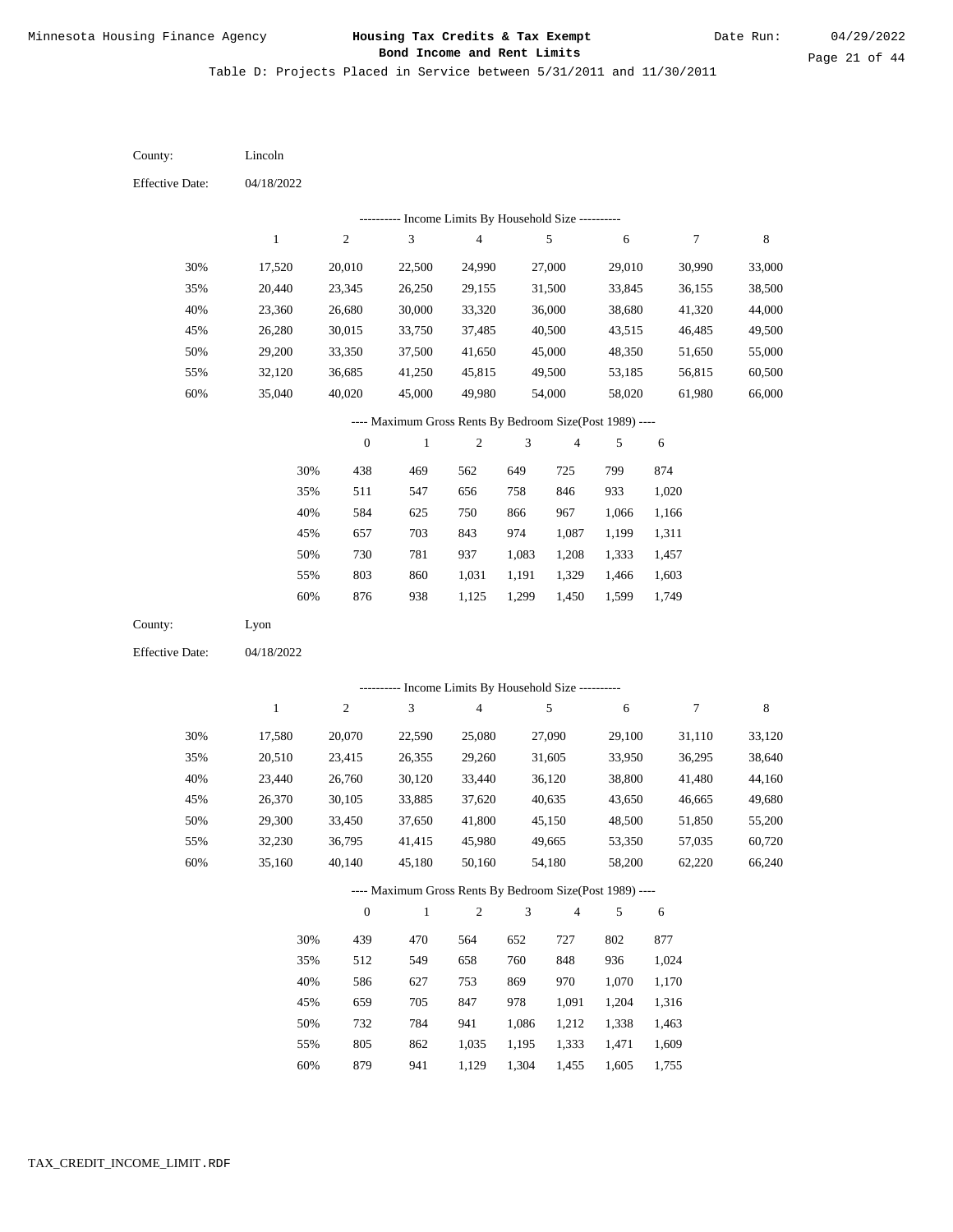Table D: Projects Placed in Service between 5/31/2011 and 11/30/2011

04/18/2022 04/18/2022 Mahnomen Marshall 30% 35% 40% 45% 50% 55% 60% 30% 35% 40% 45% 50% 55% 60% 17,520 20,440 23,360 26,280 29,200 32,120 35,040 17,790 20,755 23,720 26,685 29,650 32,615 35,580 20,010 23,345 26,680 30,015 33,350 36,685 40,020 20,340 23,730 27,120 30,510 33,900 37,290 40,680 22,500 26,250 30,000 33,750 37,500 41,250 45,000 22,890 26,705 30,520 34,335 38,150 41,965 45,780 24,990 29,155 33,320 37,485 41,650 45,815 49,980 25,410 29,645 33,880 38,115 42,350 46,585 50,820 27,000 31,500 36,000 40,500 45,000 49,500 54,000 27,450 32,025 36,600 41,175 45,750 50,325 54,900 29,010 33,845 38,680 43,515 48,350 53,185 58,020 29,490 34,405 39,320 44,235 49,150 54,065 58,980 30,990 36,155 41,320 46,485 51,650 56,815 61,980 31,530 36,785 42,040 47,295 52,550 57,805 63,060 33,000 38,500 44,000 49,500 55,000 60,500 66,000 33,570 39,165 44,760 50,355 55,950 61,545 67,140 438 511 584 657 730 803 876 444 518 593 667 741 815 469 547 625 703 781 860 938 476 556 635 714 794 873 562 656 750 843 937 1,031 1,125 572 667 763 858 953 1,049 649 758 866 974 1,083 1,191 1,299 660 770 881 991 1,101 1,211 725 846 967 1,087 1,208 1,329 1,450 737 860 983 1,105 1,228 1,351 799 933 1,066 1,199 1,333 1,466 1,599 813 949 1,085 1,220 1,356 1,491 874 1,020 1,166 1,311 1,457 1,603 1,749 889 1,037 1,185 1,334 1,482 1,630 County: County: Effective Date: Effective Date: 1 1 2 2 3 3 4 4 5 5 6 6 7 7 8 8 0 0 1 1 2 2 3 3 4 4 5 5 6 6 ---------- Income Limits By Household Size ---------- ---------- Income Limits By Household Size ---------- ---- Maximum Gross Rents By Bedroom Size(Post 1989) ---- ---- Maximum Gross Rents By Bedroom Size(Post 1989) ---- 30% 35% 40% 45% 50% 55% 60% 30% 35% 40% 45% 50% 55%

889

60%

953

1,144

1,321

1,474

1,627

1,778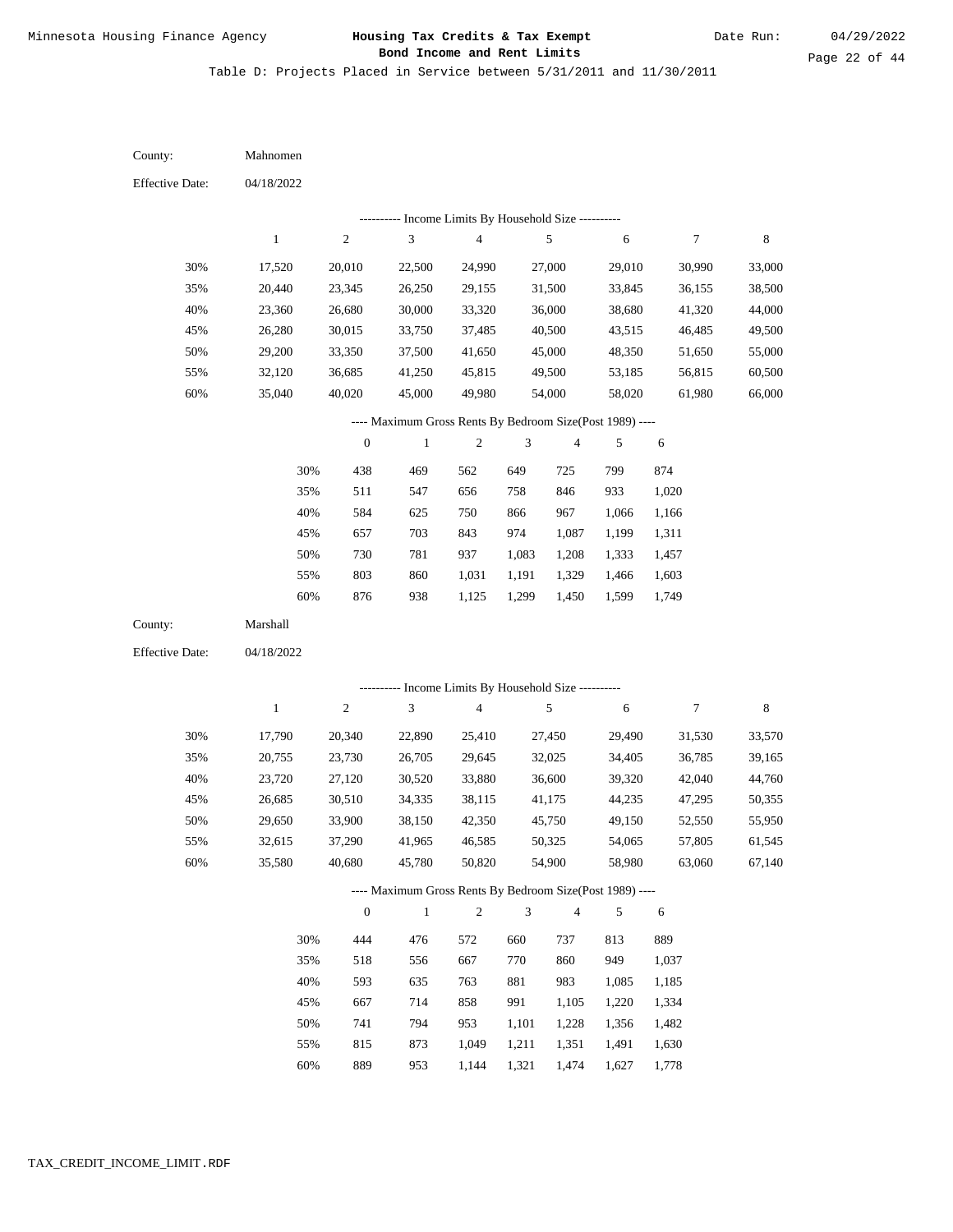Table D: Projects Placed in Service between 5/31/2011 and 11/30/2011

| County:                | Martin       |                  |                                                                        |                         |                |                |        |            |             |
|------------------------|--------------|------------------|------------------------------------------------------------------------|-------------------------|----------------|----------------|--------|------------|-------------|
| <b>Effective Date:</b> | 04/18/2022   |                  |                                                                        |                         |                |                |        |            |             |
|                        |              |                  | --------- Income Limits By Household Size ----------                   |                         |                |                |        |            |             |
|                        | $\mathbf{1}$ | $\boldsymbol{2}$ | $\ensuremath{\mathfrak{Z}}$                                            | $\overline{\mathbf{4}}$ |                | $\sqrt{5}$     | 6      | 7          | $\,$ 8 $\,$ |
| 30%                    | 17,520       | 20,010           | 22,500                                                                 | 24,990                  |                | 27,000         | 29,010 | 30,990     | 33,000      |
| 35%                    | 20,440       | 23,345           | 26,250                                                                 | 29,155                  |                | 31,500         | 33,845 | 36,155     | 38,500      |
| 40%                    | 23,360       | 26,680           | 30,000                                                                 | 33,320                  |                | 36,000         | 38,680 | 41,320     | 44,000      |
| 45%                    | 26,280       | 30,015           | 33,750                                                                 | 37,485                  |                | 40,500         | 43,515 | 46,485     | 49,500      |
| 50%                    | 29,200       | 33,350           | 37,500                                                                 | 41,650                  |                | 45,000         | 48,350 | 51,650     | 55,000      |
| 55%                    | 32,120       | 36,685           | 41,250                                                                 | 45,815                  |                | 49,500         | 53,185 | 56,815     | 60,500      |
| 60%                    | 35,040       | 40,020           | 45,000                                                                 | 49,980                  |                | 54,000         | 58,020 | 61,980     | 66,000      |
|                        |              |                  | ---- Maximum Gross Rents By Bedroom Size(Post 1989) ----               |                         |                |                |        |            |             |
|                        |              | $\boldsymbol{0}$ | $\mathbf{1}$                                                           | $\boldsymbol{2}$        | 3              | 4              | 5      | 6          |             |
|                        | 30%          | 438              | 469                                                                    | 562                     | 649            | 725            | 799    | 874        |             |
|                        | 35%          | 511              | 547                                                                    | 656                     | 758            | 846            | 933    | 1,020      |             |
|                        | 40%          | 584              | 625                                                                    | 750                     | 866            | 967            | 1,066  | 1,166      |             |
|                        | 45%          | 657              | 703                                                                    | 843                     | 974            | 1,087          | 1,199  | 1,311      |             |
|                        | 50%          | 730              | 781                                                                    | 937                     | 1,083          | 1,208          | 1,333  | 1,457      |             |
|                        | 55%          | 803              | 860                                                                    | 1,031                   | 1,191          | 1,329          | 1,466  | 1,603      |             |
|                        | 60%          | 876              | 938                                                                    | 1,125                   | 1,299          | 1,450          | 1,599  | 1,749      |             |
| County:                | McLeod       |                  |                                                                        |                         |                |                |        |            |             |
| <b>Effective Date:</b> | 04/18/2022   |                  |                                                                        |                         |                |                |        |            |             |
|                        |              |                  |                                                                        |                         |                |                |        |            |             |
|                        | $\mathbf{1}$ | $\sqrt{2}$       | --------- Income Limits By Household Size ----------<br>$\mathfrak{Z}$ | $\overline{4}$          |                | $\sqrt{5}$     | 6      | 7          | $\,$ 8 $\,$ |
|                        |              |                  |                                                                        |                         |                |                |        |            |             |
| 30%                    | 18,660       | 21,330           | 24,000                                                                 | 26,640                  |                | 28,800         | 30,930 | 33,060     | 35,190      |
| 35%                    | 21,770       | 24,885           | 28,000                                                                 | 31,080                  |                | 33,600         | 36,085 | 38,570     | 41,055      |
| 40%                    | 24,880       | 28,440           | 32,000                                                                 | 35,520                  |                | 38,400         | 41,240 | 44,080     | 46,920      |
| 45%                    | 27,990       | 31,995           | 36,000                                                                 | 39,960                  |                | 43,200         | 46,395 | 49,590     | 52,785      |
| 50%                    | 31,100       | 35,550           | 40,000                                                                 | 44,400                  |                | 48,000         | 51,550 | 55,100     | 58,650      |
| 55%                    | 34,210       | 39,105           | 44,000                                                                 | 48,840                  |                | 52,800         | 56,705 | 60,610     | 64,515      |
| 60%                    | 37,320       | 42,660           | 48,000                                                                 | 53,280                  |                | 57,600         | 61,860 | 66,120     | 70,380      |
|                        |              |                  | ---- Maximum Gross Rents By Bedroom Size(Post 1989) ----               |                         |                |                |        |            |             |
|                        |              | $\boldsymbol{0}$ | $\mathbf{1}$                                                           | $\sqrt{2}$              | $\mathfrak{Z}$ | $\overline{4}$ | 5      | $\sqrt{6}$ |             |
|                        | 30%          | 466              | 499                                                                    | 600                     | 693            | 773            | 853    | 932        |             |
|                        | 35%          | 544              | 583                                                                    | 700                     | 808            | 902            | 995    | 1,087      |             |
|                        | 40%          | 622              | 666                                                                    | 800                     | 924            | 1,031          | 1,137  | 1,243      |             |
|                        | 45%          | 699              | 749                                                                    | 900                     | 1,039          | 1,159          | 1,279  | 1,398      |             |
|                        | 50%          | 777              | 833                                                                    | 1,000                   | 1,155          | 1,288          | 1,421  | 1,554      |             |
|                        | 55%          | 855              | 916                                                                    | 1,100                   | 1,270          | 1,417          | 1,564  | 1,709      |             |

933 999 1,200 1,386 1,546 1,706 1,864 60%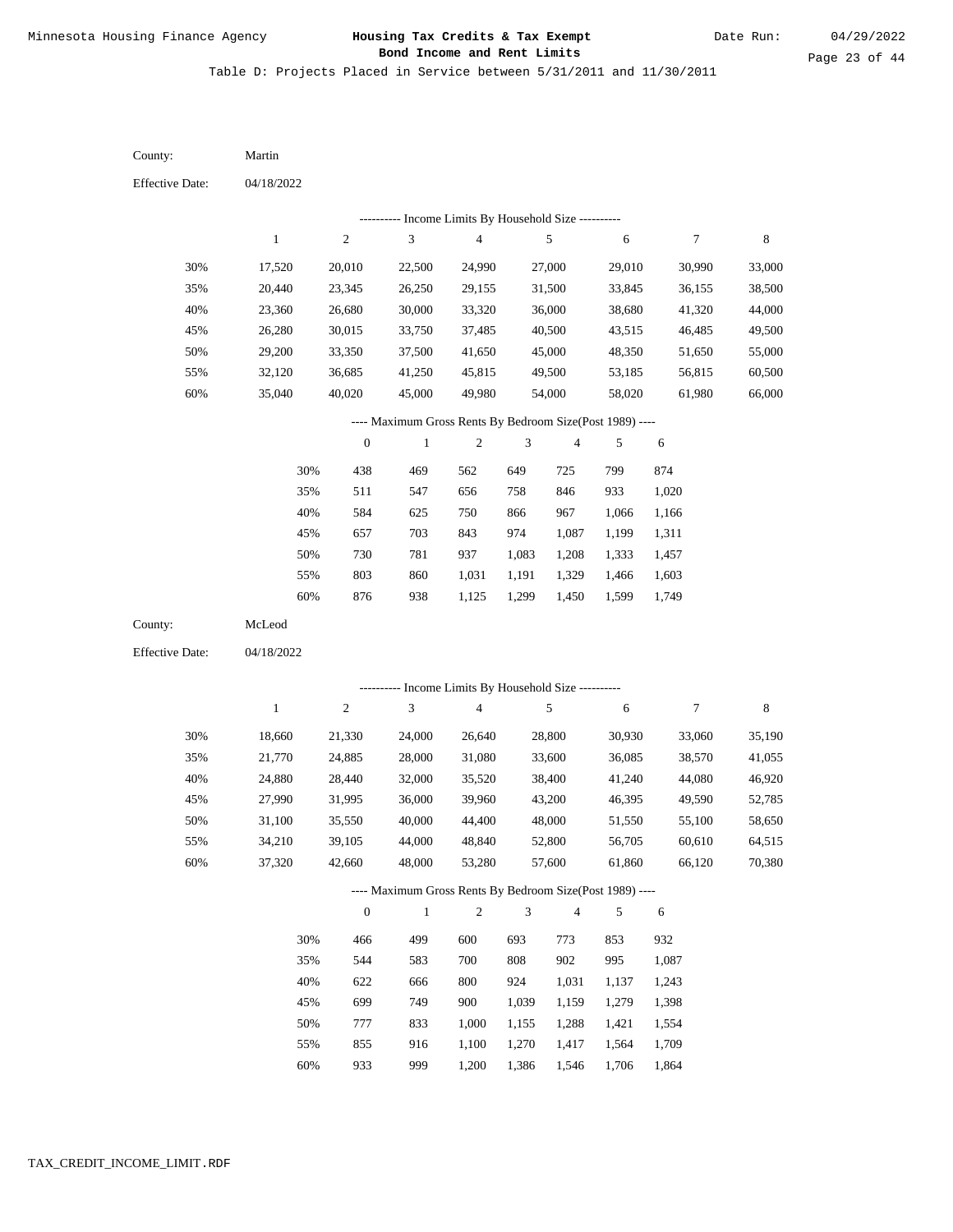Table D: Projects Placed in Service between 5/31/2011 and 11/30/2011

| County:                | Meeker           |                  |                                                          |                          |                |                |                  |                  |                  |
|------------------------|------------------|------------------|----------------------------------------------------------|--------------------------|----------------|----------------|------------------|------------------|------------------|
| <b>Effective Date:</b> | 04/18/2022       |                  |                                                          |                          |                |                |                  |                  |                  |
|                        |                  |                  | --------- Income Limits By Household Size ----------     |                          |                |                |                  |                  |                  |
|                        | $\mathbf{1}$     | $\sqrt{2}$       | $\mathfrak{Z}$                                           | $\overline{\mathcal{L}}$ |                | $\sqrt{5}$     | 6                | $\boldsymbol{7}$ | $\,$ 8 $\,$      |
| 30%                    | 18,300           | 20,910           | 23,520                                                   | 26,130                   |                | 28,230         | 30,330           | 32,430           | 34,500           |
| 35%                    | 21,350           | 24,395           | 27,440                                                   | 30,485                   |                | 32,935         | 35,385           | 37,835           | 40,250           |
| 40%                    | 24,400           | 27,880           | 31,360                                                   | 34,840                   |                | 37,640         | 40,440           | 43,240           | 46,000           |
| 45%                    | 27,450           | 31,365           | 35,280                                                   | 39,195                   |                | 42,345         | 45,495           | 48,645           | 51,750           |
| 50%                    | 30,500           | 34,850           | 39,200                                                   | 43,550                   |                | 47,050         | 50,550           | 54,050           | 57,500           |
| 55%                    | 33,550           | 38,335           | 43,120                                                   | 47,905                   |                | 51,755         | 55,605           | 59,455           | 63,250           |
| 60%                    | 36,600           | 41,820           | 47,040                                                   | 52,260                   |                | 56,460         | 60,660           | 64,860           | 69,000           |
|                        |                  |                  | ---- Maximum Gross Rents By Bedroom Size(Post 1989) ---- |                          |                |                |                  |                  |                  |
|                        |                  | $\boldsymbol{0}$ | $\,1$                                                    | $\sqrt{2}$               | 3              | 4              | 5                | 6                |                  |
|                        | 30%              | 457              | 490                                                      | 588                      | 679            | 758            | 836              | 914              |                  |
|                        | 35%              | 533              | 571                                                      | 686                      | 792            | 884            | 976              | 1,066            |                  |
|                        | 40%              | 610              | 653                                                      | 784                      | 906            | 1,011          | 1,115            | 1,219            |                  |
|                        | 45%              | 686              | 735                                                      | 882                      | 1,019          | 1,137          | 1,254            | 1,371            |                  |
|                        | 50%              | 762              | 816                                                      | 980                      | 1,132          | 1,263          | 1,394            | 1,524            |                  |
|                        | 55%              | 838              | 898                                                      | 1,078                    | 1,245          | 1,390          | 1,533            | 1,676            |                  |
|                        | 60%              | 915              | 980                                                      | 1,176                    | 1,359          | 1,516          | 1,673            | 1,829            |                  |
| County:                | Mille Lacs       |                  |                                                          |                          |                |                |                  |                  |                  |
| <b>Effective Date:</b> | 04/18/2022       |                  |                                                          |                          |                |                |                  |                  |                  |
|                        |                  |                  | --------- Income Limits By Household Size ----------     |                          |                |                |                  |                  |                  |
|                        | $\mathbf{1}$     | $\sqrt{2}$       | 3                                                        | $\overline{4}$           |                | $\sqrt{5}$     | 6                | $\boldsymbol{7}$ | $\,$ 8 $\,$      |
| 30%                    |                  |                  |                                                          |                          |                | 27,000         |                  |                  |                  |
| 35%                    | 17,520<br>20,440 | 20,010<br>23,345 | 22,500<br>26,250                                         | 24,990<br>29,155         |                | 31,500         | 29,010<br>33,845 | 30,990<br>36,155 | 33,000<br>38,500 |
| 40%                    | 23,360           | 26,680           | 30,000                                                   | 33,320                   |                | 36,000         | 38,680           | 41,320           | 44,000           |
| 45%                    | 26,280           | 30,015           | 33,750                                                   | 37,485                   |                | 40,500         | 43,515           | 46,485           | 49,500           |
| 50%                    | 29,200           | 33,350           | 37,500                                                   | 41,650                   |                | 45,000         | 48,350           | 51,650           | 55,000           |
| 55%                    | 32,120           | 36,685           | 41,250                                                   | 45,815                   |                | 49,500         | 53,185           | 56,815           | 60,500           |
| 60%                    | 35,040           | 40,020           | 45,000                                                   | 49,980                   |                | 54,000         | 58,020           | 61,980           | 66,000           |
|                        |                  |                  | ---- Maximum Gross Rents By Bedroom Size(Post 1989) ---- |                          |                |                |                  |                  |                  |
|                        |                  | $\boldsymbol{0}$ | $\mathbf{1}$                                             | $\sqrt{2}$               | $\mathfrak{Z}$ | $\overline{4}$ | 5                | 6                |                  |
|                        | 30%              | 438              | 469                                                      | 562                      | 649            | 725            | 799              | 874              |                  |
|                        | 35%              | 511              | 547                                                      | 656                      | 758            | 846            | 933              | 1,020            |                  |
|                        | 40%              | 584              | 625                                                      | 750                      | 866            | 967            | 1,066            | 1,166            |                  |
|                        | 45%              | 657              | 703                                                      | 843                      | 974            | 1,087          | 1,199            | 1,311            |                  |
|                        | 50%              | 730              | 781                                                      | 937                      | 1,083          | 1,208          | 1,333            | 1,457            |                  |
|                        | 55%              | 803              | 860                                                      | 1,031                    | 1,191          | 1,329          | 1,466            | 1,603            |                  |
|                        |                  |                  |                                                          |                          |                |                |                  |                  |                  |

876 938 1,125 1,299 1,450 1,599 1,749 60%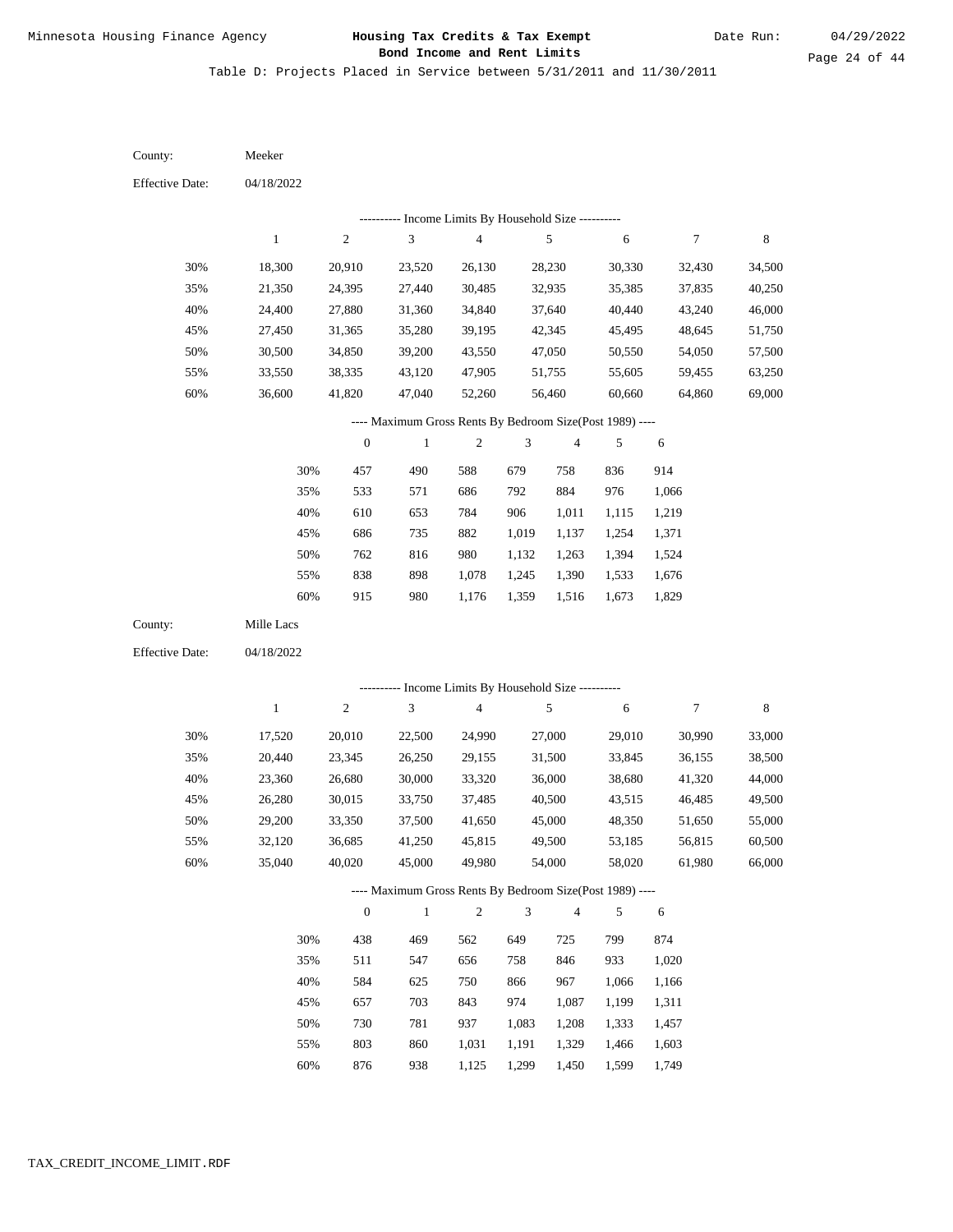Table D: Projects Placed in Service between 5/31/2011 and 11/30/2011

04/18/2022 04/18/2022 Morrison Mower 30% 35% 40% 45% 50% 55% 60% 30% 35% 40% 45% 50% 55% 60% 17,520 20,440 23,360 26,280 29,200 32,120 35,040 17,520 20,440 23,360 26,280 29,200 32,120 35,040 20,010 23,345 26,680 30,015 33,350 36,685 40,020 20,010 23,345 26,680 30,015 33,350 36,685 40,020 22,500 26,250 30,000 33,750 37,500 41,250 45,000 22,500 26,250 30,000 33,750 37,500 41,250 45,000 24,990 29,155 33,320 37,485 41,650 45,815 49,980 24,990 29,155 33,320 37,485 41,650 45,815 49,980 27,000 31,500 36,000 40,500 45,000 49,500 54,000 27,000 31,500 36,000 40,500 45,000 49,500 54,000 29,010 33,845 38,680 43,515 48,350 53,185 58,020 29,010 33,845 38,680 43,515 48,350 53,185 58,020 30,990 36,155 41,320 46,485 51,650 56,815 61,980 30,990 36,155 41,320 46,485 51,650 56,815 61,980 33,000 38,500 44,000 49,500 55,000 60,500 66,000 33,000 38,500 44,000 49,500 55,000 60,500 66,000 438 511 584 657 730 803 876 438 511 584 657 730 803 469 547 625 703 781 860 938 469 547 625 703 781 860 562 656 750 843 937 1,031 1,125 562 656 750 843 937 1,031 649 758 866 974 1,083 1,191 1,299 649 758 866 974 1,083 1,191 725 846 967 1,087 1,208 1,329 1,450 725 846 967 1,087 1,208 1,329 799 933 1,066 1,199 1,333 1,466 1,599 799 933 1,066 1,199 1,333 1,466 874 1,020 1,166 1,311 1,457 1,603 1,749 874 1,020 1,166 1,311 1,457 1,603 County: County: Effective Date: Effective Date: 1 1 2 2 3 3 4 4 5 5 6 6 7 7 8 8 0 0 1 1 2 2 3 3 4 4 5 5 6 6 ---------- Income Limits By Household Size ---------- ---------- Income Limits By Household Size ---------- ---- Maximum Gross Rents By Bedroom Size(Post 1989) ---- ---- Maximum Gross Rents By Bedroom Size(Post 1989) ---- 30% 35% 40% 45% 50% 55% 60% 30% 35% 40% 45% 50% 55%

876

60%

938

1,125

1,299

1,450

1,599

1,749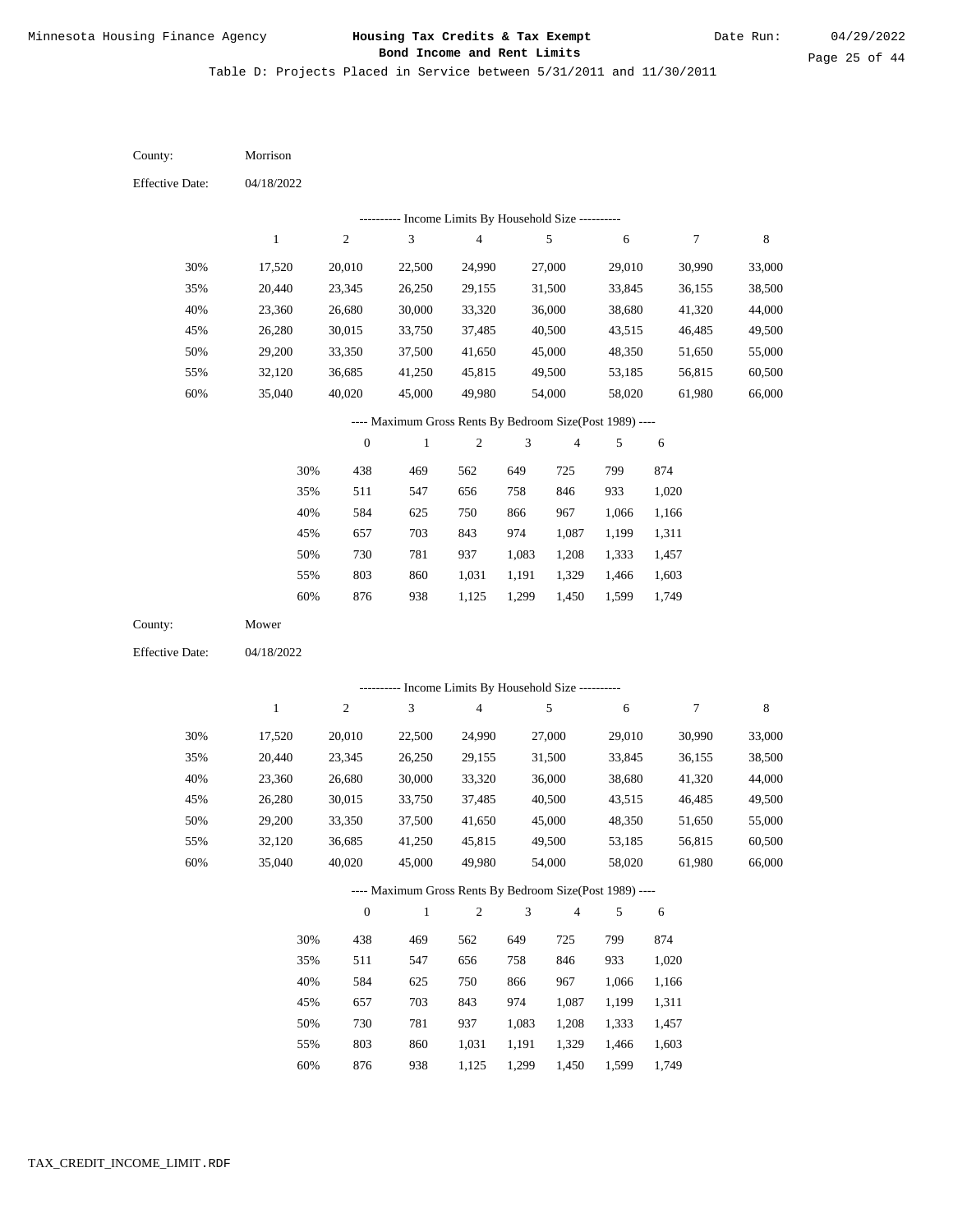Page 26 of 44

Table D: Projects Placed in Service between 5/31/2011 and 11/30/2011

| County:                | Murray       |                  |                                                          |                                            |                |                |        |                  |        |
|------------------------|--------------|------------------|----------------------------------------------------------|--------------------------------------------|----------------|----------------|--------|------------------|--------|
| <b>Effective Date:</b> | 04/18/2022   |                  |                                                          |                                            |                |                |        |                  |        |
|                        |              |                  | --------- Income Limits By Household Size ----------     |                                            |                |                |        |                  |        |
|                        | $\mathbf{1}$ | $\boldsymbol{2}$ | 3                                                        | 4                                          |                | 5              | 6      | $\boldsymbol{7}$ | 8      |
| 30%                    | 17,970       | 20,520           | 23,100                                                   | 25,650                                     |                | 27,720         | 29,760 | 31,830           | 33,870 |
| 35%                    | 20,965       | 23,940           | 26,950                                                   | 29,925                                     |                | 32,340         | 34,720 | 37,135           | 39,515 |
| 40%                    | 23,960       | 27,360           | 30,800                                                   | 34,200                                     |                | 36,960         | 39,680 | 42,440           | 45,160 |
| 45%                    | 26,955       | 30,780           | 34,650                                                   | 38,475                                     |                | 41,580         | 44,640 | 47,745           | 50,805 |
| 50%                    | 29,950       | 34,200           | 38,500                                                   | 42,750                                     |                | 46,200         | 49,600 | 53,050           | 56,450 |
| 55%                    | 32,945       | 37,620           | 42,350                                                   | 47,025                                     |                | 50,820         | 54,560 | 58,355           | 62,095 |
| 60%                    | 35,940       | 41,040           | 46,200                                                   | 51,300                                     |                | 55,440         | 59,520 | 63,660           | 67,740 |
|                        |              |                  | ---- Maximum Gross Rents By Bedroom Size(Post 1989) ---- |                                            |                |                |        |                  |        |
|                        |              | $\boldsymbol{0}$ | $\mathbf{1}$                                             | 2                                          | 3              | $\overline{4}$ | 5      | 6                |        |
|                        | 30%          | 449              | 481                                                      | 577                                        | 667            | 744            | 821    | 897              |        |
|                        | 35%          | 524              | 561                                                      | 673                                        | 778            | 868            | 958    | 1,047            |        |
|                        | 40%          | 599              | 641                                                      | 770                                        | 889            | 992            | 1,095  | 1,197            |        |
|                        | 45%          | 673              | 721                                                      | 866                                        | 1,000          | 1,116          | 1,231  | 1,346            |        |
|                        | 50%          | 748              | 801                                                      | 962                                        | 1,111          | 1,240          | 1,368  | 1,496            |        |
|                        | 55%          | 823              | 882                                                      | 1,058                                      | 1,223          | 1,364          | 1,505  | 1,645            |        |
|                        | 60%          | 898              | 962                                                      | 1,155                                      | 1,334          | 1,488          | 1,642  | 1,795            |        |
| County:                | Nicollet     |                  |                                                          |                                            |                |                |        |                  |        |
| <b>Effective Date:</b> | 04/18/2022   |                  |                                                          |                                            |                |                |        |                  |        |
|                        |              |                  |                                                          | Income Limits By Household Size ---------- |                |                |        |                  |        |
|                        | $\mathbf{1}$ | $\boldsymbol{2}$ | 3                                                        | $\overline{\mathbf{4}}$                    |                | 5              | 6      | $\boldsymbol{7}$ | 8      |
| 30%                    | 18,900       | 21,600           | 24,300                                                   | 27,000                                     |                | 29,160         | 31,320 | 33,480           | 35,640 |
| 35%                    | 22,050       | 25,200           | 28,350                                                   | 31,500                                     |                | 34,020         | 36,540 | 39,060           | 41,580 |
| 40%                    | 25,200       | 28,800           | 32,400                                                   | 36,000                                     |                | 38,880         | 41,760 | 44,640           | 47,520 |
| 45%                    | 28,350       | 32,400           | 36,450                                                   | 40,500                                     |                | 43,740         | 46,980 | 50,220           | 53,460 |
| 50%                    | 31,500       | 36,000           | 40,500                                                   | 45,000                                     |                | 48,600         | 52,200 | 55,800           | 59,400 |
| 55%                    | 34,650       | 39,600           | 44,550                                                   | 49,500                                     |                | 53,460         | 57,420 | 61,380           | 65,340 |
| 60%                    | 37,800       | 43,200           | 48,600                                                   | 54,000                                     |                | 58,320         | 62,640 | 66,960           | 71,280 |
|                        |              |                  | ---- Maximum Gross Rents By Bedroom Size(Post 1989) ---- |                                            |                |                |        |                  |        |
|                        |              | $\boldsymbol{0}$ | $\mathbf{1}$                                             | $\overline{c}$                             | $\mathfrak{Z}$ | $\overline{4}$ | 5      | $\sqrt{6}$       |        |
|                        | 30%          | 472              | 506                                                      | 607                                        | 702            | 783            | 864    | 945              |        |
|                        | 35%          | 551              | 590                                                      | 708                                        | 819            | 913            | 1,008  | 1,102            |        |
|                        | 40%          | 630              | 675                                                      | 810                                        | 936            | 1,044          | 1,152  | 1,260            |        |
|                        | 45%          | 708              | 759                                                      | 911                                        | 1,053          | 1,174          | 1,296  | 1,417            |        |
|                        | 50%          | 787              | 843                                                      | 1,012                                      | 1,170          | 1,305          | 1,440  | 1,575            |        |
|                        | 55%          | 866              | 928                                                      | 1,113                                      | 1,287          | 1,435          | 1,584  | 1,732            |        |

60% 945 1,012 1,215 1,404 1,566 1,728 1,890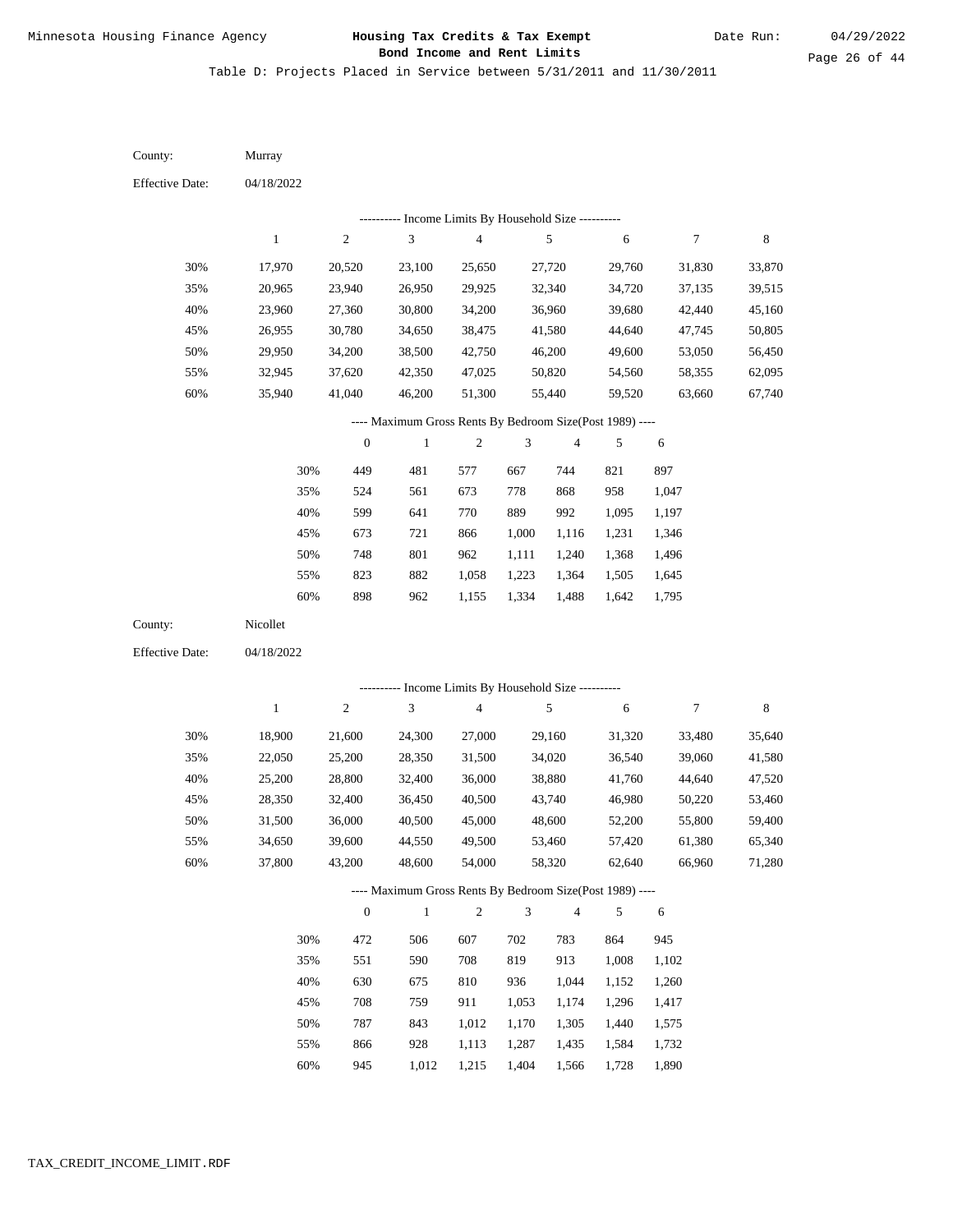Table D: Projects Placed in Service between 5/31/2011 and 11/30/2011

04/18/2022 04/18/2022 Nobles Norman 30% 35% 40% 45% 50% 55% 60% 30% 35% 40% 45% 50% 55% 60% 17,520 20,440 23,360 26,280 29,200 32,120 35,040 17,520 20,440 23,360 26,280 29,200 32,120 35,040 20,010 23,345 26,680 30,015 33,350 36,685 40,020 20,010 23,345 26,680 30,015 33,350 36,685 40,020 22,500 26,250 30,000 33,750 37,500 41,250 45,000 22,500 26,250 30,000 33,750 37,500 41,250 45,000 24,990 29,155 33,320 37,485 41,650 45,815 49,980 24,990 29,155 33,320 37,485 41,650 45,815 49,980 27,000 31,500 36,000 40,500 45,000 49,500 54,000 27,000 31,500 36,000 40,500 45,000 49,500 54,000 29,010 33,845 38,680 43,515 48,350 53,185 58,020 29,010 33,845 38,680 43,515 48,350 53,185 58,020 30,990 36,155 41,320 46,485 51,650 56,815 61,980 30,990 36,155 41,320 46,485 51,650 56,815 61,980 33,000 38,500 44,000 49,500 55,000 60,500 66,000 33,000 38,500 44,000 49,500 55,000 60,500 66,000 438 511 584 657 730 803 876 438 511 584 657 730 803 876 469 547 625 703 781 860 938 469 547 625 703 781 860 938 562 656 750 843 937 1,031 1,125 562 656 750 843 937 1,031 1,125 649 758 866 974 1,083 1,191 1,299 649 758 866 974 1,083 1,191 1,299 725 846 967 1,087 1,208 1,329 1,450 725 846 967 1,087 1,208 1,329 1,450 799 933 1,066 1,199 1,333 1,466 1,599 799 933 1,066 1,199 1,333 1,466 1,599 874 1,020 1,166 1,311 1,457 1,603 1,749 874 1,020 1,166 1,311 1,457 1,603 1,749 County: County: Effective Date: Effective Date: 1 1 2 2 3 3 4 4 5 5 6 6 7 7 8 8 0 0 1 1 2 2 3 3 4 4 5 5 6 6 ---------- Income Limits By Household Size ---------- ---------- Income Limits By Household Size ---------- ---- Maximum Gross Rents By Bedroom Size(Post 1989) ---- ---- Maximum Gross Rents By Bedroom Size(Post 1989) ---- 30% 35% 40% 45% 50% 55% 60% 30% 35% 40% 45% 50% 55% 60%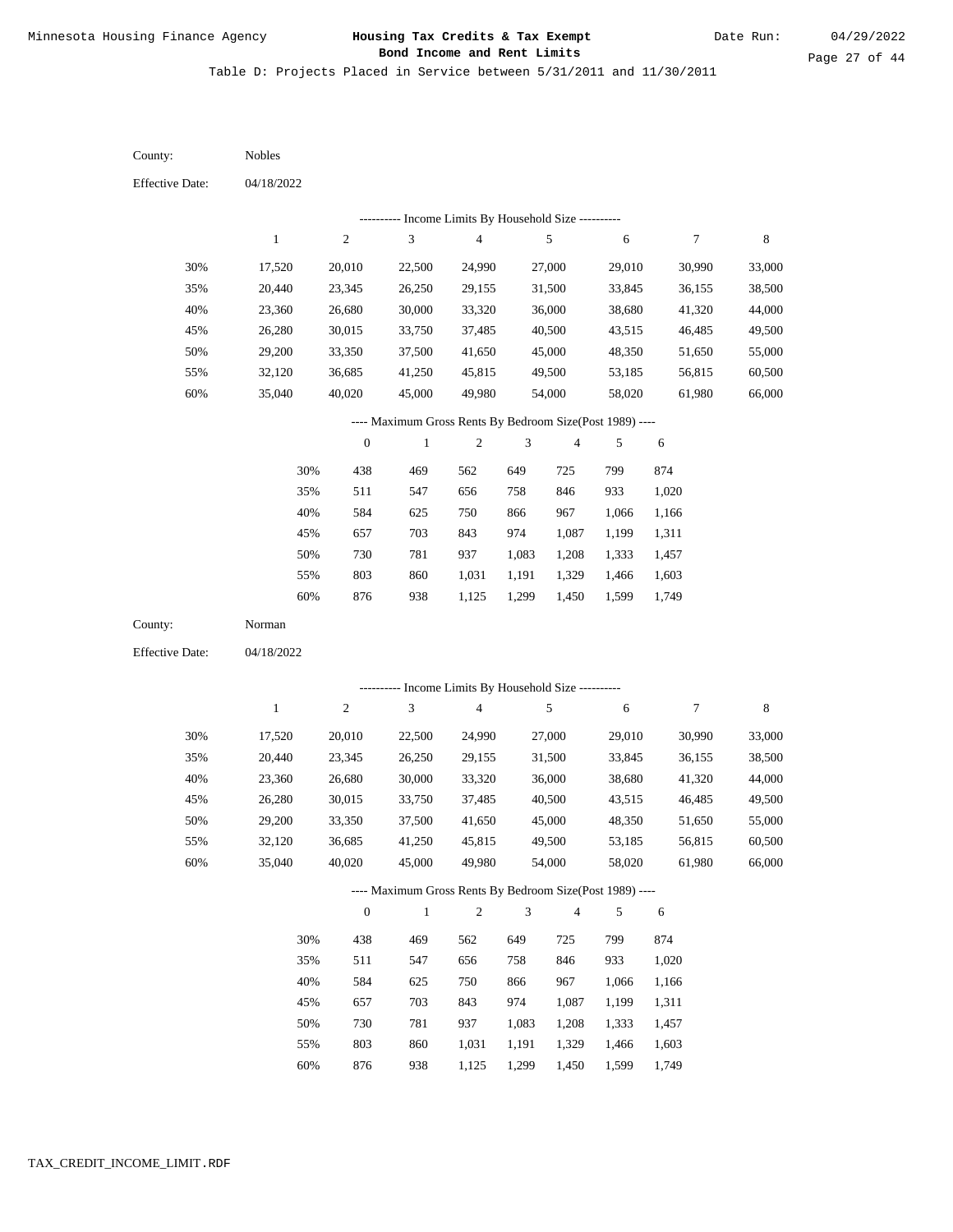Table D: Projects Placed in Service between 5/31/2011 and 11/30/2011

04/18/2022 04/18/2022 Olmsted Otter Tail 30% 35% 40% 45% 50% 55% 60% 30% 35% 40% 45% 50% 55% 60% 23,430 27,335 31,240 35,145 39,050 42,955 46,860 17,520 20,440 23,360 26,280 29,200 32,120 35,040 26,760 31,220 35,680 40,140 44,600 49,060 53,520 20,010 23,345 26,680 30,015 33,350 36,685 40,020 30,120 35,140 40,160 45,180 50,200 55,220 60,240 22,500 26,250 30,000 33,750 37,500 41,250 45,000 33,450 39,025 44,600 50,175 55,750 61,325 66,900 24,990 29,155 33,320 37,485 41,650 45,815 49,980 36,150 42,175 48,200 54,225 60,250 66,275 72,300 27,000 31,500 36,000 40,500 45,000 49,500 54,000 38,820 45,290 51,760 58,230 64,700 71,170 77,640 29,010 33,845 38,680 43,515 48,350 53,185 58,020 41,490 48,405 55,320 62,235 69,150 76,065 82,980 30,990 36,155 41,320 46,485 51,650 56,815 61,980 44,160 51,520 58,880 66,240 73,600 80,960 88,320 33,000 38,500 44,000 49,500 55,000 60,500 66,000 585 683 781 878 976 1,073 1,171 438 511 584 657 730 803 876 627 731 836 941 1,045 1,150 1,254 469 547 625 703 781 860 938 753 878 1,004 1,129 1,255 1,380 1,506 562 656 750 843 937 1,031 1,125 870 1,015 1,160 1,305 1,450 1,595 1,740 649 758 866 974 1,083 1,191 1,299 970 1,132 1,294 1,455 1,617 1,779 1,941 725 846 967 1,087 1,208 1,329 1,450 1,070 1,249 1,427 1,605 1,784 1,962 2,141 799 933 1,066 1,199 1,333 1,466 1,599 1,170 1,365 1,561 1,756 1,951 2,146 2,341 874 1,020 1,166 1,311 1,457 1,603 1,749 County: County: Effective Date: Effective Date: 1 1 2 2 3 3 4 4 5 5 6 6 7 7 8 8 0 0 1 1 2 2 3 3 4 4 5 5 6 6 ---------- Income Limits By Household Size ---------- ---------- Income Limits By Household Size ---------- ---- Maximum Gross Rents By Bedroom Size(Post 1989) ---- ---- Maximum Gross Rents By Bedroom Size(Post 1989) ---- 30% 35% 40% 45% 50% 55% 60% 30% 35% 40% 45% 50% 55% 60%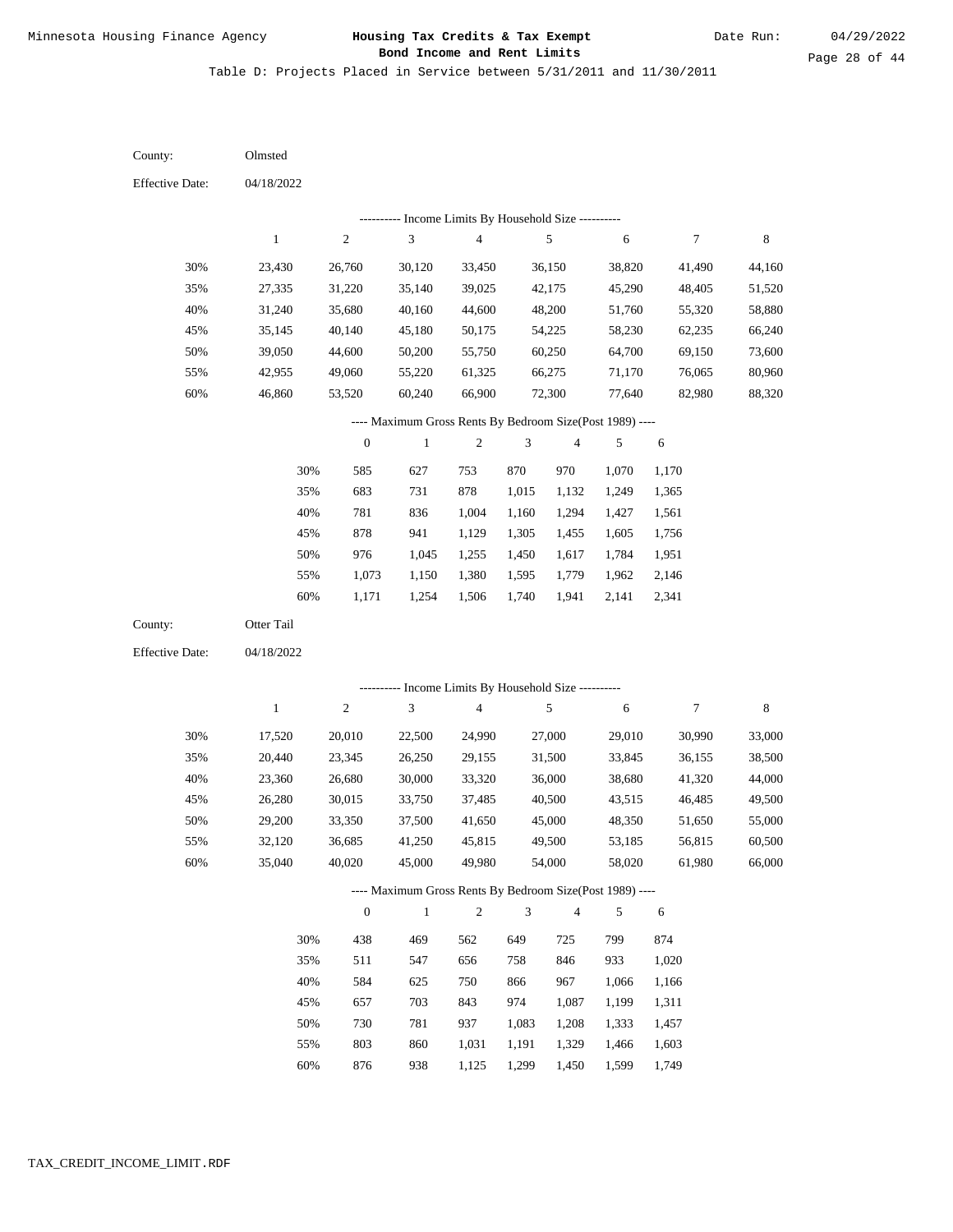Table D: Projects Placed in Service between 5/31/2011 and 11/30/2011

04/18/2022 04/18/2022 Pennington Pine 30% 35% 40% 45% 50% 55% 60% 30% 35% 40% 45% 50% 55% 60% 17,580 20,510 23,440 26,370 29,300 32,230 35,160 17,520 20,440 23,360 26,280 29,200 32,120 35,040 20,070 23,415 26,760 30,105 33,450 36,795 40,140 20,010 23,345 26,680 30,015 33,350 36,685 40,020 22,590 26,355 30,120 33,885 37,650 41,415 45,180 22,500 26,250 30,000 33,750 37,500 41,250 45,000 25,080 29,260 33,440 37,620 41,800 45,980 50,160 24,990 29,155 33,320 37,485 41,650 45,815 49,980 27,090 31,605 36,120 40,635 45,150 49,665 54,180 27,000 31,500 36,000 40,500 45,000 49,500 54,000 29,100 33,950 38,800 43,650 48,500 53,350 58,200 29,010 33,845 38,680 43,515 48,350 53,185 58,020 31,110 36,295 41,480 46,665 51,850 57,035 62,220 30,990 36,155 41,320 46,485 51,650 56,815 61,980 33,120 38,640 44,160 49,680 55,200 60,720 66,240 33,000 38,500 44,000 49,500 55,000 60,500 66,000 439 512 586 659 732 805 879 438 511 584 657 730 803 876 470 549 627 705 784 862 941 469 547 625 703 781 860 938 564 658 753 847 941 1,035 1,129 562 656 750 843 937 1,031 1,125 652 760 869 978 1,086 1,195 1,304 649 758 866 974 1,083 1,191 1,299 727 848 970 1,091 1,212 1,333 1,455 725 846 967 1,087 1,208 1,329 1,450 802 936 1,070 1,204 1,338 1,471 1,605 799 933 1,066 1,199 1,333 1,466 1,599 877 1,024 1,170 1,316 1,463 1,609 1,755 874 1,020 1,166 1,311 1,457 1,603 1,749 County: County: Effective Date: Effective Date: 1 1 2 2 3 3 4 4 5 5 6 6 7 7 8 8 0 0 1 1 2 2 3 3 4 4 5 5 6 6 ---------- Income Limits By Household Size ---------- ---------- Income Limits By Household Size ---------- ---- Maximum Gross Rents By Bedroom Size(Post 1989) ---- ---- Maximum Gross Rents By Bedroom Size(Post 1989) ---- 30% 35% 40% 45% 50% 55% 60% 30% 35% 40% 45% 50% 55% 60%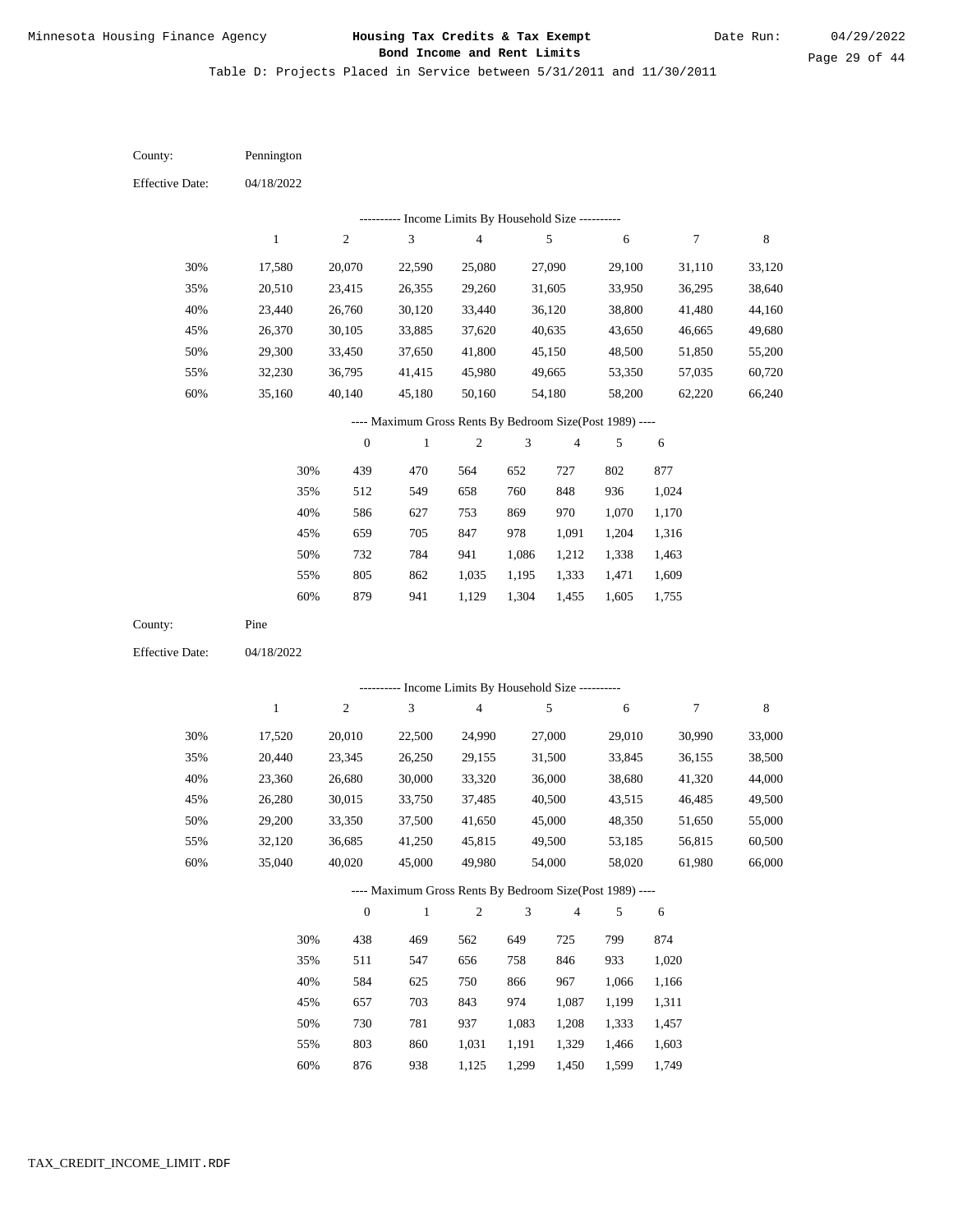Table D: Projects Placed in Service between 5/31/2011 and 11/30/2011

| County:                | Pipestone        |                  |                                                          |                          |                |                  |                  |                  |                  |
|------------------------|------------------|------------------|----------------------------------------------------------|--------------------------|----------------|------------------|------------------|------------------|------------------|
| <b>Effective Date:</b> | 04/18/2022       |                  |                                                          |                          |                |                  |                  |                  |                  |
|                        |                  |                  | ---------- Income Limits By Household Size ----------    |                          |                |                  |                  |                  |                  |
|                        | $\mathbf{1}$     | $\sqrt{2}$       | $\sqrt{3}$                                               | $\overline{\mathcal{L}}$ |                | $\sqrt{5}$       | 6                | $\boldsymbol{7}$ | $\,$ 8 $\,$      |
| 30%                    | 17,520           | 20,010           | 22,500                                                   | 24,990                   |                | 27,000           | 29,010           | 30,990           | 33,000           |
| 35%                    | 20,440           | 23,345           | 26,250                                                   | 29,155                   |                | 31,500           | 33,845           | 36,155           | 38,500           |
| 40%                    | 23,360           | 26,680           | 30,000                                                   | 33,320                   |                | 36,000           | 38,680           | 41,320           | 44,000           |
| 45%                    | 26,280           | 30,015           | 33,750                                                   | 37,485                   |                | 40,500           | 43,515           | 46,485           | 49,500           |
| 50%                    | 29,200           | 33,350           | 37,500                                                   | 41,650                   |                | 45,000           | 48,350           | 51,650           | 55,000           |
| 55%                    | 32,120           | 36,685           | 41,250                                                   | 45,815                   |                | 49,500           | 53,185           | 56,815           | 60,500           |
| 60%                    | 35,040           | 40,020           | 45,000                                                   | 49,980                   |                | 54,000           | 58,020           | 61,980           | 66,000           |
|                        |                  |                  | ---- Maximum Gross Rents By Bedroom Size(Post 1989) ---- |                          |                |                  |                  |                  |                  |
|                        |                  | $\boldsymbol{0}$ | $\,1$                                                    | $\boldsymbol{2}$         | 3              | 4                | 5                | 6                |                  |
|                        | 30%              | 438              | 469                                                      | 562                      | 649            | 725              | 799              | 874              |                  |
|                        | 35%              | 511              | 547                                                      | 656                      | 758            | 846              | 933              | 1,020            |                  |
|                        | 40%              | 584              | 625                                                      | 750                      | 866            | 967              | 1,066            | 1,166            |                  |
|                        | 45%              | 657              | 703                                                      | 843                      | 974            | 1,087            | 1,199            | 1,311            |                  |
|                        | 50%              | 730              | 781                                                      | 937                      | 1,083          | 1,208            | 1,333            | 1,457            |                  |
|                        | 55%              | 803              | 860                                                      | 1,031                    | 1,191          | 1,329            | 1,466            | 1,603            |                  |
|                        | 60%              | 876              | 938                                                      | 1,125                    | 1,299          | 1,450            | 1,599            | 1,749            |                  |
| County:                | Polk             |                  |                                                          |                          |                |                  |                  |                  |                  |
| <b>Effective Date:</b> | 04/18/2022       |                  |                                                          |                          |                |                  |                  |                  |                  |
|                        |                  |                  | ---------- Income Limits By Household Size ----------    |                          |                |                  |                  |                  |                  |
|                        | $\mathbf{1}$     | $\sqrt{2}$       | $\sqrt{3}$                                               | $\overline{\mathbf{4}}$  |                | $\sqrt{5}$       | 6                | $\boldsymbol{7}$ | $\,$ 8 $\,$      |
| 30%                    |                  |                  |                                                          |                          |                |                  |                  |                  |                  |
| 35%                    | 19,560<br>22,820 | 22,350<br>26,075 | 25,140<br>29,330                                         | 27,930<br>32,585         |                | 30,180<br>35,210 | 32,400<br>37,800 | 34,650<br>40,425 | 36,870<br>43,015 |
| 40%                    | 26,080           | 29,800           | 33,520                                                   | 37,240                   |                | 40,240           | 43,200           | 46,200           | 49,160           |
| 45%                    | 29,340           | 33,525           | 37,710                                                   | 41,895                   |                | 45,270           | 48,600           | 51,975           | 55,305           |
| 50%                    | 32,600           | 37,250           | 41,900                                                   | 46,550                   |                | 50,300           | 54,000           | 57,750           | 61,450           |
| 55%                    | 35,860           | 40,975           | 46,090                                                   | 51,205                   |                | 55,330           | 59,400           | 63,525           | 67,595           |
| 60%                    | 39,120           | 44,700           | 50,280                                                   | 55,860                   |                | 60,360           | 64,800           | 69,300           | 73,740           |
|                        |                  |                  | ---- Maximum Gross Rents By Bedroom Size(Post 1989) ---- |                          |                |                  |                  |                  |                  |
|                        |                  | $\boldsymbol{0}$ | $\,1\,$                                                  | $\sqrt{2}$               | $\mathfrak{Z}$ | 4                | 5                | 6                |                  |
|                        | 30%              | 489              | 523                                                      | 628                      | 726            | 810              | 894              | 977              |                  |
|                        | 35%              | 570              | 611                                                      | 733                      | 847            | 945              | 1,043            | 1,140            |                  |
|                        | 40%              | 652              | 698                                                      | 838                      | 968            | 1,080            | 1,192            | 1,303            |                  |
|                        | 45%              | 733              | 785                                                      | 942                      | 1,089          | 1,215            | 1,341            | 1,466            |                  |
|                        | 50%              | 815              | 873                                                      | 1,047                    | 1,210          | 1,350            | 1,490            | 1,629            |                  |
|                        | 55%              | 896              | 960                                                      | 1,152                    | 1,331          | 1,485            | 1,639            | 1,792            |                  |
|                        |                  |                  |                                                          |                          |                |                  |                  |                  |                  |

978 1,047 1,257 1,452 1,620 1,788 1,955 60%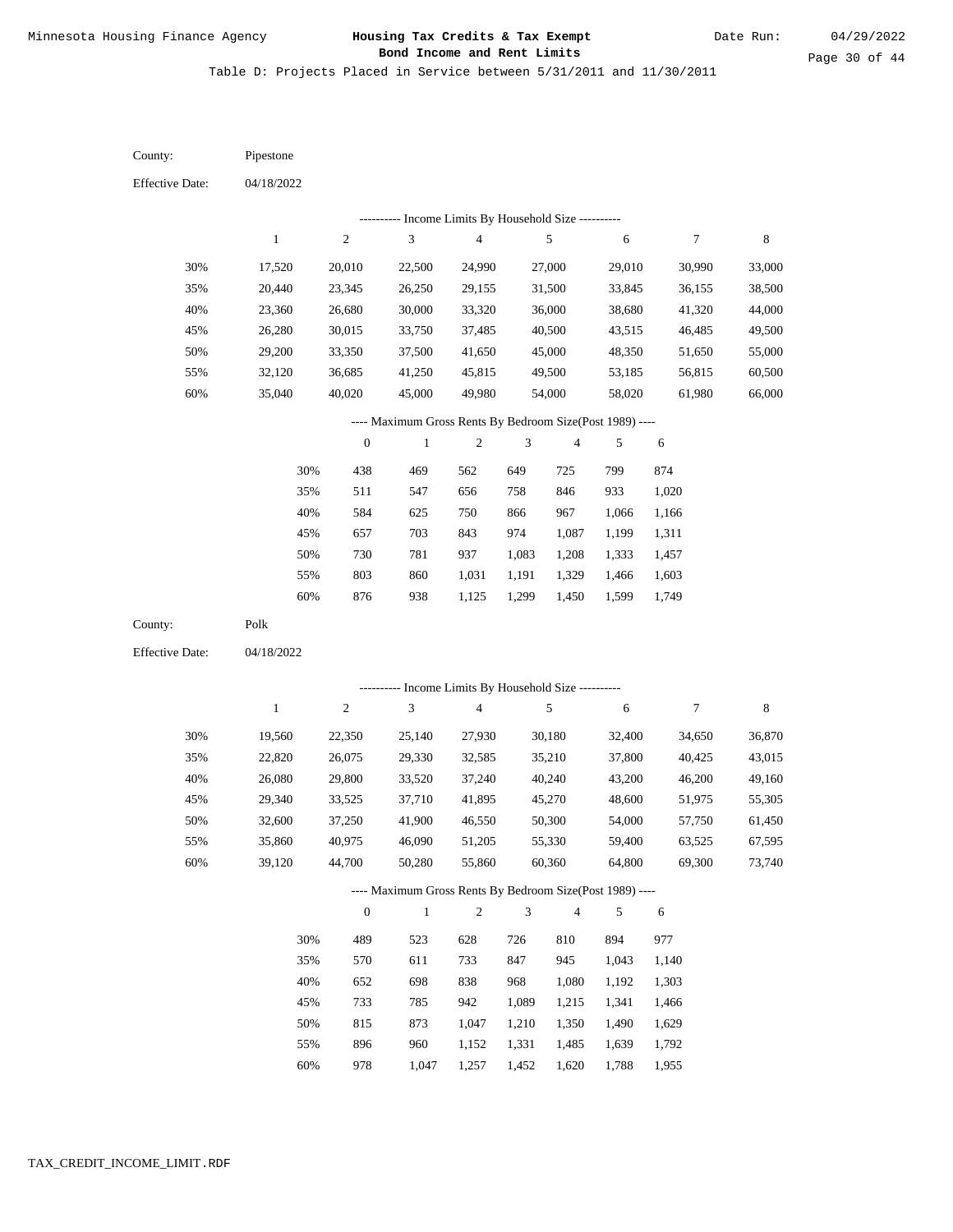Table D: Projects Placed in Service between 5/31/2011 and 11/30/2011

| County:                | Pope                                                     |                  |                                                           |                                            |                             |                         |                  |                  |                  |
|------------------------|----------------------------------------------------------|------------------|-----------------------------------------------------------|--------------------------------------------|-----------------------------|-------------------------|------------------|------------------|------------------|
| <b>Effective Date:</b> | 04/18/2022                                               |                  |                                                           |                                            |                             |                         |                  |                  |                  |
|                        |                                                          |                  |                                                           | Income Limits By Household Size ---------- |                             |                         |                  |                  |                  |
|                        | $\,1$                                                    | $\mathfrak{2}$   | $\ensuremath{\mathfrak{Z}}$                               | $\overline{4}$                             |                             | $\sqrt{5}$              | $\sqrt{6}$       | $\boldsymbol{7}$ | $\,$ 8 $\,$      |
| 30%                    | 18,210                                                   | 20,820           | 23,430                                                    | 26,010                                     |                             | 28,110                  | 30,180           | 32,280           | 34,350           |
| 35%                    | 21,245                                                   | 24,290           | 27,335                                                    | 30,345                                     |                             | 32,795                  | 35,210           | 37,660           | 40,075           |
| 40%                    | 24,280                                                   | 27,760           | 31,240                                                    | 34,680                                     |                             | 37,480                  | 40,240           | 43,040           | 45,800           |
| 45%                    | 27,315                                                   | 31,230           | 35,145                                                    | 39,015                                     |                             | 42,165                  | 45,270           | 48,420           | 51,525           |
| 50%                    | 30,350                                                   | 34,700           | 39,050                                                    | 43,350                                     |                             | 46,850                  | 50,300           | 53,800           | 57,250           |
| 55%                    | 33,385                                                   | 38,170           | 42,955                                                    | 47,685                                     |                             | 51,535                  | 55,330           | 59,180           | 62,975           |
| 60%                    | 36,420                                                   | 41,640           | 46,860                                                    | 52,020                                     |                             | 56,220                  | 60,360           | 64,560           | 68,700           |
|                        |                                                          |                  | ---- Maximum Gross Rents By Bedroom Size(Post 1989) ----  |                                            |                             |                         |                  |                  |                  |
|                        |                                                          | $\boldsymbol{0}$ | $\mathbf{1}$                                              | $\sqrt{2}$                                 | $\ensuremath{\mathfrak{Z}}$ | $\overline{\mathbf{4}}$ | 5                | $\sqrt{6}$       |                  |
|                        | 30%                                                      | 455              | 487                                                       | 585                                        | 676                         | 754                     | 832              | 910              |                  |
|                        | 35%                                                      | 531              | 569                                                       | 683                                        | 789                         | 880                     | 971              | 1,062            |                  |
|                        | 40%                                                      | 607              | 650                                                       | 781                                        | 902                         | 1,006                   | 1,110            | 1,213            |                  |
|                        | 45%                                                      | 682              | 731                                                       | 878                                        | 1,014                       | 1,131                   | 1,249            | 1,365            |                  |
|                        | 50%                                                      | 758              | 813                                                       | 976                                        | 1,127                       | 1,257                   | 1,388            | 1,517            |                  |
|                        | 55%                                                      | 834              | 894                                                       | 1,073                                      | 1,240                       | 1,383                   | 1,526            | 1,668            |                  |
|                        | 60%                                                      | 910              | 975                                                       | 1,171                                      | 1,353                       | 1,509                   | 1,665            | 1,820            |                  |
| County:                | Ramsey                                                   |                  |                                                           |                                            |                             |                         |                  |                  |                  |
| <b>Effective Date:</b> | 04/18/2022                                               |                  |                                                           |                                            |                             |                         |                  |                  |                  |
|                        |                                                          |                  |                                                           |                                            |                             |                         |                  |                  |                  |
|                        | $\mathbf{1}$                                             | $\mathfrak{2}$   | --------- Income Limits By Household Size ----------<br>3 | $\overline{4}$                             |                             | $\sqrt{5}$              | 6                | $\boldsymbol{7}$ | 8                |
|                        |                                                          |                  |                                                           |                                            |                             |                         |                  |                  |                  |
| 30%                    | 24,660                                                   | 28,170           | 31,680                                                    | 35,190                                     |                             | 38,010                  | 40,830           | 43,650           | 46,470           |
| 35%                    | 28,770                                                   | 32,865           | 36,960                                                    | 41,055                                     |                             | 44,345                  | 47,635           | 50,925           | 54,215           |
| 40%<br>45%             | 32,880<br>36,990                                         | 37,560<br>42,255 | 42,240<br>47,520                                          | 46,920<br>52,785                           |                             | 50,680<br>57,015        | 54,440<br>61,245 | 58,200           | 61,960<br>69,705 |
| 50%                    | 41,100                                                   | 46,950           | 52,800                                                    | 58,650                                     |                             | 63,350                  | 68,050           | 65,475<br>72,750 | 77,450           |
| 55%                    | 45,210                                                   | 51,645           | 58,080                                                    | 64,515                                     |                             | 69,685                  | 74,855           | 80,025           | 85,195           |
| 60%                    | 49,320                                                   | 56,340           | 63,360                                                    | 70,380                                     |                             | 76,020                  | 81,660           | 87,300           | 92,940           |
|                        |                                                          |                  |                                                           |                                            |                             |                         |                  |                  |                  |
|                        | ---- Maximum Gross Rents By Bedroom Size(Post 1989) ---- |                  |                                                           |                                            |                             |                         |                  |                  |                  |
|                        |                                                          | $\boldsymbol{0}$ | $\mathbf{1}$                                              | $\sqrt{2}$                                 | $\mathfrak{Z}$              | 4                       | $\sqrt{5}$       | 6                |                  |
|                        | 30%                                                      | 616              | 660                                                       | 792                                        | 915                         | 1,020                   | 1,126            | 1,231            |                  |
|                        | 35%                                                      | 719              | 770                                                       | 924                                        | 1,067                       | 1,190                   | 1,314            | 1,436            |                  |
|                        | 40%                                                      | 822              | 880                                                       | 1,056                                      | 1,220                       | 1,361                   | 1,502            | 1,642            |                  |
|                        | 45%                                                      | 924              | 990                                                       | 1,188                                      | 1,372                       | 1,531                   | 1,689            | 1,847            |                  |
|                        | 50%                                                      | 1,027            | 1,100                                                     | 1,320                                      | 1,525                       | 1,701                   | 1,877            | 2,052            |                  |
|                        | 55%                                                      | 1,130            | 1,210                                                     | 1,452                                      | 1,677                       | 1,871                   | 2,065            | 2,258            |                  |

1,233 1,320 1,584 1,830 2,041 2,253 2,463 60%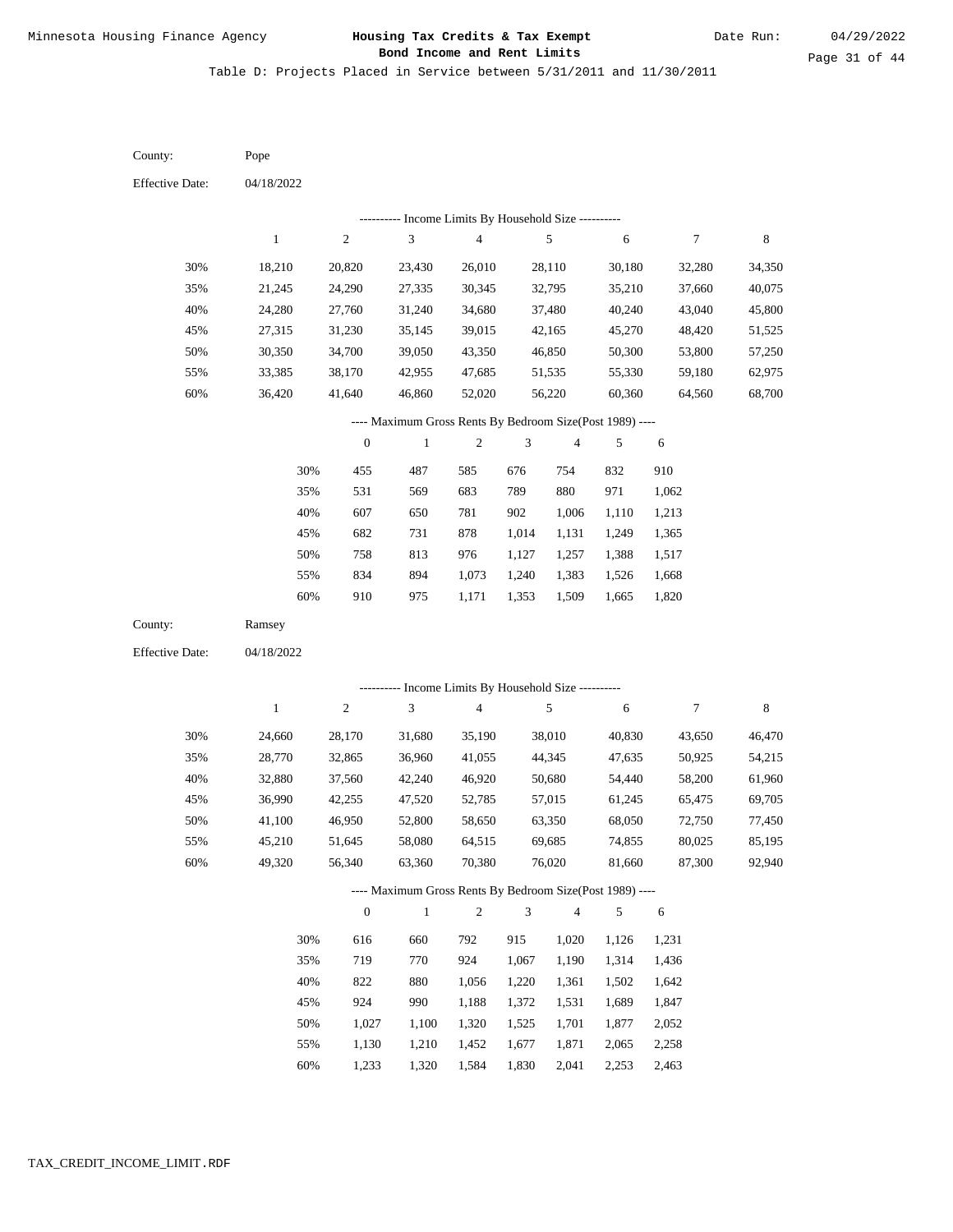Table D: Projects Placed in Service between 5/31/2011 and 11/30/2011

04/18/2022 04/18/2022 Red Lake Redwood 30% 35% 40% 45% 50% 55% 60% 30% 35% 40% 45% 50% 55% 60% 17,940 20,930 23,920 26,910 29,900 32,890 35,880 17,520 20,440 23,360 26,280 29,200 32,120 35,040 20,520 23,940 27,360 30,780 34,200 37,620 41,040 20,010 23,345 26,680 30,015 33,350 36,685 40,020 23,070 26,915 30,760 34,605 38,450 42,295 46,140 22,500 26,250 30,000 33,750 37,500 41,250 45,000 25,620 29,890 34,160 38,430 42,700 46,970 51,240 24,990 29,155 33,320 37,485 41,650 45,815 49,980 27,690 32,305 36,920 41,535 46,150 50,765 55,380 27,000 31,500 36,000 40,500 45,000 49,500 54,000 29,730 34,685 39,640 44,595 49,550 54,505 59,460 29,010 33,845 38,680 43,515 48,350 53,185 58,020 31,770 37,065 42,360 47,655 52,950 58,245 63,540 30,990 36,155 41,320 46,485 51,650 56,815 61,980 33,840 39,480 45,120 50,760 56,400 62,040 67,680 33,000 38,500 44,000 49,500 55,000 60,500 66,000 448 523 598 672 747 822 897 438 511 584 657 730 803 480 560 641 721 801 881 961 469 547 625 703 781 860 576 672 769 865 961 1,057 1,153 562 656 750 843 937 1,031 666 777 888 999 1,110 1,221 1,332 649 758 866 974 1,083 1,191 743 867 991 1,114 1,238 1,362 1,486 725 846 967 1,087 1,208 1,329 820 956 1,093 1,230 1,366 1,503 1,640 799 933 1,066 1,199 1,333 1,466 896 1,046 1,195 1,345 1,494 1,643 1,793 874 1,020 1,166 1,311 1,457 1,603 County: County: Effective Date: Effective Date: 1 1 2 2 3 3 4 4 5 5 6 6 7 7 8 8 0 0 1 1 2 2 3 3 4 4 5 5 6 6 ---------- Income Limits By Household Size ---------- ---------- Income Limits By Household Size ---------- ---- Maximum Gross Rents By Bedroom Size(Post 1989) ---- ---- Maximum Gross Rents By Bedroom Size(Post 1989) ---- 30% 35% 40% 45% 50% 55% 60% 30% 35% 40% 45% 50% 55%

876

60%

938

1,125

1,299

1,450

1,599

1,749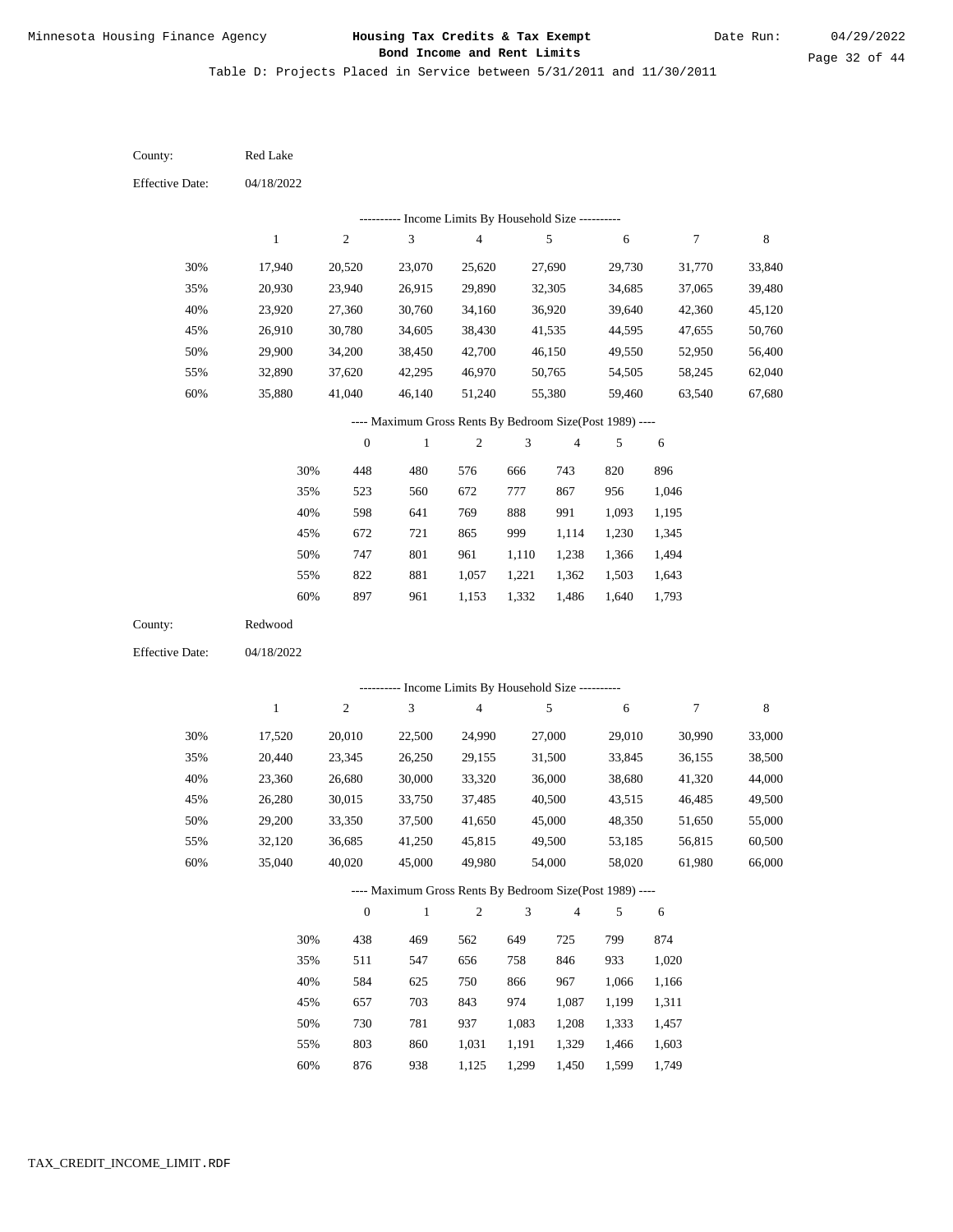Page 33 of 44

Table D: Projects Placed in Service between 5/31/2011 and 11/30/2011

| County:                | Renville     |                  |                                                          |                  |                |                |            |                  |        |
|------------------------|--------------|------------------|----------------------------------------------------------|------------------|----------------|----------------|------------|------------------|--------|
| <b>Effective Date:</b> | 04/18/2022   |                  |                                                          |                  |                |                |            |                  |        |
|                        |              |                  | --------- Income Limits By Household Size ----------     |                  |                |                |            |                  |        |
|                        | $\mathbf{1}$ | $\sqrt{2}$       | 3                                                        | $\overline{4}$   |                | 5              | 6          | $\overline{7}$   | 8      |
| 30%                    | 17,580       | 20,070           | 22,590                                                   | 25,080           |                | 27,090         | 29,100     | 31,110           | 33,120 |
| 35%                    | 20,510       | 23,415           | 26,355                                                   | 29,260           |                | 31,605         | 33,950     | 36,295           | 38,640 |
| 40%                    | 23,440       | 26,760           | 30,120                                                   | 33,440           |                | 36,120         | 38,800     | 41,480           | 44,160 |
| 45%                    | 26,370       | 30,105           | 33,885                                                   | 37,620           |                | 40,635         | 43,650     | 46,665           | 49,680 |
| 50%                    | 29,300       | 33,450           | 37,650                                                   | 41,800           |                | 45,150         | 48,500     | 51,850           | 55,200 |
| 55%                    | 32,230       | 36,795           | 41,415                                                   | 45,980           |                | 49,665         | 53,350     | 57,035           | 60,720 |
| 60%                    | 35,160       | 40,140           | 45,180                                                   | 50,160           |                | 54,180         | 58,200     | 62,220           | 66,240 |
|                        |              |                  | ---- Maximum Gross Rents By Bedroom Size(Post 1989) ---- |                  |                |                |            |                  |        |
|                        |              | $\boldsymbol{0}$ | $\mathbf{1}$                                             | $\boldsymbol{2}$ | 3              | 4              | 5          | 6                |        |
|                        | 30%          | 439              | 470                                                      | 564              | 652            | 727            | 802        | 877              |        |
|                        | 35%          | 512              | 549                                                      | 658              | 760            | 848            | 936        | 1,024            |        |
|                        | 40%          | 586              | 627                                                      | 753              | 869            | 970            | 1,070      | 1,170            |        |
|                        | 45%          | 659              | 705                                                      | 847              | 978            | 1,091          | 1,204      | 1,316            |        |
|                        | 50%          | 732              | 784                                                      | 941              | 1,086          | 1,212          | 1,338      | 1,463            |        |
|                        | 55%          | 805              | 862                                                      | 1,035            | 1,195          | 1,333          | 1,471      | 1,609            |        |
|                        | 60%          | 879              | 941                                                      | 1,129            | 1,304          | 1,455          | 1,605      | 1,755            |        |
| County:                | Rice         |                  |                                                          |                  |                |                |            |                  |        |
| <b>Effective Date:</b> | 04/18/2022   |                  |                                                          |                  |                |                |            |                  |        |
|                        |              |                  | ---------- Income Limits By Household Size ----------    |                  |                |                |            |                  |        |
|                        | $\mathbf{1}$ | $\sqrt{2}$       | 3                                                        | $\overline{4}$   |                | 5              | 6          | $\boldsymbol{7}$ | 8      |
| 30%                    | 20,310       | 23,220           | 26,130                                                   | 29,010           |                | 31,350         | 33,660     | 36,000           | 38,310 |
| 35%                    | 23,695       | 27,090           | 30,485                                                   | 33,845           |                | 36,575         | 39,270     | 42,000           | 44,695 |
| 40%                    | 27,080       | 30,960           | 34,840                                                   | 38,680           |                | 41,800         | 44,880     | 48,000           | 51,080 |
| 45%                    | 30,465       | 34,830           | 39,195                                                   | 43,515           |                | 47,025         | 50,490     | 54,000           | 57,465 |
| 50%                    | 33,850       | 38,700           | 43,550                                                   | 48,350           |                | 52,250         | 56,100     | 60,000           | 63,850 |
| 55%                    | 37,235       | 42,570           | 47,905                                                   | 53,185           |                | 57,475         | 61,710     | 66,000           | 70,235 |
| 60%                    | 40,620       | 46,440           | 52,260                                                   | 58,020           |                | 62,700         | 67,320     | 72,000           | 76,620 |
|                        |              |                  | ---- Maximum Gross Rents By Bedroom Size(Post 1989) ---- |                  |                |                |            |                  |        |
|                        |              | $\mathbf{0}$     | $\,1\,$                                                  | $\sqrt{2}$       | $\mathfrak{Z}$ | $\overline{4}$ | $\sqrt{5}$ | 6                |        |
|                        | 30%          | 507              | 544                                                      | 653              | 754            | 841            | 928        | 1,015            |        |
|                        | 35%          | 592              | 634                                                      | 762              | 880            | 981            | 1,083      | 1,184            |        |
|                        | 40%          | 677              | 725                                                      | 871              | 1,006          | 1,122          | 1,238      | 1,353            |        |
|                        | 45%          | 761              | 816                                                      | 979              | 1,131          | 1,262          | 1,393      | 1,523            |        |
|                        | 50%          | 846              | 906                                                      | 1,088            | 1,257          | 1,402          | 1,548      | 1,692            |        |
|                        | 55%          | 930              | 997                                                      | 1,197            | 1,383          | 1,542          | 1,702      | 1,861            |        |

1,015 1,088 1,306 1,509 1,683 1,857 2,030 60%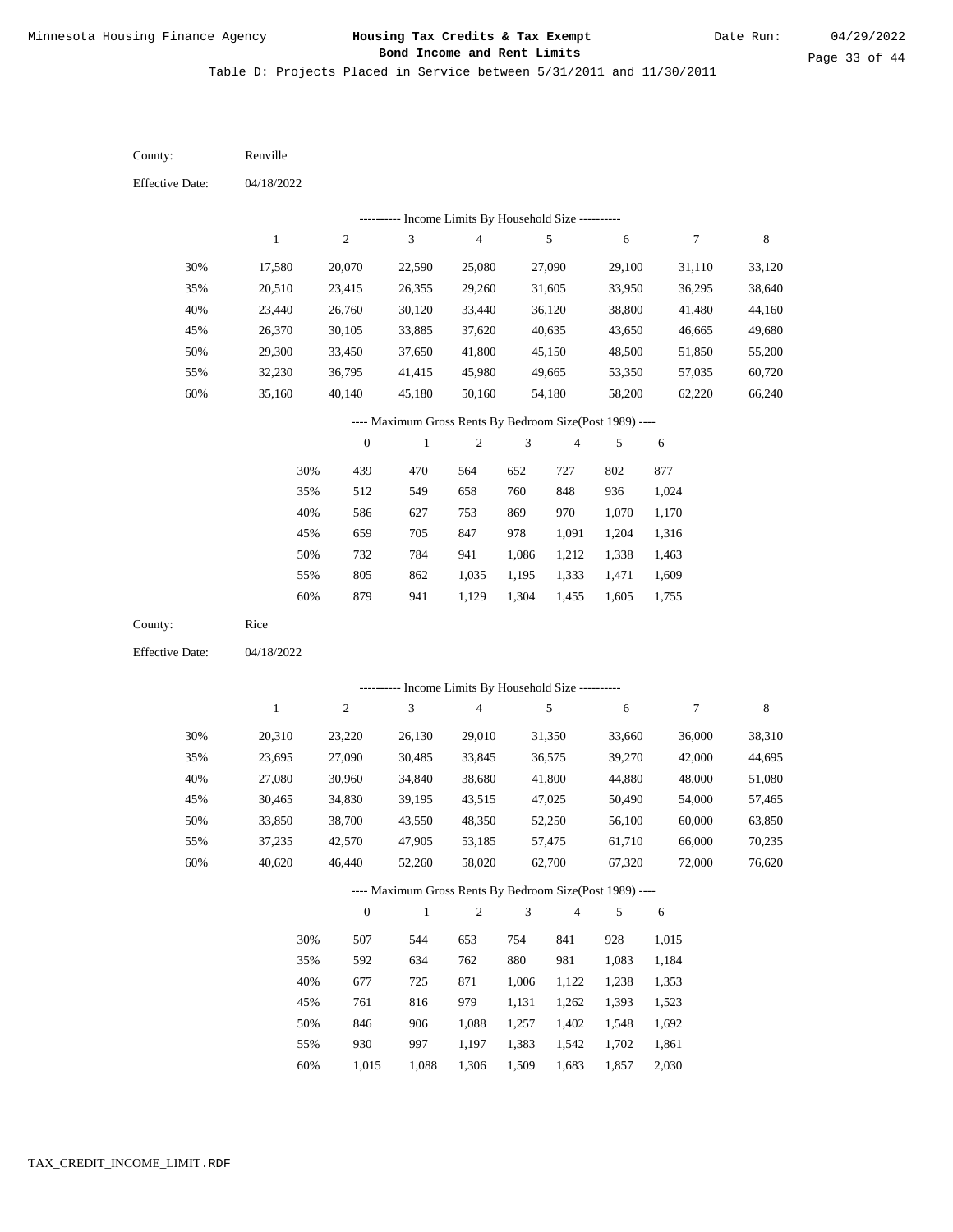Table D: Projects Placed in Service between 5/31/2011 and 11/30/2011

| County:                | Rock             |                  |                                                                   |                          |               |                  |                  |                  |                  |
|------------------------|------------------|------------------|-------------------------------------------------------------------|--------------------------|---------------|------------------|------------------|------------------|------------------|
| <b>Effective Date:</b> | 04/18/2022       |                  |                                                                   |                          |               |                  |                  |                  |                  |
|                        |                  |                  | --------- Income Limits By Household Size ----------              |                          |               |                  |                  |                  |                  |
|                        | $\mathbf{1}$     | $\overline{c}$   | 3                                                                 | $\overline{\mathcal{A}}$ |               | 5                | 6                | 7                | $\,$ 8 $\,$      |
| 30%                    | 17,520           | 20,010           | 22,500                                                            | 24,990                   |               | 27,000           | 29,010           | 30,990           | 33,000           |
| 35%                    | 20,440           | 23,345           | 26,250                                                            | 29,155                   |               | 31,500           | 33,845           | 36,155           | 38,500           |
| 40%                    | 23,360           | 26,680           | 30,000                                                            | 33,320                   |               | 36,000           | 38,680           | 41,320           | 44,000           |
| 45%                    | 26,280           | 30,015           | 33,750                                                            | 37,485                   |               | 40,500           | 43,515           | 46,485           | 49,500           |
| 50%                    | 29,200           | 33,350           | 37,500                                                            | 41,650                   |               | 45,000           | 48,350           | 51,650           | 55,000           |
| 55%                    | 32,120           | 36,685           | 41,250                                                            | 45,815                   |               | 49,500           | 53,185           | 56,815           | 60,500           |
| 60%                    | 35,040           | 40,020           | 45,000                                                            | 49,980                   |               | 54,000           | 58,020           | 61,980           | 66,000           |
|                        |                  |                  | ---- Maximum Gross Rents By Bedroom Size(Post 1989) ----          |                          |               |                  |                  |                  |                  |
|                        |                  | $\boldsymbol{0}$ | $\,1$                                                             | $\boldsymbol{2}$         | 3             | 4                | 5                | 6                |                  |
|                        | 30%              | 438              | 469                                                               | 562                      | 649           | 725              | 799              | 874              |                  |
|                        | 35%              | 511              | 547                                                               | 656                      | 758           | 846              | 933              | 1,020            |                  |
|                        | 40%              | 584              | 625                                                               | 750                      | 866           | 967              | 1,066            | 1,166            |                  |
|                        | 45%              | 657              | 703                                                               | 843                      | 974           | 1,087            | 1,199            | 1,311            |                  |
|                        | 50%              | 730              | 781                                                               | 937                      | 1,083         | 1,208            | 1,333            | 1,457            |                  |
|                        | 55%              | 803              | 860                                                               | 1,031                    | 1,191         | 1,329            | 1,466            | 1,603            |                  |
|                        | 60%              | 876              | 938                                                               | 1,125                    | 1,299         | 1,450            | 1,599            | 1,749            |                  |
| County:                | Roseau           |                  |                                                                   |                          |               |                  |                  |                  |                  |
| <b>Effective Date:</b> | 04/18/2022       |                  |                                                                   |                          |               |                  |                  |                  |                  |
|                        |                  |                  | --------- Income Limits By Household Size ----------              |                          |               |                  |                  |                  |                  |
|                        | $\mathbf{1}$     | $\mathfrak{2}$   | $\mathfrak{Z}$                                                    | $\overline{4}$           |               | 5                | 6                | 7                | $\,$ 8 $\,$      |
|                        |                  |                  |                                                                   |                          |               |                  |                  |                  |                  |
| 30%                    | 17,640           | 20,160           | 22,680                                                            | 25,200                   |               | 27,240           | 29,250           | 31,260           | 33,270           |
| 35%                    | 20,580           | 23,520           | 26,460                                                            | 29,400                   |               | 31,780           | 34,125           | 36,470           | 38,815           |
| 40%<br>45%             | 23,520           | 26,880           | 30,240                                                            | 33,600                   |               | 36,320<br>40,860 | 39,000           | 41,680           | 44,360           |
|                        | 26,460<br>29,400 | 30,240           | 34,020                                                            | 37,800                   |               |                  | 43,875           | 46,890           | 49,905           |
| 50%                    | 32,340           | 33,600           | 37,800                                                            | 42,000<br>46,200         |               | 45,400           | 48,750           | 52,100<br>57,310 | 55,450           |
| 55%<br>60%             | 35,280           | 36,960<br>40,320 | 41,580<br>45,360                                                  | 50,400                   |               | 49,940<br>54,480 | 53,625<br>58,500 | 62,520           | 60,995<br>66,540 |
|                        |                  |                  |                                                                   |                          |               |                  |                  |                  |                  |
|                        |                  | $\boldsymbol{0}$ | ---- Maximum Gross Rents By Bedroom Size(Post 1989) ----<br>$\,1$ | $\sqrt{2}$               | $\mathfrak 3$ | $\overline{4}$   | 5                | 6                |                  |
|                        |                  |                  |                                                                   |                          |               |                  |                  |                  |                  |
|                        | 30%              | 441              | 472                                                               | 567                      | 655           | 731              | 806              | 882              |                  |
|                        | 35%              | 514              | 551                                                               | 661                      | 764           | 853              | 941              | 1,029            |                  |
|                        | 40%              | 588              | 630                                                               | 756                      | 874           | 975              | 1,075            | 1,176            |                  |
|                        | 45%              | 661              | 708                                                               | 850                      | 983           | 1,096            | 1,209            | 1,323            |                  |
|                        | 50%              | 735              | 787                                                               | 945                      | 1,092         | 1,218            | 1,344            | 1,470            |                  |
|                        | 55%              | 808              | 866                                                               | 1,039                    | 1,201         | 1,340            | 1,478            | 1,617            |                  |

60% 882 945 1,134 1,311 1,462 1,613 1,764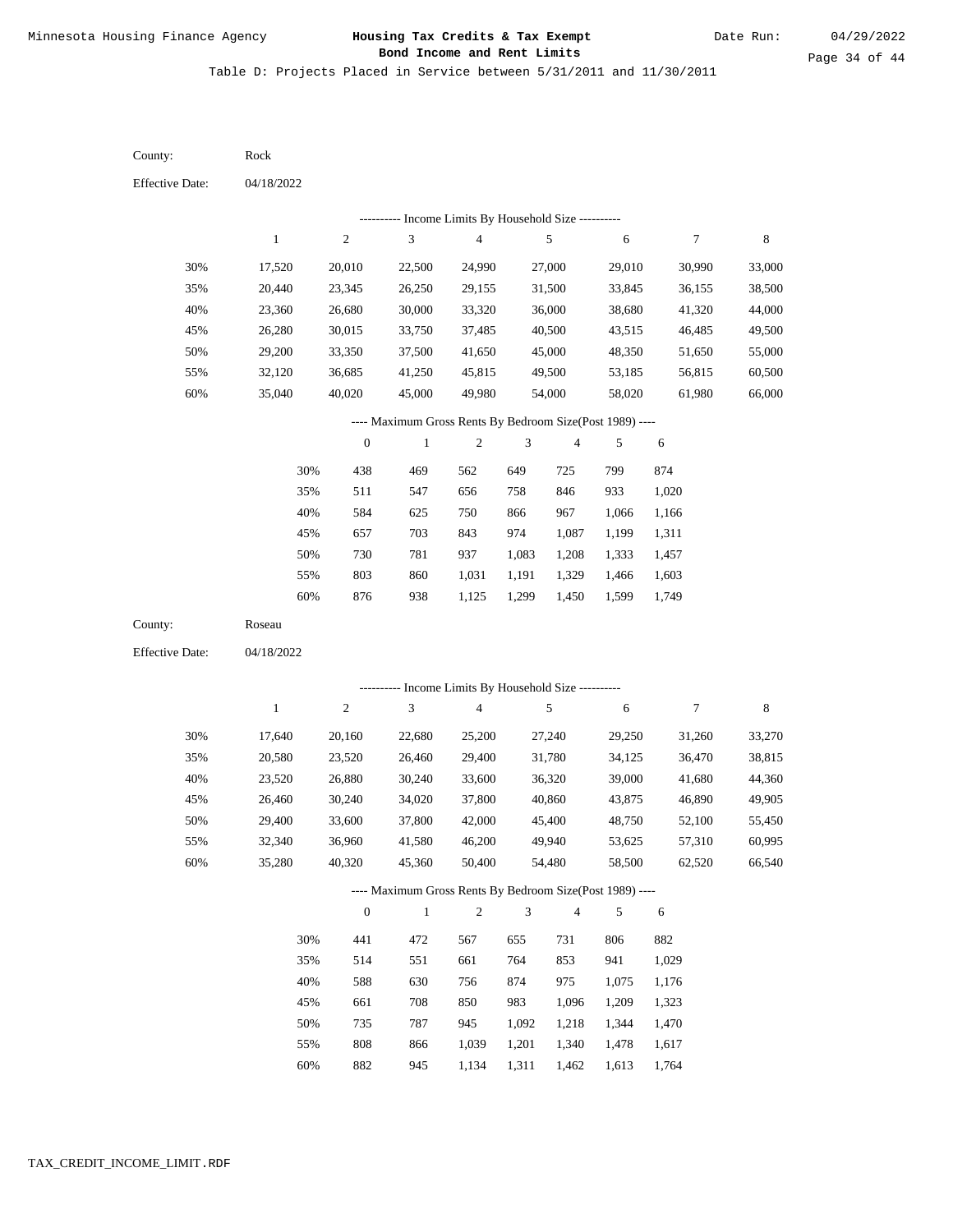Table D: Projects Placed in Service between 5/31/2011 and 11/30/2011

04/18/2022 04/18/2022 Saint Louis Scott 30% 35% 40% 45% 50% 55% 60% 30% 35% 40% 45% 50% 55% 60% 17,940 20,930 23,920 26,910 29,900 32,890 35,880 24,660 28,770 32,880 36,990 41,100 45,210 49,320 20,490 23,905 27,320 30,735 34,150 37,565 40,980 28,170 32,865 37,560 42,255 46,950 51,645 56,340 23,040 26,880 30,720 34,560 38,400 42,240 46,080 31,680 36,960 42,240 47,520 52,800 58,080 63,360 25,590 29,855 34,120 38,385 42,650 46,915 51,180 35,190 41,055 46,920 52,785 58,650 64,515 70,380 27,660 32,270 36,880 41,490 46,100 50,710 55,320 38,010 44,345 50,680 57,015 63,350 69,685 76,020 29,700 34,650 39,600 44,550 49,500 54,450 59,400 40,830 47,635 54,440 61,245 68,050 74,855 81,660 31,740 37,030 42,320 47,610 52,900 58,190 63,480 43,650 50,925 58,200 65,475 72,750 80,025 87,300 33,780 39,410 45,040 50,670 56,300 61,930 67,560 46,470 54,215 61,960 69,705 77,450 85,195 92,940 448 523 598 672 747 822 897 616 719 822 924 1,027 1,130 1,233 480 560 640 720 800 880 960 660 770 880 990 1,100 1,210 1,320 576 672 768 864 960 1,056 1,152 792 924 1,056 1,188 1,320 1,452 1,584 665 776 887 998 1,109 1,220 1,331 915 1,067 1,220 1,372 1,525 1,677 1,830 742 866 990 1,113 1,237 1,361 1,485 1,020 1,190 1,361 1,531 1,701 1,871 2,041 819 955 1,092 1,228 1,365 1,501 1,638 1,126 1,314 1,502 1,689 1,877 2,065 2,253 895 1,044 1,194 1,343 1,492 1,642 1,791 1,231 1,436 1,642 1,847 2,052 2,258 2,463 County: County: Effective Date: Effective Date: 1 1 2 2 3 3 4 4 5 5 6 6 7 7 8 8 0 0 1 1 2 2 3 3 4 4 5 5 6 6 ---------- Income Limits By Household Size ---------- ---------- Income Limits By Household Size ---------- ---- Maximum Gross Rents By Bedroom Size(Post 1989) ---- ---- Maximum Gross Rents By Bedroom Size(Post 1989) ---- 30% 35% 40% 45% 50% 55% 60% 30% 35% 40% 45% 50% 55% 60%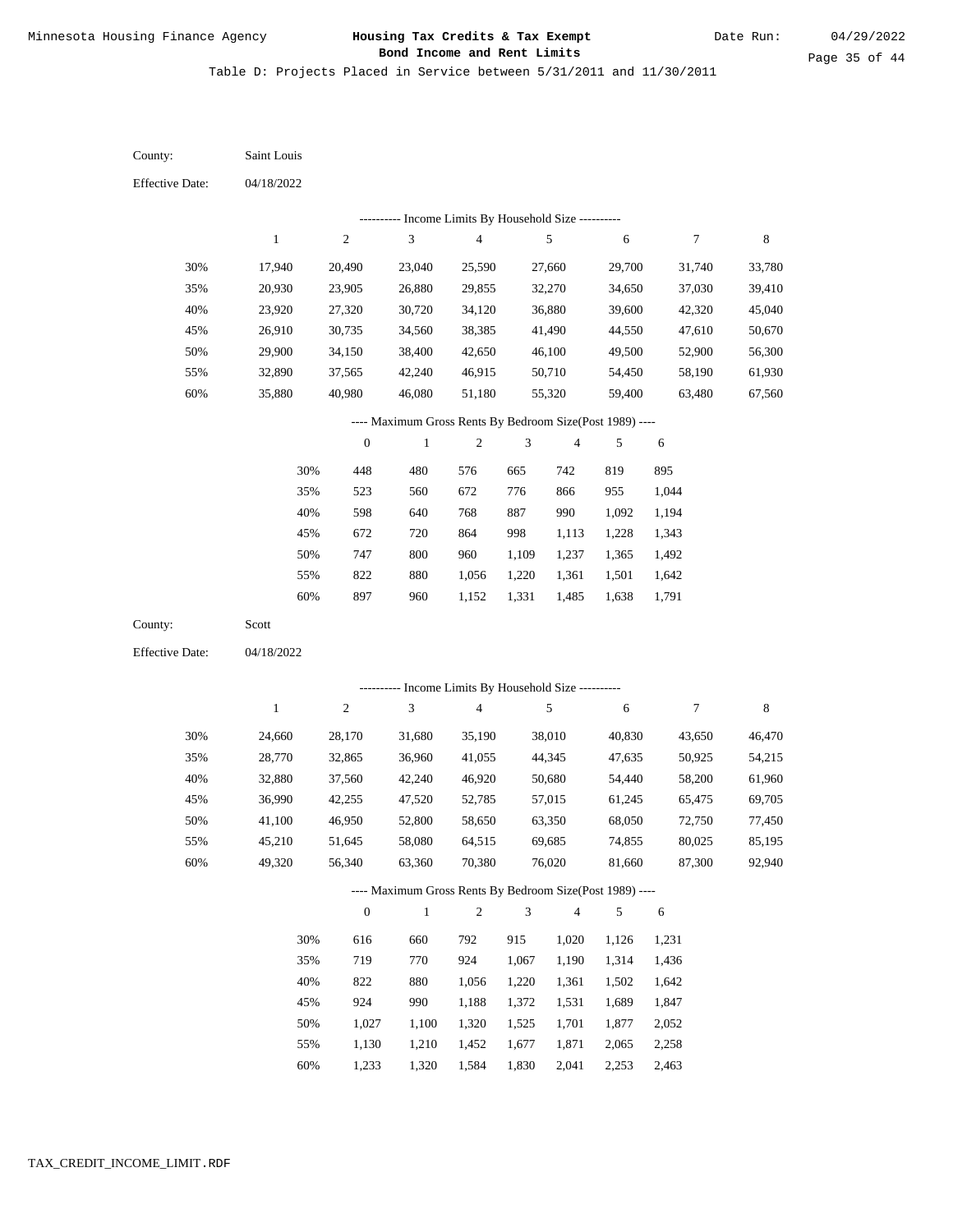Table D: Projects Placed in Service between 5/31/2011 and 11/30/2011

04/18/2022 04/18/2022 Sherburne Sibley 30% 35% 40% 45% 50% 55% 60% 30% 35% 40% 45% 50% 55% 60% 24,660 28,770 32,880 36,990 41,100 45,210 49,320 17,850 20,825 23,800 26,775 29,750 32,725 35,700 28,170 32,865 37,560 42,255 46,950 51,645 56,340 20,400 23,800 27,200 30,600 34,000 37,400 40,800 31,680 36,960 42,240 47,520 52,800 58,080 63,360 22,950 26,775 30,600 34,425 38,250 42,075 45,900 35,190 41,055 46,920 52,785 58,650 64,515 70,380 25,500 29,750 34,000 38,250 42,500 46,750 51,000 38,010 44,345 50,680 57,015 63,350 69,685 76,020 27,540 32,130 36,720 41,310 45,900 50,490 55,080 40,830 47,635 54,440 61,245 68,050 74,855 81,660 29,580 34,510 39,440 44,370 49,300 54,230 59,160 43,650 50,925 58,200 65,475 72,750 80,025 87,300 31,620 36,890 42,160 47,430 52,700 57,970 63,240 46,470 54,215 61,960 69,705 77,450 85,195 92,940 33,660 39,270 44,880 50,490 56,100 61,710 67,320 616 719 822 924 1,027 1,130 1,233 446 520 595 669 743 818 892 660 770 880 990 1,100 1,210 1,320 478 557 637 717 796 876 956 792 924 1,056 1,188 1,320 1,452 1,584 573 669 765 860 956 1,051 1,147 915 1,067 1,220 1,372 1,525 1,677 1,830 663 773 884 994 1,105 1,215 1,326 1,020 1,190 1,361 1,531 1,701 1,871 2,041 739 862 986 1,109 1,232 1,355 1,479 1,126 1,314 1,502 1,689 1,877 2,065 2,253 816 952 1,088 1,224 1,360 1,496 1,632 1,231 1,436 1,642 1,847 2,052 2,258 2,463 892 1,041 1,190 1,338 1,487 1,636 1,785 County: County: Effective Date: Effective Date: 1 1 2 2 3 3 4 4 5 5 6 6 7 7 8 8 0 0 1 1 2 2 3 3 4 4 5 5 6 6 ---------- Income Limits By Household Size ---------- ---------- Income Limits By Household Size ---------- ---- Maximum Gross Rents By Bedroom Size(Post 1989) ---- ---- Maximum Gross Rents By Bedroom Size(Post 1989) ---- 30% 35% 40% 45% 50% 55% 60% 30% 35% 40% 45% 50% 55% 60%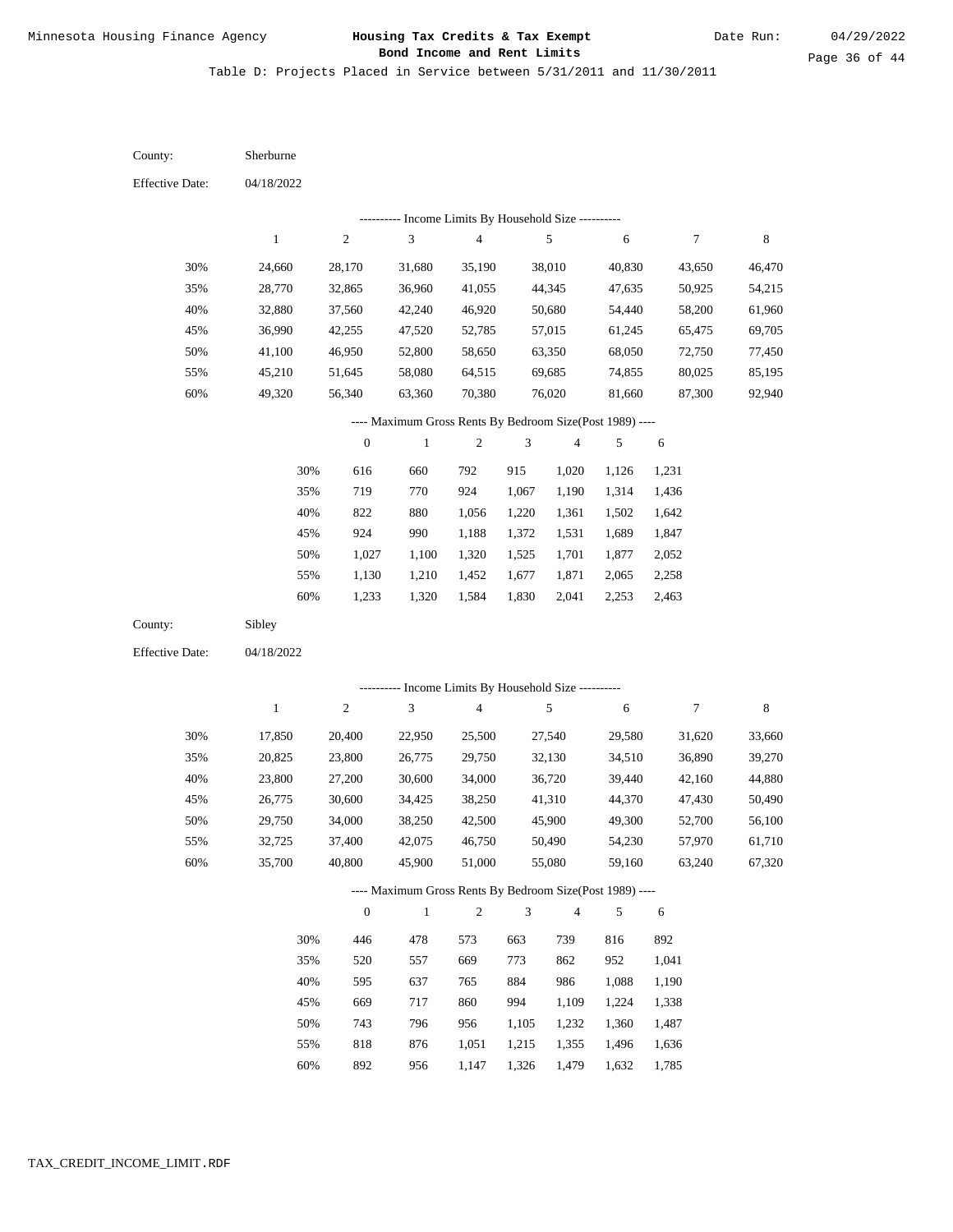Table D: Projects Placed in Service between 5/31/2011 and 11/30/2011

| County:                | <b>Stearns</b>                                           |                  |                                                           |                                            |                |                |        |                  |             |
|------------------------|----------------------------------------------------------|------------------|-----------------------------------------------------------|--------------------------------------------|----------------|----------------|--------|------------------|-------------|
| <b>Effective Date:</b> | 04/18/2022                                               |                  |                                                           |                                            |                |                |        |                  |             |
|                        |                                                          |                  |                                                           | Income Limits By Household Size ---------- |                |                |        |                  |             |
|                        | $\mathbf{1}$                                             | $\sqrt{2}$       | $\ensuremath{\mathfrak{Z}}$                               | $\overline{\mathcal{L}}$                   |                | $\sqrt{5}$     | 6      | 7                | $\,$ 8 $\,$ |
| 30%                    | 18,570                                                   | 21,210           | 23,850                                                    | 26,490                                     |                | 28,620         | 30,750 | 32,850           | 34,980      |
| 35%                    | 21,665                                                   | 24,745           | 27,825                                                    | 30,905                                     |                | 33,390         | 35,875 | 38,325           | 40,810      |
| 40%                    | 24,760                                                   | 28,280           | 31,800                                                    | 35,320                                     |                | 38,160         | 41,000 | 43,800           | 46,640      |
| 45%                    | 27,855                                                   | 31,815           | 35,775                                                    | 39,735                                     |                | 42,930         | 46,125 | 49,275           | 52,470      |
| 50%                    | 30,950                                                   | 35,350           | 39,750                                                    | 44,150                                     |                | 47,700         | 51,250 | 54,750           | 58,300      |
| 55%                    | 34,045                                                   | 38,885           | 43,725                                                    | 48,565                                     |                | 52,470         | 56,375 | 60,225           | 64,130      |
| 60%                    | 37,140                                                   | 42,420           | 47,700                                                    | 52,980                                     |                | 57,240         | 61,500 | 65,700           | 69,960      |
|                        |                                                          |                  | ---- Maximum Gross Rents By Bedroom Size(Post 1989) ----  |                                            |                |                |        |                  |             |
|                        |                                                          | $\boldsymbol{0}$ | $\,1$                                                     | $\boldsymbol{2}$                           | 3              | $\overline{4}$ | 5      | 6                |             |
|                        | 30%                                                      | 464              | 497                                                       | 596                                        | 688            | 768            | 847    | 927              |             |
|                        | 35%                                                      | 541              | 580                                                       | 695                                        | 803            | 896            | 989    | 1,081            |             |
|                        | 40%                                                      | 619              | 663                                                       | 795                                        | 918            | 1,025          | 1,130  | 1,236            |             |
|                        | 45%                                                      | 696              | 745                                                       | 894                                        | 1,033          | 1,153          | 1,271  | 1,390            |             |
|                        | 50%                                                      | 773              | 828                                                       | 993                                        | 1,148          | 1,281          | 1,413  | 1,545            |             |
|                        | 55%                                                      | 851              | 911                                                       | 1,093                                      | 1,262          | 1,409          | 1,554  | 1,699            |             |
|                        | 60%                                                      | 928              | 994                                                       | 1,192                                      | 1,377          | 1,537          | 1,695  | 1,854            |             |
| County:                | Steele                                                   |                  |                                                           |                                            |                |                |        |                  |             |
| <b>Effective Date:</b> | 04/18/2022                                               |                  |                                                           |                                            |                |                |        |                  |             |
|                        |                                                          |                  |                                                           |                                            |                |                |        |                  |             |
|                        | $\mathbf{1}$                                             | $\sqrt{2}$       | --------- Income Limits By Household Size ----------<br>3 | $\overline{4}$                             |                | 5              | 6      | $\boldsymbol{7}$ | $\,$ 8 $\,$ |
|                        |                                                          |                  |                                                           |                                            |                |                |        |                  |             |
| 30%                    | 19,050                                                   | 21,780           | 24,510                                                    | 27,210                                     |                | 29,400         | 31,590 | 33,750           | 35,940      |
| 35%                    | 22,225                                                   | 25,410           | 28,595                                                    | 31,745                                     |                | 34,300         | 36,855 | 39,375           | 41,930      |
| 40%                    | 25,400                                                   | 29,040           | 32,680                                                    | 36,280                                     |                | 39,200         | 42,120 | 45,000           | 47,920      |
| 45%                    | 28,575                                                   | 32,670           | 36,765                                                    | 40,815                                     |                | 44,100         | 47,385 | 50,625           | 53,910      |
| 50%                    | 31,750                                                   | 36,300           | 40,850                                                    | 45,350                                     |                | 49,000         | 52,650 | 56,250           | 59,900      |
| 55%                    | 34,925                                                   | 39,930           | 44,935                                                    | 49,885                                     |                | 53,900         | 57,915 | 61,875           | 65,890      |
| 60%                    | 38,100                                                   | 43,560           | 49,020                                                    | 54,420                                     |                | 58,800         | 63,180 | 67,500           | 71,880      |
|                        | ---- Maximum Gross Rents By Bedroom Size(Post 1989) ---- |                  |                                                           |                                            |                |                |        |                  |             |
|                        |                                                          | $\boldsymbol{0}$ | $\,1\,$                                                   | $\sqrt{2}$                                 | $\mathfrak{Z}$ | $\overline{4}$ | 5      | 6                |             |
|                        | 30%                                                      | 476              | 510                                                       | 612                                        | 707            | 789            | 871    | 952              |             |
|                        | 35%                                                      | 555              | 595                                                       | 714                                        | 825            | 921            | 1,016  | 1,111            |             |
|                        | 40%                                                      | 635              | 680                                                       | 817                                        | 943            | 1,053          | 1,161  | 1,269            |             |
|                        | 45%                                                      | 714              | 765                                                       | 919                                        | 1,061          | 1,184          | 1,306  | 1,428            |             |
|                        | 50%                                                      | 793              | 850                                                       | 1,021                                      | 1,179          | 1,316          | 1,451  | 1,587            |             |
|                        | 55%                                                      | 873              | 935                                                       | 1,123                                      | 1,297          | 1,447          | 1,597  | 1,745            |             |

952 1,020 1,225 1,415 1,579 1,742 1,904 60%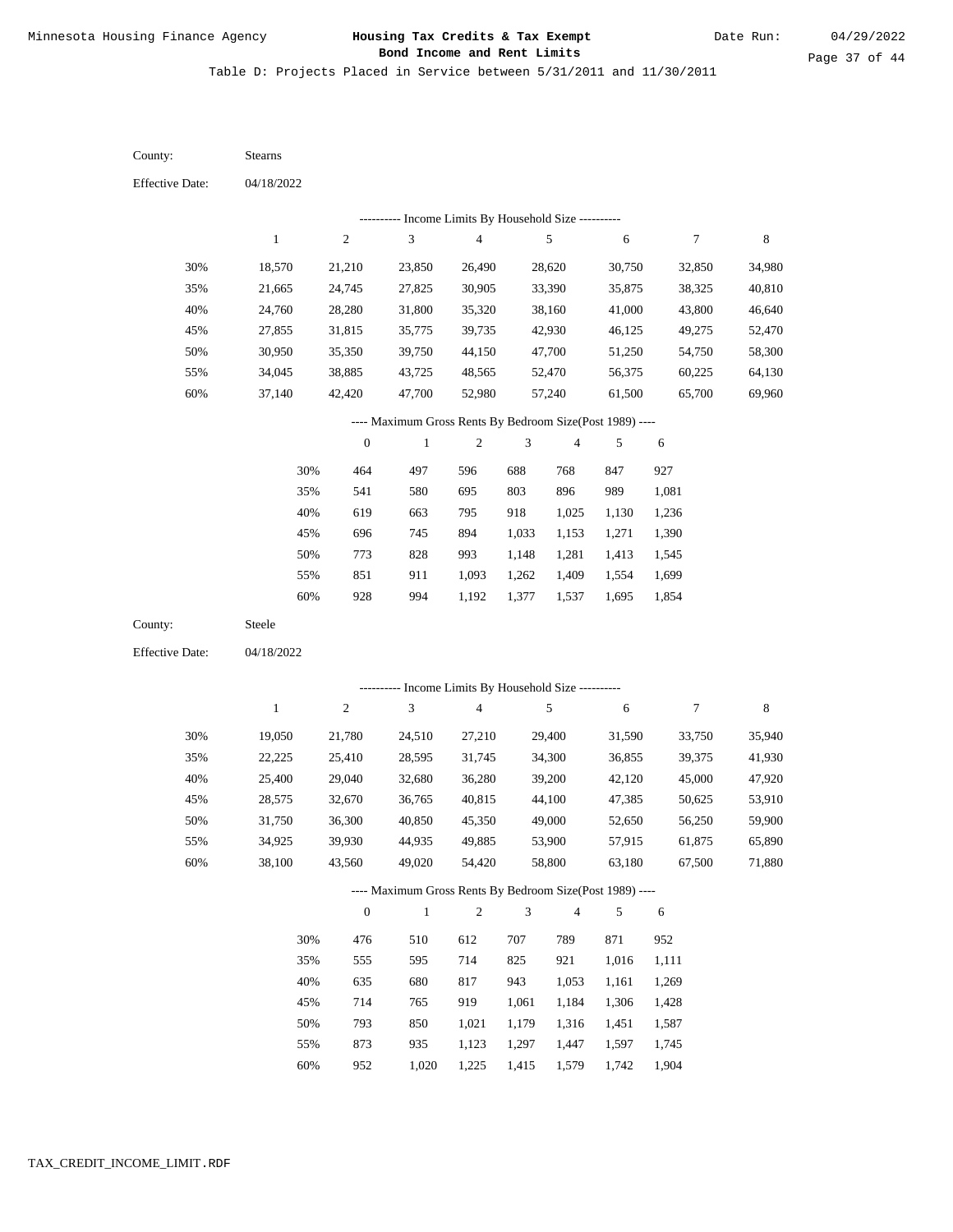Table D: Projects Placed in Service between 5/31/2011 and 11/30/2011

04/18/2022 04/18/2022 Stevens Swift 30% 35% 40% 45% 50% 55% 60% 30% 35% 40% 45% 50% 55% 60% 19,620 22,890 26,160 29,430 32,700 35,970 39,240 17,520 20,440 23,360 26,280 29,200 32,120 35,040 22,410 26,145 29,880 33,615 37,350 41,085 44,820 20,010 23,345 26,680 30,015 33,350 36,685 40,020 25,200 29,400 33,600 37,800 42,000 46,200 50,400 22,500 26,250 30,000 33,750 37,500 41,250 45,000 27,990 32,655 37,320 41,985 46,650 51,315 55,980 24,990 29,155 33,320 37,485 41,650 45,815 49,980 30,240 35,280 40,320 45,360 50,400 55,440 60,480 27,000 31,500 36,000 40,500 45,000 49,500 54,000 32,490 37,905 43,320 48,735 54,150 59,565 64,980 29,010 33,845 38,680 43,515 48,350 53,185 58,020 34,710 40,495 46,280 52,065 57,850 63,635 69,420 30,990 36,155 41,320 46,485 51,650 56,815 61,980 36,960 43,120 49,280 55,440 61,600 67,760 73,920 33,000 38,500 44,000 49,500 55,000 60,500 66,000 490 572 654 735 817 899 981 438 511 584 657 730 803 525 612 700 788 875 963 1,050 469 547 625 703 781 860 630 735 840 945 1,050 1,155 1,260 562 656 750 843 937 1,031 727 849 970 1,091 1,213 1,334 1,455 649 758 866 974 1,083 1,191 812 947 1,083 1,218 1,353 1,489 1,624 725 846 967 1,087 1,208 1,329 895 1,045 1,194 1,343 1,493 1,642 1,791 799 933 1,066 1,199 1,333 1,466 979 1,142 1,306 1,469 1,632 1,796 1,959 874 1,020 1,166 1,311 1,457 1,603 County: County: Effective Date: Effective Date: 1 1 2 2 3 3 4 4 5 5 6 6 7 7 8 8 0 0 1 1 2 2 3 3 4 4 5 5 6 6 ---------- Income Limits By Household Size ---------- ---------- Income Limits By Household Size ---------- ---- Maximum Gross Rents By Bedroom Size(Post 1989) ---- ---- Maximum Gross Rents By Bedroom Size(Post 1989) ---- 30% 35% 40% 45% 50% 55% 60% 30% 35% 40% 45% 50% 55%

876

60%

938

1,125

1,299

1,450

1,599

1,749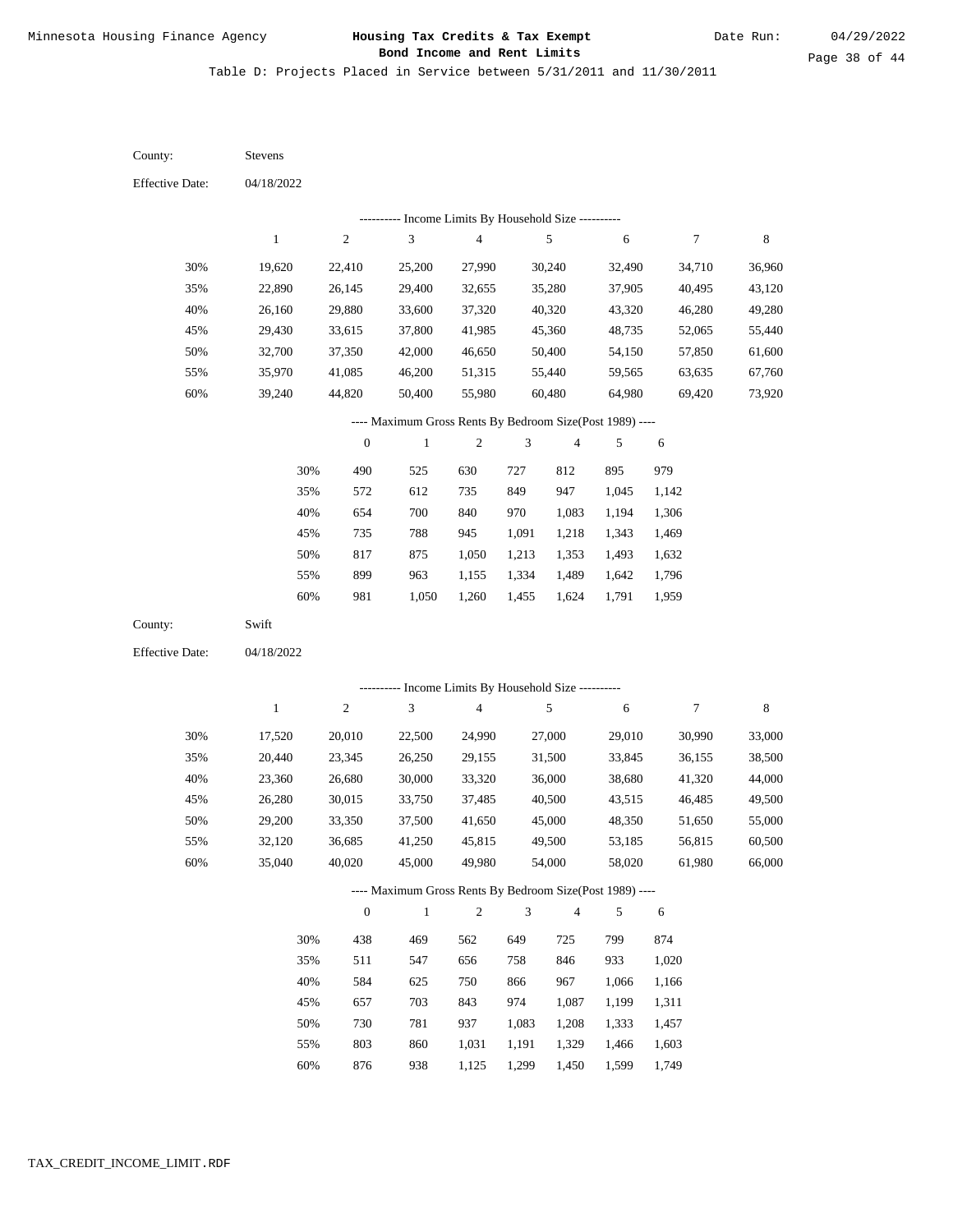Table D: Projects Placed in Service between 5/31/2011 and 11/30/2011

04/18/2022 04/18/2022 Todd Traverse 30% 35% 40% 45% 50% 55% 60% 30% 35% 40% 45% 50% 55% 60% 17,520 20,440 23,360 26,280 29,200 32,120 35,040 17,520 20,440 23,360 26,280 29,200 32,120 35,040 20,010 23,345 26,680 30,015 33,350 36,685 40,020 20,010 23,345 26,680 30,015 33,350 36,685 40,020 22,500 26,250 30,000 33,750 37,500 41,250 45,000 22,500 26,250 30,000 33,750 37,500 41,250 45,000 24,990 29,155 33,320 37,485 41,650 45,815 49,980 24,990 29,155 33,320 37,485 41,650 45,815 49,980 27,000 31,500 36,000 40,500 45,000 49,500 54,000 27,000 31,500 36,000 40,500 45,000 49,500 54,000 29,010 33,845 38,680 43,515 48,350 53,185 58,020 29,010 33,845 38,680 43,515 48,350 53,185 58,020 30,990 36,155 41,320 46,485 51,650 56,815 61,980 30,990 36,155 41,320 46,485 51,650 56,815 61,980 33,000 38,500 44,000 49,500 55,000 60,500 66,000 33,000 38,500 44,000 49,500 55,000 60,500 66,000 438 511 584 657 730 803 876 438 511 584 657 730 803 876 469 547 625 703 781 860 938 469 547 625 703 781 860 938 562 656 750 843 937 1,031 1,125 562 656 750 843 937 1,031 1,125 649 758 866 974 1,083 1,191 1,299 649 758 866 974 1,083 1,191 1,299 725 846 967 1,087 1,208 1,329 1,450 725 846 967 1,087 1,208 1,329 1,450 799 933 1,066 1,199 1,333 1,466 1,599 799 933 1,066 1,199 1,333 1,466 1,599 874 1,020 1,166 1,311 1,457 1,603 1,749 874 1,020 1,166 1,311 1,457 1,603 1,749 County: County: Effective Date: Effective Date: 1 1 2 2 3 3 4 4 5 5 6 6 7 7 8 8 0 0 1 1 2 2 3 3 4 4 5 5 6 6 ---------- Income Limits By Household Size ---------- ---------- Income Limits By Household Size ---------- ---- Maximum Gross Rents By Bedroom Size(Post 1989) ---- ---- Maximum Gross Rents By Bedroom Size(Post 1989) ---- 30% 35% 40% 45% 50% 55% 60% 30% 35% 40% 45% 50% 55% 60%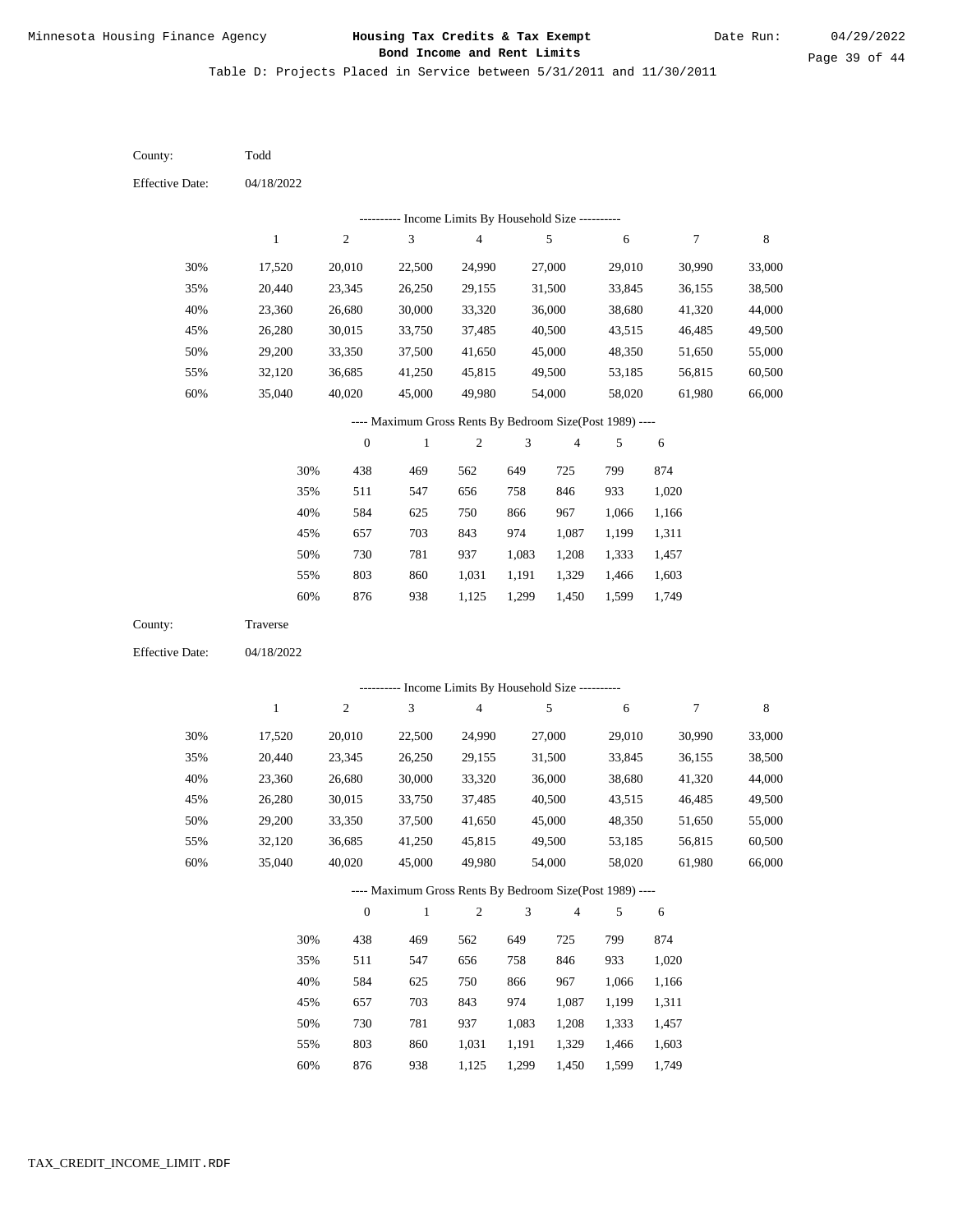Table D: Projects Placed in Service between 5/31/2011 and 11/30/2011

04/18/2022 04/18/2022 Wabasha Wadena 30% 35% 40% 45% 50% 55% 60% 30% 35% 40% 45% 50% 55% 60% 18,780 21,910 25,040 28,170 31,300 34,430 37,560 17,520 20,440 23,360 26,280 29,200 32,120 35,040 21,480 25,060 28,640 32,220 35,800 39,380 42,960 20,010 23,345 26,680 30,015 33,350 36,685 40,020 24,150 28,175 32,200 36,225 40,250 44,275 48,300 22,500 26,250 30,000 33,750 37,500 41,250 45,000 26,820 31,290 35,760 40,230 44,700 49,170 53,640 24,990 29,155 33,320 37,485 41,650 45,815 49,980 28,980 33,810 38,640 43,470 48,300 53,130 57,960 27,000 31,500 36,000 40,500 45,000 49,500 54,000 31,140 36,330 41,520 46,710 51,900 57,090 62,280 29,010 33,845 38,680 43,515 48,350 53,185 58,020 33,270 38,815 44,360 49,905 55,450 60,995 66,540 30,990 36,155 41,320 46,485 51,650 56,815 61,980 35,430 41,335 47,240 53,145 59,050 64,955 70,860 33,000 38,500 44,000 49,500 55,000 60,500 66,000 469 547 626 704 782 860 939 438 511 584 657 730 803 876 503 587 671 754 838 922 1,006 469 547 625 703 781 860 938 603 704 805 905 1,006 1,106 1,207 562 656 750 843 937 1,031 1,125 697 813 930 1,046 1,162 1,278 1,395 649 758 866 974 1,083 1,191 1,299 778 908 1,038 1,167 1,297 1,427 1,557 725 846 967 1,087 1,208 1,329 1,450 858 1,001 1,145 1,288 1,431 1,574 1,717 799 933 1,066 1,199 1,333 1,466 1,599 938 1,095 1,251 1,408 1,564 1,720 1,877 874 1,020 1,166 1,311 1,457 1,603 1,749 County: County: Effective Date: Effective Date: 1 1 2 2 3 3 4 4 5 5 6 6 7 7 8 8 0 0 1 1 2 2 3 3 4 4 5 5 6 6 ---------- Income Limits By Household Size ---------- ---------- Income Limits By Household Size ---------- ---- Maximum Gross Rents By Bedroom Size(Post 1989) ---- ---- Maximum Gross Rents By Bedroom Size(Post 1989) ---- 30% 35% 40% 45% 50% 55% 60% 30% 35% 40% 45% 50% 55% 60%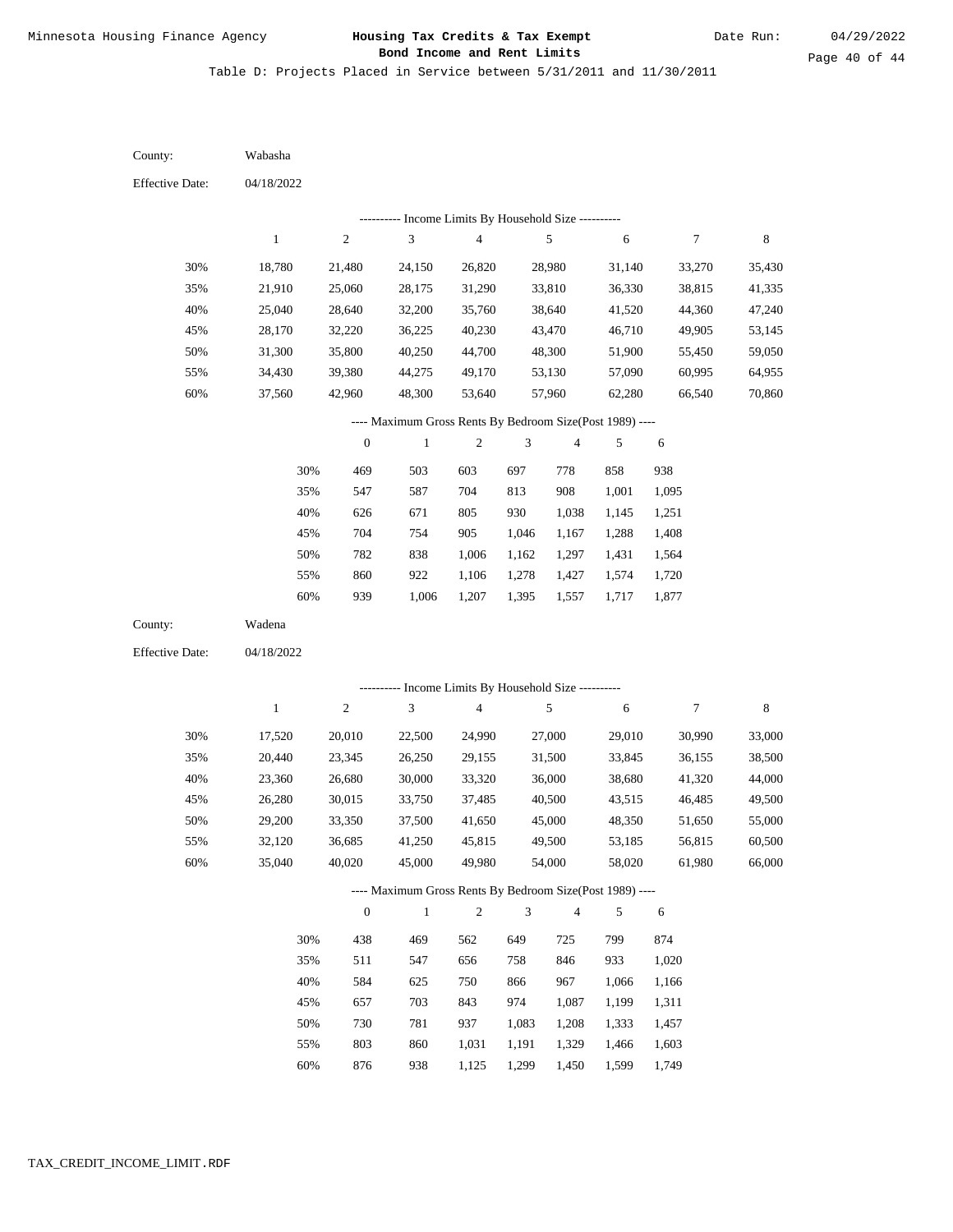Table D: Projects Placed in Service between 5/31/2011 and 11/30/2011

04/18/2022 04/18/2022 Waseca Washington 30% 35% 40% 45% 50% 55% 60% 30% 35% 40% 45% 50% 55% 60% 17,580 20,510 23,440 26,370 29,300 32,230 35,160 24,660 28,770 32,880 36,990 41,100 45,210 49,320 20,070 23,415 26,760 30,105 33,450 36,795 40,140 28,170 32,865 37,560 42,255 46,950 51,645 56,340 22,590 26,355 30,120 33,885 37,650 41,415 45,180 31,680 36,960 42,240 47,520 52,800 58,080 63,360 25,080 29,260 33,440 37,620 41,800 45,980 50,160 35,190 41,055 46,920 52,785 58,650 64,515 70,380 27,090 31,605 36,120 40,635 45,150 49,665 54,180 38,010 44,345 50,680 57,015 63,350 69,685 76,020 29,100 33,950 38,800 43,650 48,500 53,350 58,200 40,830 47,635 54,440 61,245 68,050 74,855 81,660 31,110 36,295 41,480 46,665 51,850 57,035 62,220 43,650 50,925 58,200 65,475 72,750 80,025 87,300 33,120 38,640 44,160 49,680 55,200 60,720 66,240 46,470 54,215 61,960 69,705 77,450 85,195 92,940 439 512 586 659 732 805 879 616 719 822 924 1,027 1,130 1,233 470 549 627 705 784 862 941 660 770 880 990 1,100 1,210 1,320 564 658 753 847 941 1,035 1,129 792 924 1,056 1,188 1,320 1,452 1,584 652 760 869 978 1,086 1,195 1,304 915 1,067 1,220 1,372 1,525 1,677 1,830 727 848 970 1,091 1,212 1,333 1,455 1,020 1,190 1,361 1,531 1,701 1,871 2,041 802 936 1,070 1,204 1,338 1,471 1,605 1,126 1,314 1,502 1,689 1,877 2,065 2,253 877 1,024 1,170 1,316 1,463 1,609 1,755 1,231 1,436 1,642 1,847 2,052 2,258 2,463 County: County: Effective Date: Effective Date: 1 1 2 2 3 3 4 4 5 5 6 6 7 7 8 8 0 0 1 1 2 2 3 3 4 4 5 5 6 6 ---------- Income Limits By Household Size ---------- ---------- Income Limits By Household Size ---------- ---- Maximum Gross Rents By Bedroom Size(Post 1989) ---- ---- Maximum Gross Rents By Bedroom Size(Post 1989) ---- 30% 35% 40% 45% 50% 55% 60% 30% 35% 40% 45% 50% 55% 60%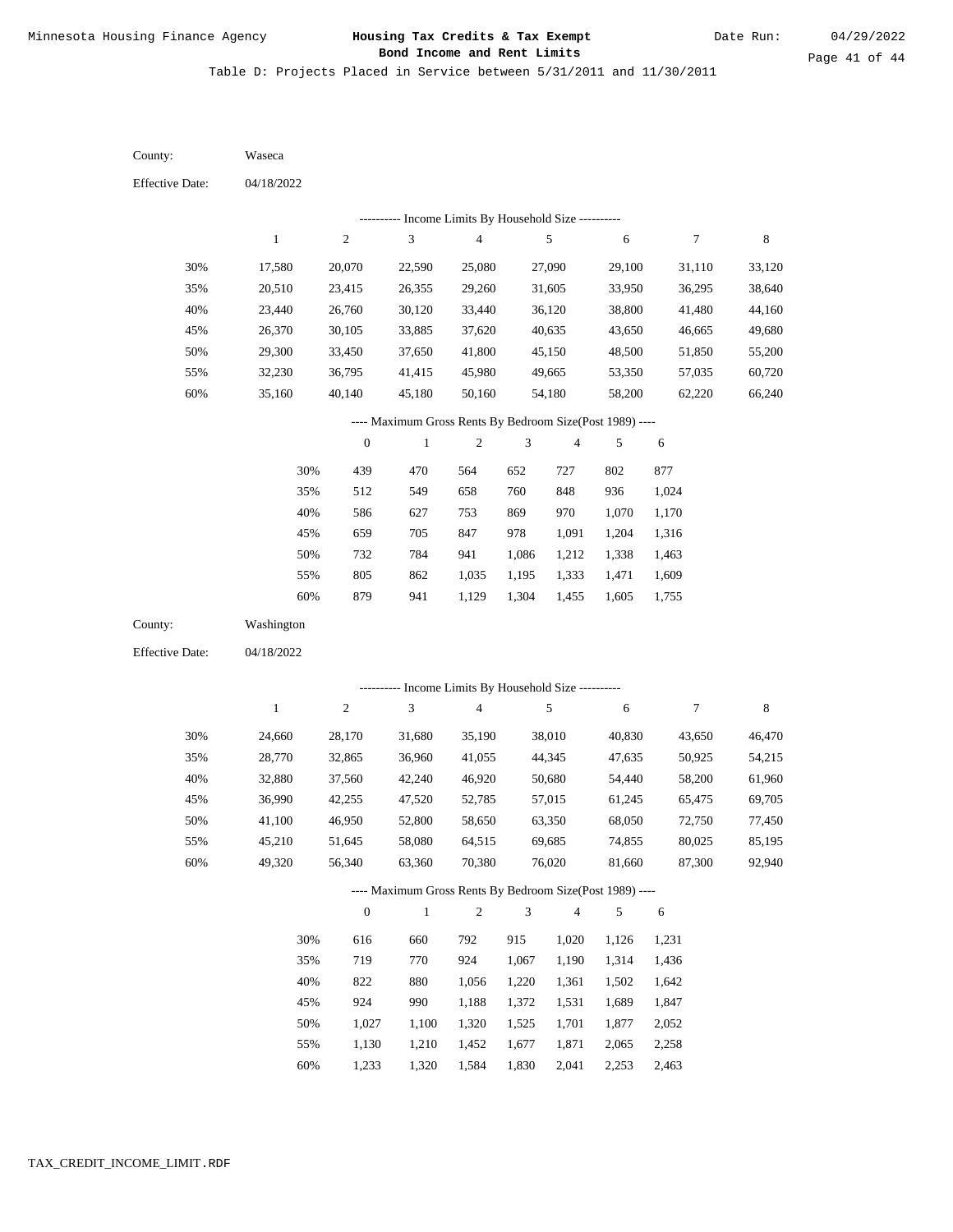Table D: Projects Placed in Service between 5/31/2011 and 11/30/2011

04/18/2022 04/18/2022 Watonwan Wilkin 30% 35% 40% 45% 50% 55% 60% 30% 35% 40% 45% 50% 55% 60% 17,520 20,440 23,360 26,280 29,200 32,120 35,040 17,520 20,440 23,360 26,280 29,200 32,120 35,040 20,010 23,345 26,680 30,015 33,350 36,685 40,020 20,010 23,345 26,680 30,015 33,350 36,685 40,020 22,500 26,250 30,000 33,750 37,500 41,250 45,000 22,500 26,250 30,000 33,750 37,500 41,250 45,000 24,990 29,155 33,320 37,485 41,650 45,815 49,980 24,990 29,155 33,320 37,485 41,650 45,815 49,980 27,000 31,500 36,000 40,500 45,000 49,500 54,000 27,000 31,500 36,000 40,500 45,000 49,500 54,000 29,010 33,845 38,680 43,515 48,350 53,185 58,020 29,010 33,845 38,680 43,515 48,350 53,185 58,020 30,990 36,155 41,320 46,485 51,650 56,815 61,980 30,990 36,155 41,320 46,485 51,650 56,815 61,980 33,000 38,500 44,000 49,500 55,000 60,500 66,000 33,000 38,500 44,000 49,500 55,000 60,500 66,000 438 511 584 657 730 803 876 438 511 584 657 730 803 876 469 547 625 703 781 860 938 469 547 625 703 781 860 938 562 656 750 843 937 1,031 1,125 562 656 750 843 937 1,031 1,125 649 758 866 974 1,083 1,191 1,299 649 758 866 974 1,083 1,191 1,299 725 846 967 1,087 1,208 1,329 1,450 725 846 967 1,087 1,208 1,329 1,450 799 933 1,066 1,199 1,333 1,466 1,599 799 933 1,066 1,199 1,333 1,466 1,599 874 1,020 1,166 1,311 1,457 1,603 1,749 874 1,020 1,166 1,311 1,457 1,603 1,749 County: County: Effective Date: Effective Date: 1 1 2 2 3 3 4 4 5 5 6 6 7 7 8 8 0 0 1 1 2 2 3 3 4 4 5 5 6 6 ---------- Income Limits By Household Size ---------- ---------- Income Limits By Household Size ---------- ---- Maximum Gross Rents By Bedroom Size(Post 1989) ---- ---- Maximum Gross Rents By Bedroom Size(Post 1989) ---- 30% 35% 40% 45% 50% 55% 60% 30% 35% 40% 45% 50% 55% 60%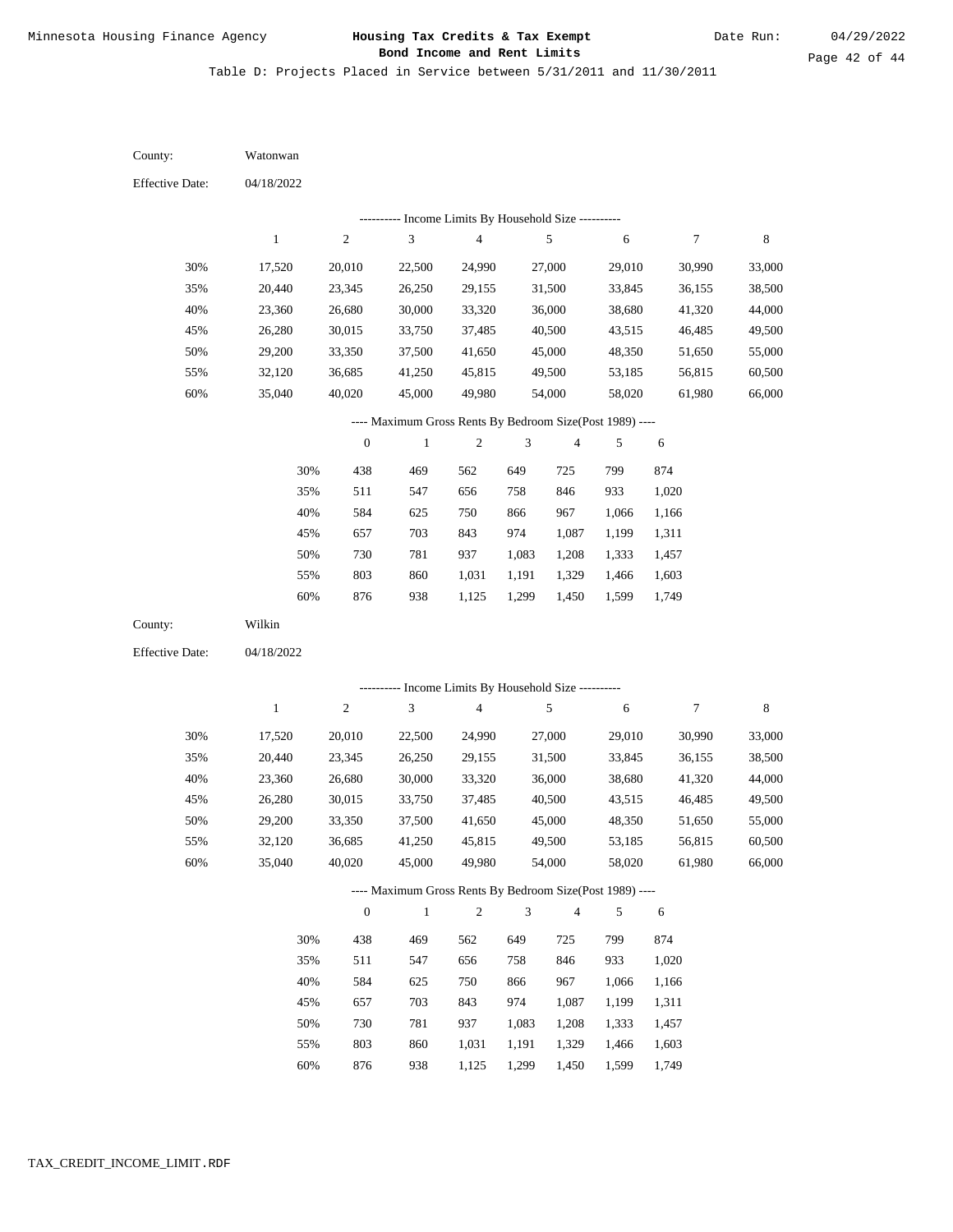Table D: Projects Placed in Service between 5/31/2011 and 11/30/2011

04/18/2022 04/18/2022 Winona Wright 30% 35% 40% 45% 50% 55% 60% 30% 35% 40% 45% 50% 55% 60% 18,360 21,420 24,480 27,540 30,600 33,660 36,720 24,660 28,770 32,880 36,990 41,100 45,210 49,320 21,000 24,500 28,000 31,500 35,000 38,500 42,000 28,170 32,865 37,560 42,255 46,950 51,645 56,340 23,610 27,545 31,480 35,415 39,350 43,285 47,220 31,680 36,960 42,240 47,520 52,800 58,080 63,360 26,220 30,590 34,960 39,330 43,700 48,070 52,440 35,190 41,055 46,920 52,785 58,650 64,515 70,380 28,320 33,040 37,760 42,480 47,200 51,920 56,640 38,010 44,345 50,680 57,015 63,350 69,685 76,020 30,420 35,490 40,560 45,630 50,700 55,770 60,840 40,830 47,635 54,440 61,245 68,050 74,855 81,660 32,520 37,940 43,360 48,780 54,200 59,620 65,040 43,650 50,925 58,200 65,475 72,750 80,025 87,300 34,620 40,390 46,160 51,930 57,700 63,470 69,240 46,470 54,215 61,960 69,705 77,450 85,195 92,940 459 535 612 688 765 841 918 616 719 822 924 1,027 1,130 1,233 492 574 656 738 820 902 984 660 770 880 990 1,100 1,210 1,320 590 688 787 885 983 1,082 1,180 792 924 1,056 1,188 1,320 1,452 1,584 681 795 909 1,022 1,136 1,249 1,363 915 1,067 1,220 1,372 1,525 1,677 1,830 760 887 1,014 1,140 1,267 1,394 1,521 1,020 1,190 1,361 1,531 1,701 1,871 2,041 839 979 1,119 1,258 1,398 1,538 1,678 1,126 1,314 1,502 1,689 1,877 2,065 2,253 917 1,070 1,223 1,376 1,529 1,682 1,835 1,231 1,436 1,642 1,847 2,052 2,258 2,463 County: County: Effective Date: Effective Date: 1 1 2 2 3 3 4 4 5 5 6 6 7 7 8 8 0 0 1 1 2 2 3 3 4 4 5 5 6 6 ---------- Income Limits By Household Size ---------- ---------- Income Limits By Household Size ---------- ---- Maximum Gross Rents By Bedroom Size(Post 1989) ---- ---- Maximum Gross Rents By Bedroom Size(Post 1989) ---- 30% 35% 40% 45% 50% 55% 60% 30% 35% 40% 45% 50% 55% 60%